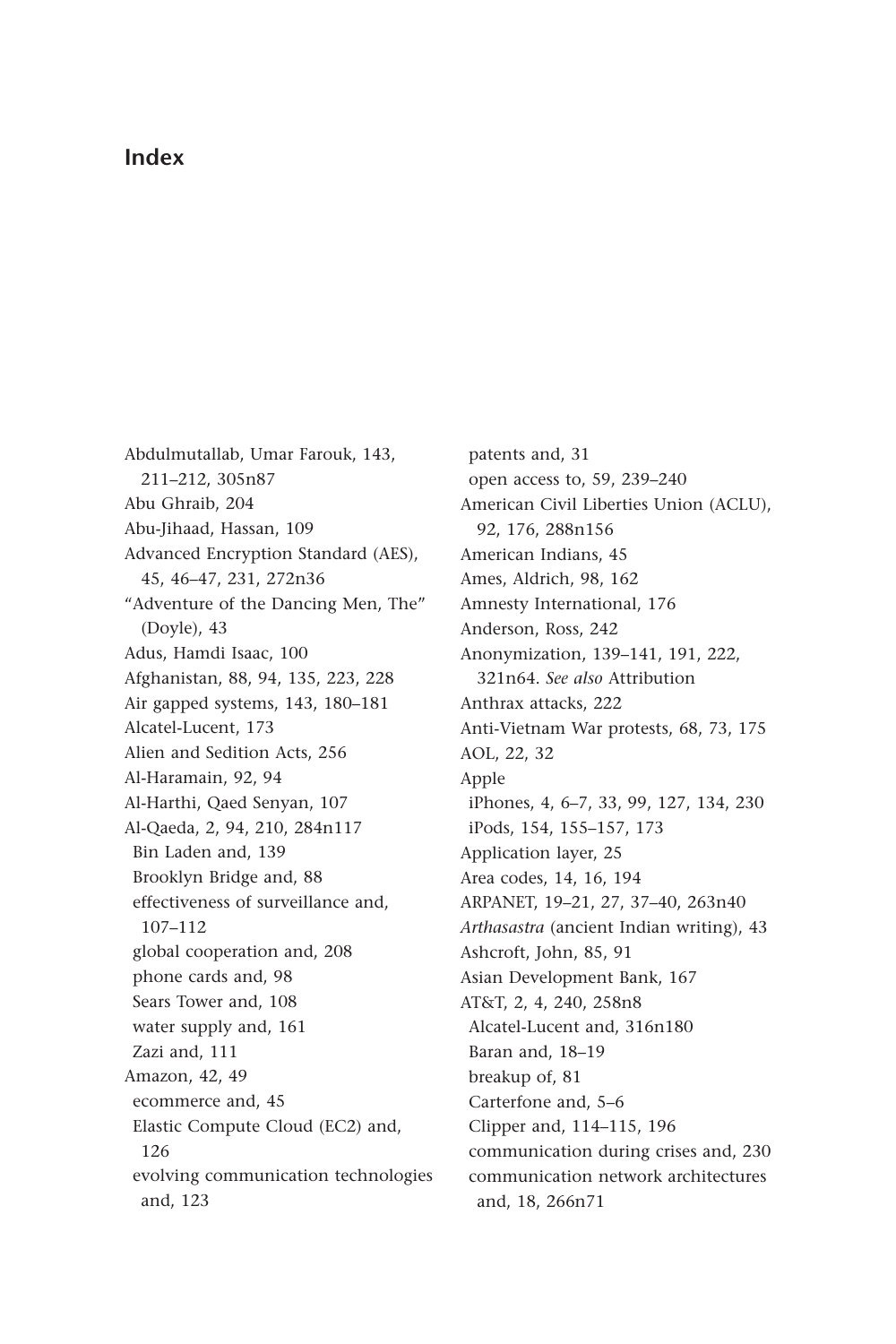AT&T (cont.) cryptography and, 44, 59 deep packet inspection and, 132 denial of service and, 181-182 Einstein projects and, 121, 219 evolving communication technologies and, 132, 303n56 *Hepting* case and, 92-93 legal issues and, 81, 88-89, 92-93, 121, 279n45, 288n159 Klein and, 176-177 monopoly of, 5 Narus machines and, 176 network convergence and, 181-182 secret room of, 176-177 security risks and, 176-177, 181, 187, 196 – 199, 317nn10,11, 319n35 traffic analysis and, 176-177 TSD 3600 and, 114-115 warrantless wiretaps and, 88, 92-93 wireless systems crash, 103 Athens Affair, 3-4, 177, 187, 234-235, 240-241 ATMs (Automatic Teller Machines), 160, 242, 273n59 Atomic bomb, 8 Attacks, 8-9, 95, 153, 208, 236 Aurora, 159 blue box, 39-40, 196, 270n12 botnets and, 53, 145-146, 234, 305n2, 333n7 China and, 166-171 critical infrastructure risks, 157-161 custom, 234 cybersecurity and, 234 ( *see also* Cybersecurity) DDoS, 53-55, 58, 120, 146, 161, 235 ease of, 255 Heartland Payment Services and, 160 hosts and, 53-55, 146 infrastructure risks and, 157, 234 – 235 insider, 162-165

malware and, 53-55, 120-122, 145, 181-182, 219-221, 234, 240, 312n111 National Infrastructure Protection Plan and, 157 by nation-states, 165-171 nuclear power plants and, 159 phishing, 52, 58 progress in protection from, 172–173 proliferation of, 48 RBS WorldPay and, 160 rootkits and, 146 routers and, 48 script kiddies and, 145 sniff packets and, 53, 85, 160, 178-179, 199 Trojan horses and, 54, 94, 146, 166-167, 170 Tutelage and, 219 Attribution, 35, 57-59 Aurora, 159 Australia, 113, 141, 152, 159, 167, 235 Authentication, 34, 157-158, 172 difficulty of, 46-47, 53, 57-63, 276n86 effectiveness of, 113-116 firewalls and, 55, 131, 159, 233-234, 238, 240, 265n59, 273n44 IPsec and, 62-63 lack of in TCP/IP, 40-41 right policy for, 237, 249-250 root nameservers and, 49, 51, 53, 61-62 security risks and, 180-181, 185 spoofing and, 52-55, 58, 60-61, 113, 187, 196 trust anchor and, 61-62 Authorization for Use of Military Force (AUMF), 93 Availability, 38-42 Backbone networks, 38, 324n114

Baidu.com, 142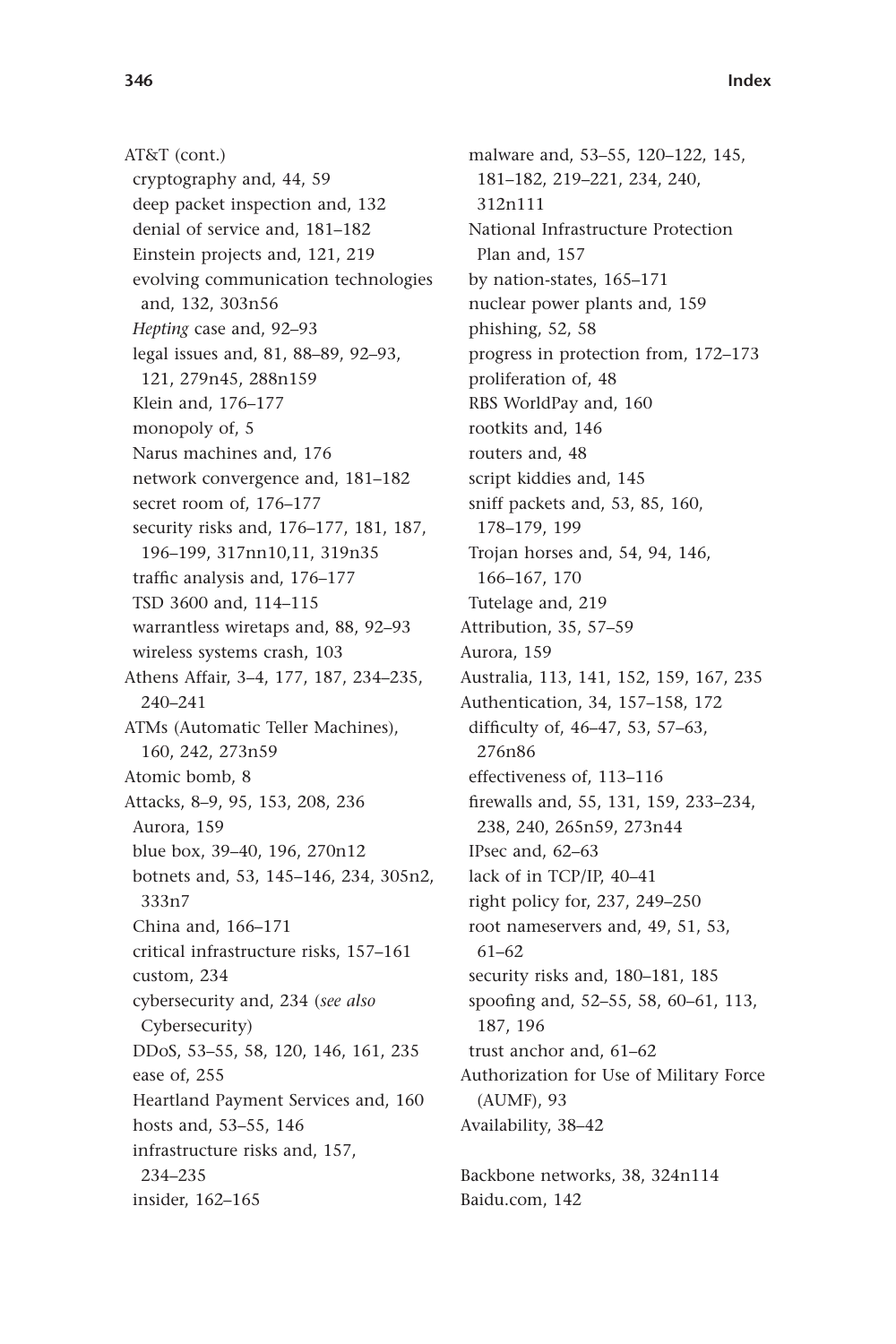Baker, James, 90, 92, 208 Baker, Stewart, 121-122, 297n113 Balkin, Jack, 288n157 *Baltimore Sun*, 119 Baran, Paul, 17-19, 28, 37-38 Barcodes, 127 Bell, Alexander Graham, 7, 13, 19 BellSouth, 88, 228 Benetton, 154-155, 309n68 Benkler, Yochai, 33 Berners-Lee, Tim, 141 Berson, Tom, 179 Bhagwati, Jagdish, 213 Bill of Rights, 1, 10, 67, 189-190. *See also* First Amendment; Fourth Amendment; Fifth Amendment; Tenth Amendment Bin Laden, Osama, 139 Biotechnology, 150 BITNET (Because It's There Net), 21 BitTorrent, 34-35, 132 Black-bag job, 71, 133 BlackBerry, 7, 127, 133, 181-182 Black Friday, 135 Blaze, Matt, xv, 196, 199 Blogger, 142 Blogs, 31, 141-142, 267n85, 268n87 Bloody Sunday, 206-207 Bloomberg, Michael, 209, 226 Blue box attacks, 39-40, 196, 270n12 Bluetooth technology, 303n55 Boeing, 149 Bolt Beranak and Newman (BBN), 19 Botnets, 53, 145-146, 234, 305n2, 333n7 Brandeis, Louis, 10, 67, 260n43, 312n115 *Brazenburg v. Hayes*, 204 Bristol-Myers-Squibb, 150 British Telecom, 131 Brookson, Charles, 113 Bugs, 9, 69, 70, 104, 106, 197, 249

Bundesnachrichtendienst (BND), 94 Bureau of Alcohol, Tobacco, Firearms and Explosives, 108 Burgess, Guy, 163, 311n103 Burma, 215 Bush, George H.W., 81 Bush, George W., xiii, 336n41 Authorization for Use of Military Force (AUMF) and, 93 effectiveness of wiretapping and, 97, 108, 111, 120 legal issues and, 88-95 National Security Presidential Directive 54 and, 120 policy risks and, 203-204, 207-208 President's Surveillance Program (PSP) and, 88, 90-95, 112, 176, 200, 203, 243, 252, 256, 286n137, 338n3 rule of law and, 208 security risks and, 176 SWIFT database and, 111 warrantless wiretaps and *(see* President's Surveillance Program) Business communications, 147-152

Cables, 3, 270n17 communication during crises and, 227, 229 communication network architectures and, 14, 22 evolving communication technologies and, 123, 128, 131, 301n30 fiber-optic, 22, 72, 87, 89, 123, 157, 226 – 227, 306n18, 331n12 transoceanic, 4, 88, 285n127 wiretapping and, 72, 78, 80, 87, 285n127 Caching, 51-52, 63, 276n88, 331n12 Caesar cipher, 43 Call Content Channel (CCC), 29, 83 Call Data Channel (CDC), 29, 83 Call Detail Records (CDRs), 89, 200 ( *see also* Transactional information)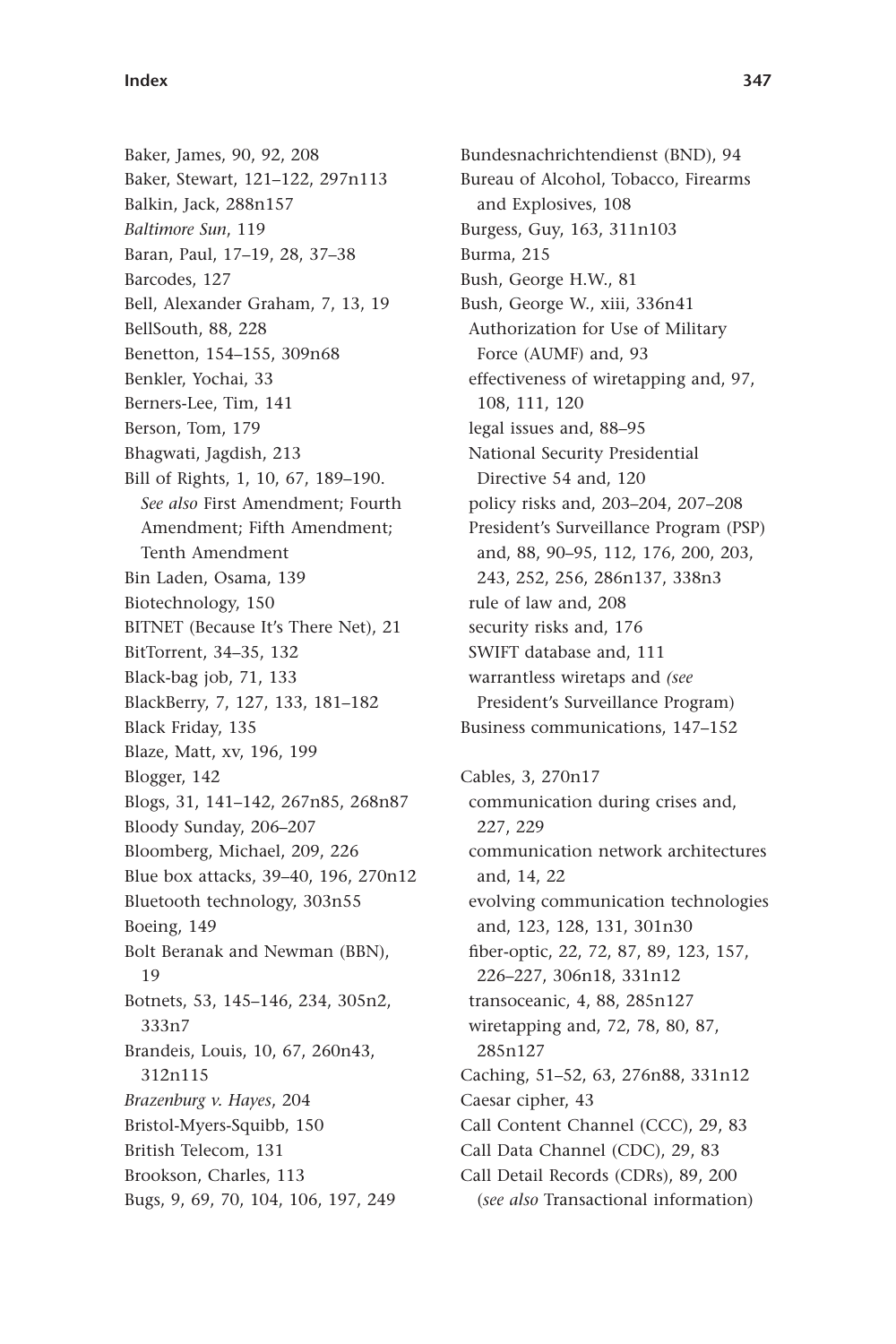**348 Index**

CISPES investigations and, 176 communities of interest and, 136 deep packet inspection and, 130-133, 219 – 222 effectiveness of wiretapping and, 99, 102 excessive collection risks and, 192-195 hot numbers and, 194 right policy stance for, 240, 248 rule of law and, 207-208 sneak peeks and, 194 Call forwarding, 29, 72, 81 Cambridge Five, 162 Cambridge University, 138 Cameron, David, 206-207 Campbell, Duncan, 152 Campus networks, 38, 42, 239, 264n48 Canada, 55, 113, 116, 121, 152, 161, 244 Card, Andrew, 91 Carnivore, 85, 187, 196, 243, 245 Carter, Jimmy, 215 Carterfone, 5-6, 258n20, 259n21 Catholics, 206-207 CBS, 34, 69 Celanese, 150 Cell phones, 1, 3-4, 7, 172 annual U.S. usage of, 30 call length and, 134 communication network architecture and, 13, 26, 29-31, 265n52, 267n85 denial of service and, 181-182 design principles and, 42 effectiveness of tapping, 98-103, 107, 113 E911 and, 129 evolving communication technologies and, 128-130, 134, 302n40 functionality during crises and, 226 – 227 Gamma Guppy intercepts and, 135 GSM and, 113 high-speed trains and, 265n52

Home Location Register and, 26, 183 improving security of, 178 legal issues and, 64, 80-81, 84 Mobile Switching Center (MSC) and, 129, 183, 248 network convergence and, 180-182 right policy stance for, 236, 248-249 roaming and, 26-27, 182-187 security risks of, 177-187, 199 targeted advertising and, 103-104 Visitor Location Register and, 26 Censorship, 218 Centers for Disease Control and Prevention (CDC), 125 Central Intelligence Agency (CIA), 209, 260n40, 284n117 Ames and, 162 critical infrastructure risks and, 161 deep packet inspection and, 221 economic espionage and, 151-153 effectiveness of wiretapping and, 98, 112 evolving communication technologies and, 135, 141, 143 identifying intruders and, 151-152, 161-163 insider attacks and, 162-163 Langley and, 143 legal issues and, 75, 94-95 NGOs and, 217 traffic analysis and, 135 Woolsey and, 152, 153 Cerf, Vinton, 20, 23, 24, 37-39, 48 Chabinsky, Steve, 172 *Challenge of Crime in a Free Society, The* (report), 73 *Charles Katz v. United States*, 11, 70 Charter Communications, 131 Chat rooms, 140 Chaum, David, 139 China, xi-xii, 6, 87, 235, 255, 297n113, 334n9 cell phone use in, 29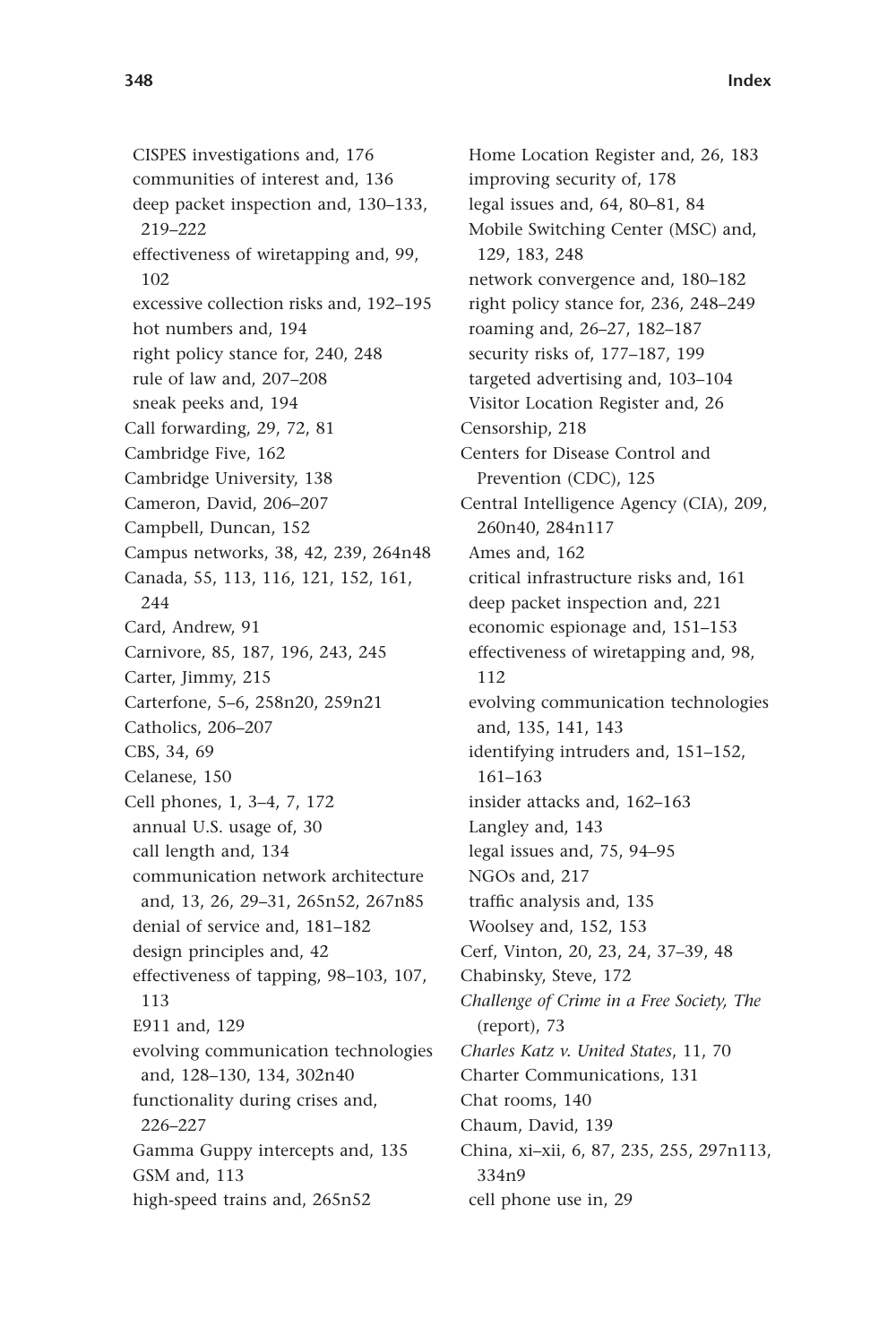communication network architectures and, 29-30, 266n70, 267n86 communication networks role in economic growth and, 213-214 credit cards and, 172 economic espionage and, 153 evolving communication technologies and, 133, 142 Google and, 170 Great Firewall of, 55 hackers and, 166-169 industrial espionage and, 168-169, 171 intruder identification and, 150, 153 – 154, 166 – 173, 313n127, 314nn144,152 limited freedoms in, 267n86 People Liberation Army and, 235 policy risks and, 213-214 security risks and, 52, 55, 179, 197 spying and,  $166 - 171$ supply chain issues and, 197 Taiwan and, 167-168 texting and, 29-30 Tibet and, 167-168 Titan Rain and, 167, 170 Tom-Skype and, 179 U.K. Parliament and, 167 U.S. military information and, 166-167 Church Committee, 60, 69, 77, 175 Cie. des Machines Bull, 149 Cisco, 274n61, 316n176, 324n114 attacks on equipment of, 52 counterfeiting routers of, 6, 173 exploiting security risks of, 196, 235, 241, 243, 335n31, 337n57 Citibank, 160 *City of Ontario, California et al., Petitioners v. Jeff Quon*, 121 Civil rights, 97, 175 Bloody Sunday and, 206 European Convention on Human Rights and, 203

Europol and, 136-137 legal issues and, 69, 73, 85 Universal Declaration of Human Rights and, 203 Clark, David, xv, 238, 239 Clark, Ramsey, 74-75 Clinton, Bill, 32, 192 Clinton, Hillary, 214, 218 Clipper, 114-115, 195-196 Closed-circuit TV (CCTV), xii Cloud computing, 53, 116, 125-127, 184, 228, 300n8, 301n27 Code of Federal Regulations, 204-205 Cohen, Danny, 27, 37 Cohen, David, 210 Cold War, 8, 17, 201, 213 Ames and, 163-164 attacks by nation-states and, 165-171 Black Friday and, 135 cryptography and, 113-114 Hanssen and, 163, 165 insider attacks and, 162 Mutually Assured Destruction and, 215 Philby and, 162-163 RFID tags use during, 128 Sputnik and, 19 spying and, 146-149, 151 traffic analysis and, 135 Cole, David, 256 Colombia, 110, 218 Comcast, 131-132 Comey, James, 91 Committee in Solidarity with the People of El Salvador (CISPES), 176 Committee to Re-Elect the President, 76 Communication networks air-gapped, 143, 180-181 area codes and, 14, 16, 194 ARPANET and, 19-21, 27, 37-40, 263n40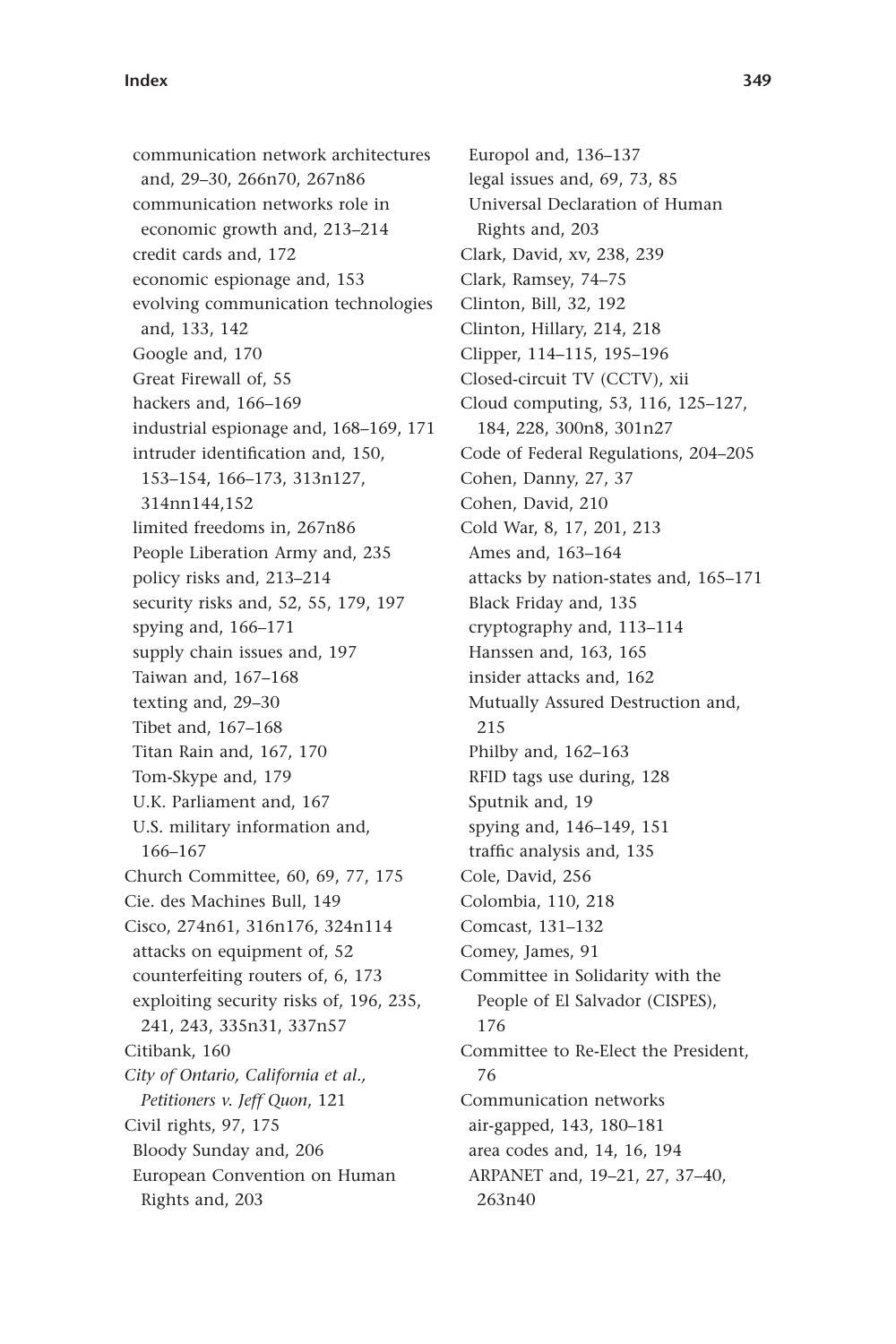Communication networks (cont.) bandwidth and, 21, 24-25, 27, 124, 126, 131, 181-182, 189, 227, 264n51, 318n26 Baran and, 17-19, 28, 37-38 BITNET, 21 bursty traffic and, 17 Call Detail Records (CDRs) and, 89 censorship and, 218 centralized, 14-20, 27-28, 71, 178, 182, 184-186, 199, 226-227, 248 cloud computing and, 125-127 communication during crises and, 225 – 232 content and, 31-33 creating the Internet and, 17-21 CSNET, 21 cybersecurity and, 9, 95, 120, 208, 233 – 234, 242 data on voice, 28-30 Davies and, 17-19, 37-38 decentralized, 14, 18, 31, 33 deep packet inspection (DPI) and, 130-133, 219-222, 234-235, 240-241 Domain Name Servers (DNS) system and, 49-52, 60-63, 115-116, 142 – 143, 244, 263n31, 273n51, 276n88 economic growth and, 212-215 end-to-end encryption and, 47, 57, 59 – 60, 179, 195, 199, 222, 232, 246, 249, 336n47 friendship networks and, 138 fundamental design principles and, 19 – 20 grassroots communities and, 32 HEPNet, 21 international calls and, 4 interoperability issues and, 225-232 Land Mobile Radio (LMR) systems and, 229-231 layers of, 22-25 local exchange and, 14, 16, 78

local loop and, 71-72, 81-82 local networks and, 14, 16, 19, 21, 25 – 27, 51, 61 – 62, 78, 81, 116, 126, 128, 140, 172, 180, 183-187, 231 MFENet, 21 Mobile Switching Center (MSC) and, 129, 183, 248 modern, 78-85 Murphy's law and, 195-198 NAT boxes and, 127, 263n32, 300n11 network convergence and, 180-182 network effect and, 125, 241 network hosts and, 22, 32, 40, 48-49, 53 – 58, 132, 141, 146, 167, 169, 219, 234, 239, 249, 336n47 NSFNET, 21-22, 38, 42, 264n46 other IP-based, 21-22 partitioning of, 239-240 peering points and, 53, 89-90 peer-to-peer, 18, 28, 34-35, 56-57, 132, 183, 260n33, 265n59, 269n101, 300n18 protocol stack and, 23-25 railway system and, 13-14 redundancy and, 17-18, 21, 40, 270n13, 273n48 reliability and, 17-18, 21, 24, 38-40, 60, 233 repeaters and, 16, 230 root nameservers and, 49, 51, 53, 61-62 routing and, 4, 20-30, 48, 57, 59, 86, 139 – 140, 183, 185, 190, 234, 238 – 239, 262n15, 263nn31,34, 264n48, 275n77 Signaling System 6 and, 29, 39 Signaling System 7 and, 29, 79–80, 180-181, 265n62, 266n71 social, 56, 138, 191, 248 TCP/IP and, 20, 23-25, 37-42, 46, 53, 56, 132-133, 264nn50,51, 269n3 telephone, 13-17, 30-31 texting, 28-30 Tor, 139-140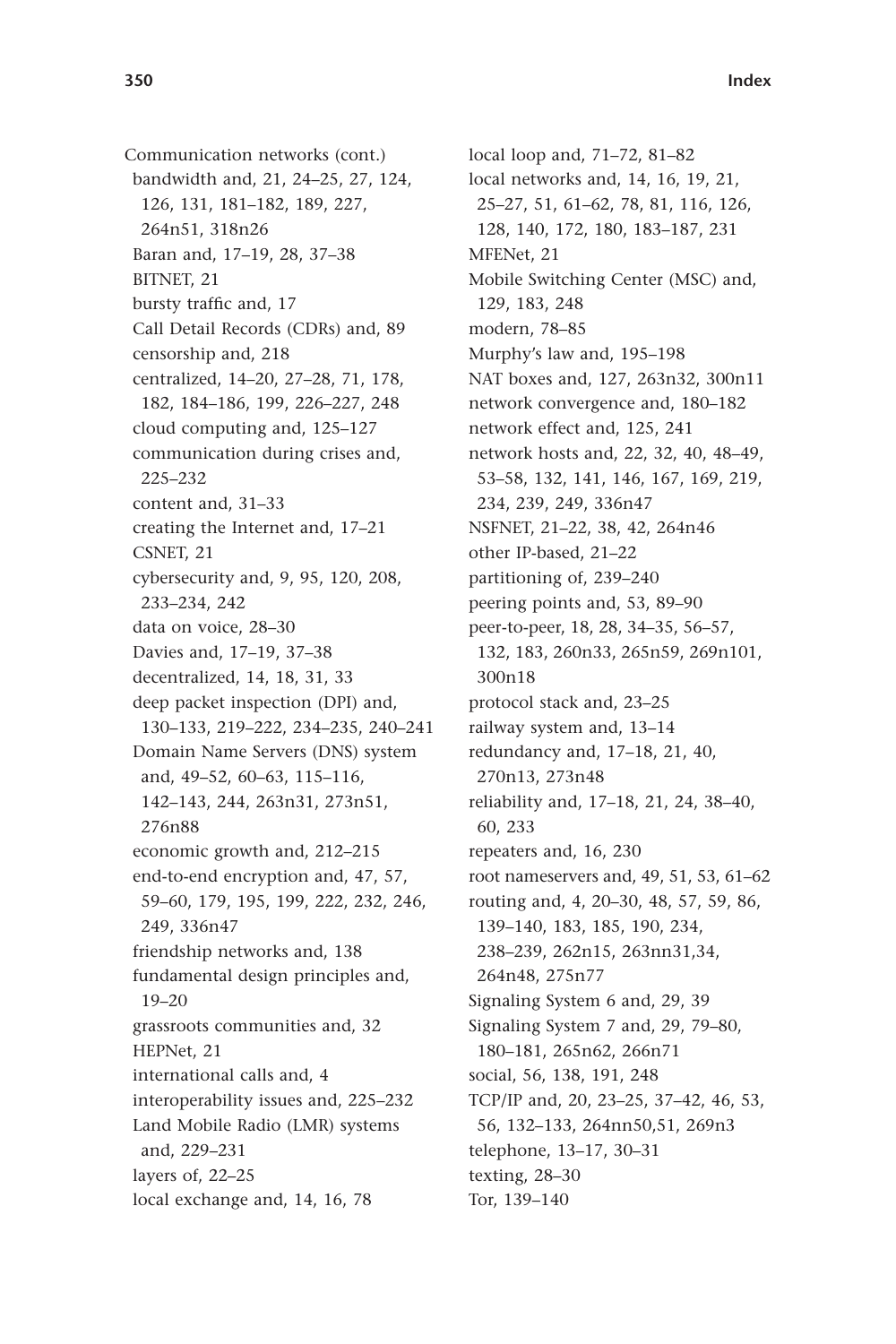USENET, 21 voice on data, 27-28 Communications Assistance for Law Enforcement Act (CALEA), 2-3, 119, 292n31, 297n113 Athens Affair and, 177 Clipper and, 196 compliance issues and, 240 costs of, 249-250 deep packet inspection (DPI) and, 219 as Digital Telephony bill, 320n48 excessive collection risks and, 190 expansion of, 233, 248 export control and, 119 legal issues and, 82-85, 88, 284nn110,114 limitation of, 246-248 mobile security risks and, 186 policy issues and, 203, 219, 223, 240, 245-250 post-cut-through dialed digits and, 82, 84 security risks and, 177, 186-190, 196, 200, 320n48 threats to innovation and, 188-189 VoIP and, 84-85 wiretapping without, 248-250 Communications interception. *See* Surveillance; Wiretaps Communications security, 47, 59-60. *See also* Surveillance; Wiretaps cell phone design and, 113 civil society and, 215-219 Communications Assistance for Law Enforcement Act and, 246 Deep Packet Inspection and, 221-222 first responder systems and, 231-232 government agencies and, 243-246 Heartland Payment Services and, 160 importance of to United States, 256 Internet and, 39 SCADA systems and, 158-159 secure telephones, 114-115

Software Defined Network paradigm for, 239-240 wiretapping creating risks to, 175-202, 247-248 (see also Athens Affair) Communication technologies. *See also* Internet anonymization tools and, 139-141, 191, 222, 321n64 automatic switching and, 4-5 bandwidth and, 21, 24-27, 124, 126, 131, 181-182, 189, 227, 264n51, 318n26 barcodes and, 127 blogging and, 31, 141-142, 267n85, 268n87 Bluetooth, 303n55 botnets and, 53, 145-146, 234, 333n7 caching and, 51-52, 63, 276n88, 331n12 Carterfone and, 5-6, 258n20, 259n21 cloud computing and, 53, 116, 125 – 127, 184, 228, 300n8, 301n27 Cold War and, 8, 17, 113-114, 128, 135, 148, 151, 201, 213, 215 compatibility of American and European systems and, 4-5 connectivity and, 124 cyberattacks and, 8-9, 95, 145-146, 153, 168, 171, 208, 235, 235-236, 333n7 data parceling and, 124 distributed computation and, 124-125 fiber optics and, 22, 72, 87, 89, 123, 157, 226 – 227, 306n18, 331n12 first revolution of, 123 functioning during crises, 226–232 future scenario for, 236-237 GPS, 130 importance of, xii Instant Messaging and, 24-25, 38, 140, 188, 227, 252, 298n116 law enforcement issues and, 7-8 (see *also* Legal issues)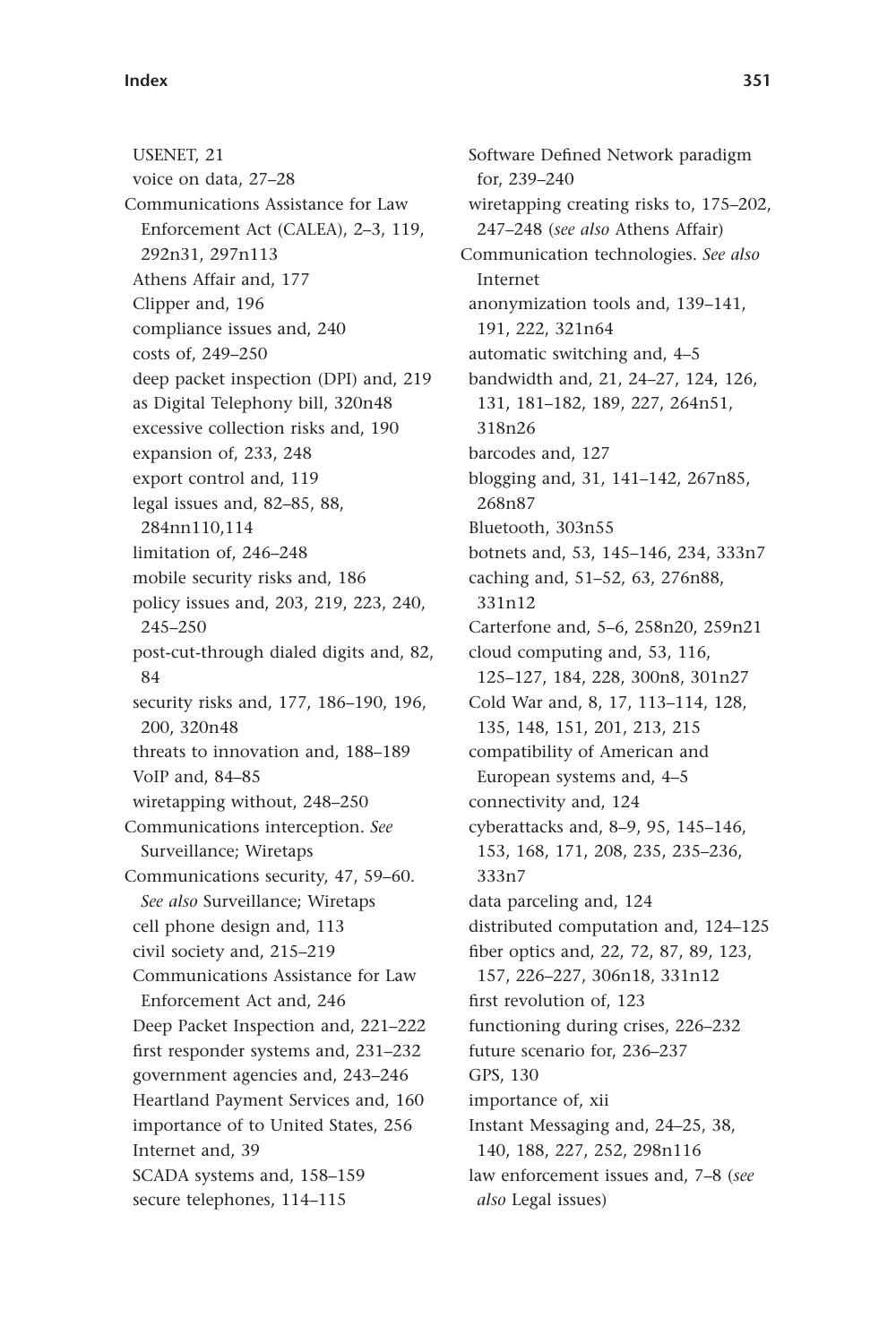Communication technologies. *See also* Internet (cont.) Martus and, 217-218 mobility and, 8, 133-134, 186 modern networks and, 78-85 Moore's law and, 45 online services and, 6-7 operating systems and, 32–34, 52, 54, 56, 133, 146, 182, 202, 242, 274nn64,66, 335n24 packet-switching and, 3, 8, 18-19, 38, 56, 178 PANS (Pretty Advanced Network Services) and, 4 pen registers and, 79-86, 89, 99-104, 133, 137, 187, 190, 194, 196, 219, 248, 285n120, 292n31, 337n63 plethora of new, 248-249 progress of, 123-143 PSTN and, 4-6 (see also Public Switched Telephone Network (PTSN)) radio and, 4-5, 7, 17, 26, 31 (see also Radio) repeaters and, 16, 230 replication and, 123-124 RFID tags and, 7, 127-128, 180-181, 259n29 RSS feeds and, 31 second revolution of, 123 security risks of, 177-202 signaling systems and, 4-5 supercomputers and, 21, 38, 117, 124-125, 264n42 surveillance and, 123, 130, 133, 142 ( *see also* Surveillance) telegraph and, 1, 7, 13-14, 66, 123, 212 – 213 telephone and, 128-130 (see also Telephones) television and, 31, 226 texting and, 7, 29-30, 72, 121, 131-132, 179, 265n61, 266nn70,71, 319n39

threats to innovation and, 188-189 traffic analysis and, 133-138 World Trade Center and, 226 Communities of interest (COIs), 136 Com nameserver, 49, 51, 61-62, 273n53 Comprehensive National Cybersecurity Initiative (CNCI), 120 Computer and Internet Protocol Address Verifier (CIPAV), 133, 245, 249 Computer Security Act, 244 Confidentiality, 2, 47 communications and, 67, 173 cryptography and, 60, 115 VoIP and, 179 Consensual overhear, 71, 106 Coordinating Committee on Multilateral Export Controls (CoCOM), 113 Corning, 149 Council of Islamic-American Relations, 211 Counterfeiting, 6, 160, 173, 273n59, 324n114 Credit cards, 160, 172-173 Crises first responders and, 226-232 Information Assurance Directorate (IAD) and, 231-232 interoperability and, 225-232 Critical infrastructure risks, 157-161 Cross, Tom, 196 Crypto AG, 114 Cryptography, 1, 98, 155, 196, 219, 280n58 Advanced Encryption Standard (AES) and, 45, 46-47, 231, 272n36 analyzing fielded communication products and, 113-117 Black Friday and, 135 brute-force decryption and, 114, 237, 249, 257n4, 271n27, 324n111 Caesar cipher and, 43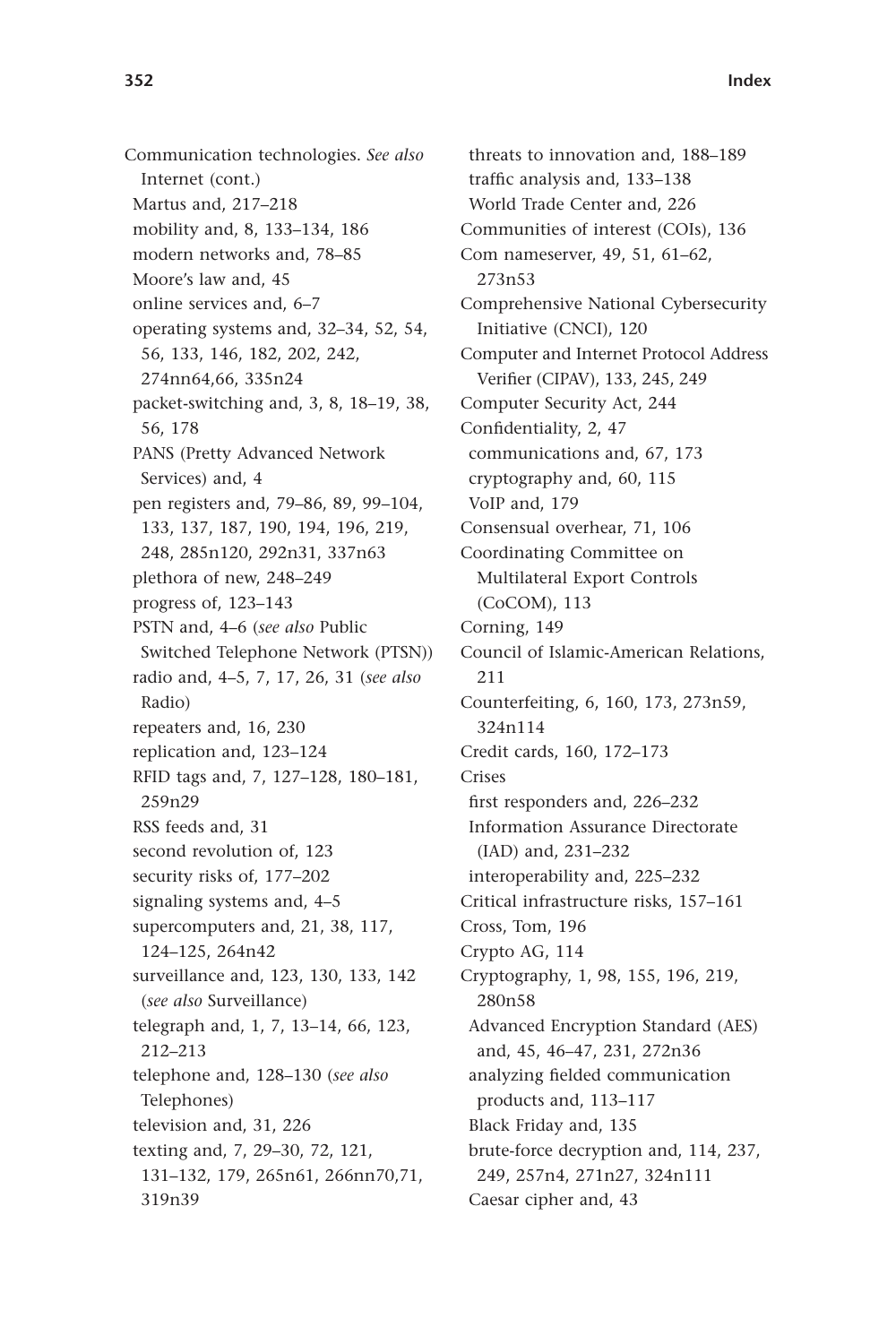Clipper and, 114-115, 195-196 CoCOM and, 113 Cold War and, 113-114 Comprehensive National Cybersecurity Initiative (CNCI) and, 120 Computer Security Act and, 244 Data Encryption Standard (DES) and, 44 – 45, 47, 114 – 115, 244, 257n4 deep packet inspection and, 222 digital signatures and, 46-47, 61 Diffie and, 45-46 DNSSEC and, 52, 60-62, 115-116, 142, 244 dual-use status of, 114 ECHELON and, 152 end-to-end design and, 20, 31-32, 47, 57, 59 – 60, 132, 179, 195, 199, 222, 232, 236, 246, 249, 336n47 ( *see also* Keys) Enigma machines and, 44, 271n24 Escrowed Encryption Standard (EES) and, 114-115 export control of, 116-119 frequency analysis and, 44, 271n23 governmental key storage and, 115 GSM Algorithmic Experts Group and, 113 Heartland Payment Services and, 160 Hellman and, 45-46 historical perspective on, 43-47 inherent contradiction in, 43 interoperability and, 231 Kerckhoffs' Law and, 43 Lotus Notes and, 116-117 Mary Queen of Scots use of, 1 Moore's law and, 45 Navajo code talkers and, 45 nonrepudiation and, 46, 60 Office of Munitions Control and, 114 one-time pad and, 44 polyalphabetic substitution ciphers and, 44

private-key cryptosystems ( *see* public-key cryptosystems) public-key cryptosystems, 45-46 radio's effect on use of, 43 rotor machines and, 44, 271n23 RSAREF and, 116 Security and Freedom through Encryption Act and, 118 signatures and, 46-47, 61-62, 281n65 64-bit, 116-117, 297n106 Skipjack and, 114-115 Skype and, 179 strong, 2, 42, 46, 74, 114, 117-118, 257n4 Suite B algorithms and, 47 symmetric-key cryptosystems, 45 ( *see also* Advanced Encryption Standard, Digital Encryption Standard) 32-bit, 116-117 traffic analysis and, 134-139 TSD3600 and, 114-115 virtual private networks and, 46, 119, 179, 233, 336n47 warfare and, 43, 43-44 weak, 196, 280n58 Crypto Wars, 2, 106, 113, 214 CSNET, 21 Cuba, 148, 258n3 Cyberattack, 8-9, 145-146, 153, 168, 171, 235-236, 333n7 Cyberexploitation, 146, 153, 165, 167, 169, 235 Cybersecurity, 9, 95, 208, 242 Computer and Internet Protocol Address Verifier (CIPAV) and, 133, 245, 249 Computer Security Act and, 244 deep packet inspection (DPI) and, 130-133, 219-222, 234-235, 240-241 destruction capabilities and, 235 distinction from computer security, 233 economic issues and, 241-243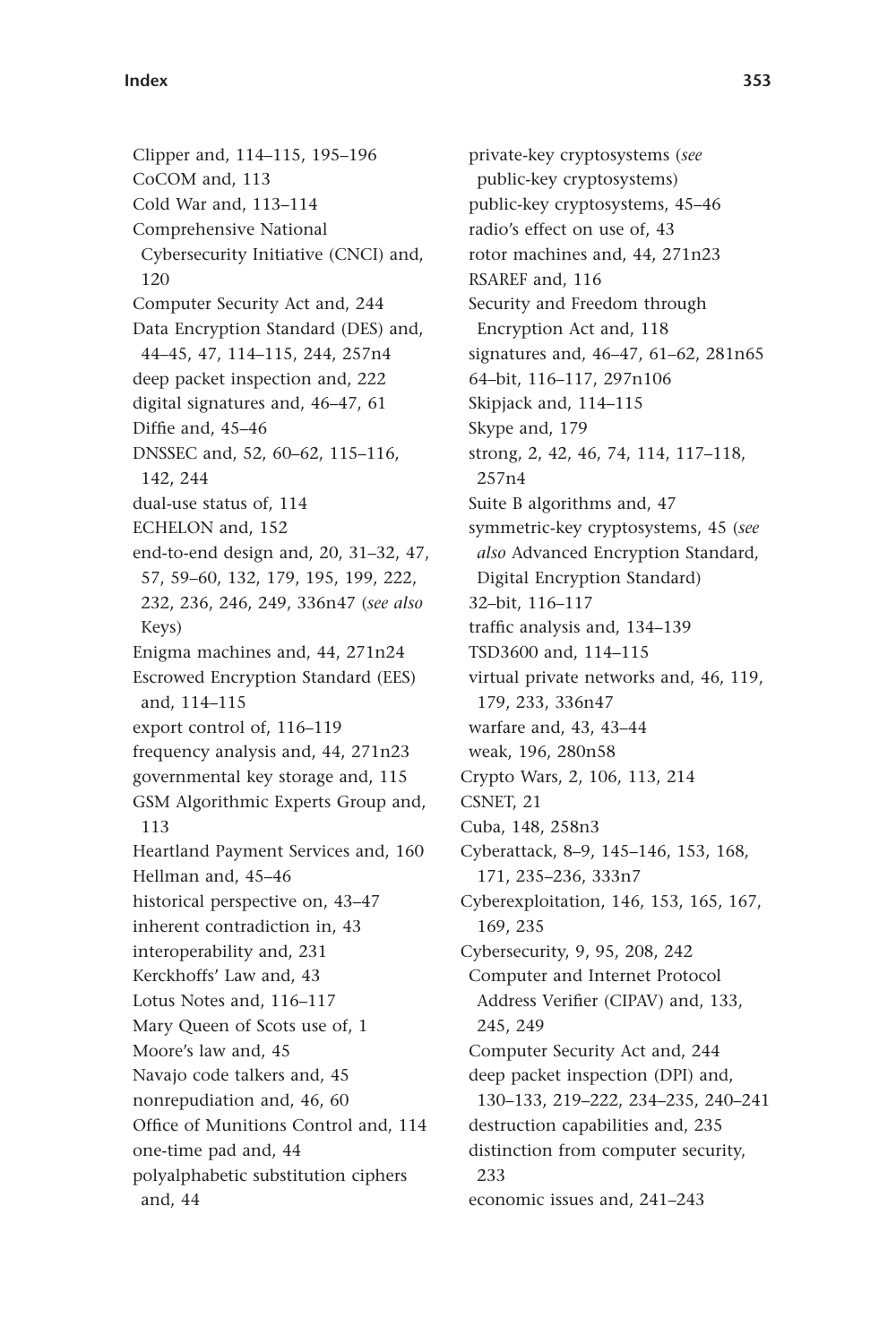firewalls and, 55, 131, 159, 233-234, 238, 240, 265n59, 273n44 future scenario for, 236-237 hashing and, 47, 61, 237, 243-244, 272n38, 324n111, 337n57 human values and, 238 infrastructure risks and, 234-235 limitation of CALEA and, 246-248 malware and, 53-55, 120-122, 145, 181-182, 219-221, 234, 240, 312n11 military and, 235-236, 255 OpenFlow and, 238-239 patches and, 35, 48, 56, 63, 166, 170, 227, 276n88 right policy stance for, 243-246, 250 – 253 right technical stance for, 237-241 SAFECOM and, 244-245 Software Designed Networks (SDNs) and, 239 ubiquitous networks and, 233-234 vendor responsibility and, 242 Cylink, 114 Czechoslovakia, 135 Dagon, David, 52 Dai Qingmin, 168 Dalai Lama, 168 Daniel, Hugh, 116 Data Encryption Standard (DES), 44-45, 47, 114-115, 244, 257n4 Data mining, 97, 136, 191, 252 Datotek, 114-115 Davies, Donald, 17-19, 37-38 Davis-Besse nuclear plant, 159, 234 DCS3000, 85, 187, 196, 243, 245 *Deciphering Information Society* (Dai), 168 DEC VAX, 39 Deep packet inspection (DPI), 130–133, 219 – 222, 234 – 235, 240 – 241

Defense Advanced Research Projects Agency (DARPA), 19, 39, 47, 62, 123 – 124, 127, 141, 233, 238, 334n20 Defense Information Systems Agency, 166 Diffie, Whitfield, xv, 1, 45-47, 65, 106 Digital fingerprints, 272n38 Digital Telephony proposal, 81 Direction Générale de la Sécurité Extérieure (DGSE), 148-149 Distributed denial-of-service (DDoS) attacks, 53-55, 58, 120, 146, 161, 235 DNS resolver, 51, 60-61 DNSSEC (Domain Name System Security Extensions), 52, 60-62, 115 – 116, 142, 244 DNS WhoIs, 143 Domain Name Servers (DNS) system, 244, 263n31, 273n51, 276n88 com and, 49, 51, 61-62, 273n53 gov and, 49, 140 ICANN and, 62 mil and, 140 net and, 62 org and, 40 purpose of, 48-49 resolvers and, 51, 60-61 root nameservers and, 49, 51, 53, 61-62 security problems with, 51-52 top-level domains and, 49, 62, 142 xxx and, 142 Donohue, Laura, 203 DOS, 202 Doyle, Arthur Conan, 43 Drug dealers, 106, 137-138, 172, 184, 241 Drug Enforcement Agency, 101 Dumb terminals, 4, 6 DuPont, 163 Eavesdropping. *See* Surveillance; Wiretaps

Ebadi, Shirin, 218 eBay, 45, 123 ECHELON, 152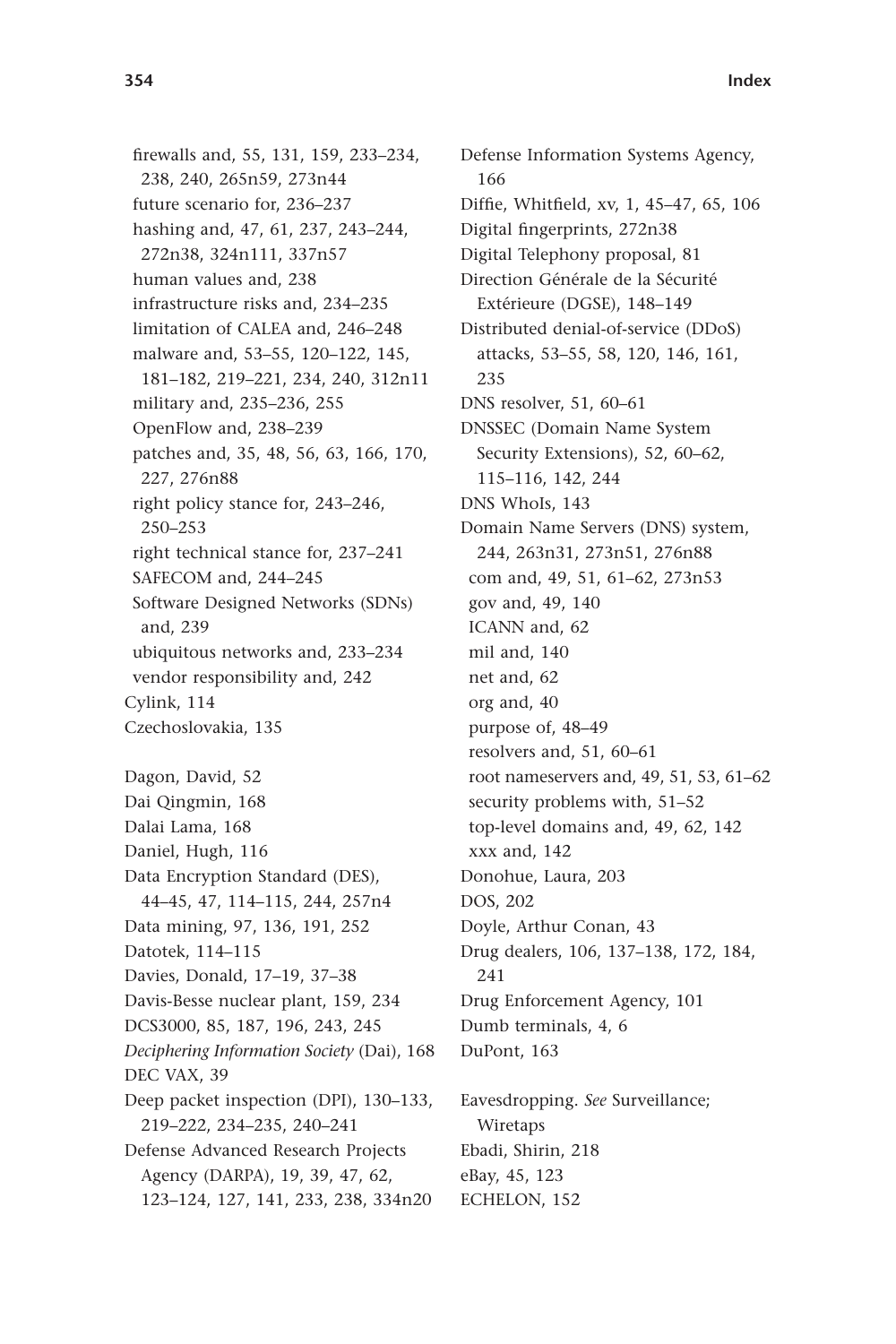Economic Espionage Act, 153, 308n57 Economic issues, 255 communication networks and, 212 – 215 Communications Assistance for Law Enforcement Act (CALEA) compliance and, 188-189 cybersecurity and, 241-243 insider attacks and, 163-164 outsourcing and, 126, 154-157, 165, 198, 236 spying and, 147-153, 165-171 supply chains and, 154-157 U.S. dominance and, 255 value of communications security and, 215-219 weather forecasts and, 154 Einstein projects, 120–122, 219, 233 Electronic Communications Privacy Act (ECPA), 80, 84, 99, 192-194 Electronic Frontier Foundation (EFF), 45, 92, 132 Electronic surveillance. *See* Bugs; Surveillance; Wiretaps Elliptic-Curve Diffie-Hellman, 47 Elliptic-Curve Digital Signature Algorithm, 47 Email, 7 asynchrony of, 263n37 bots and, 145 communication network architectures and, 20-21, 24-32, 263n37, 268n88 deep packet inspection and, 132 design principles and, 41-42 effectiveness of surveillance and, 102, 116, 121 evolving communication technologies and, 124, 131-134, 137-139 identifying intruders and, 145-146, 158, 164, 167-168 as killer app, 20 legal issues and, 72, 80-81, 87 policy risks and, 220-222

security risks and, 38, 41-42, 46-47, 52, 54, 58, 179, 191-194, 197, 252, 274n64 sneak peeks and, 194 spam and, 39, 54, 145-146 U.K. Parliament and, 167 Encryption, *See* Cryptography Endhosts, 146 End-to-end design Internet and, 20, 31-32, 47, 59-60, 132, 195, 199, 222, 232, 236, 246, 249 principle of, 31, 236 Enigma, 44, 271n24 E911, 85, 129-130 Ericsson, 173, 198 Escrowed Encryption Standard (EES), 114 – 115 Essid, Chris, 231 Estonia, xii, 53, 145, 146, 160, 171 Estrada, Joseph, 30 Ethane, 238-239 European Commission, 63 European Convention on Human Rights, 136-137, 203 European Telecommunications Standards Institute (ETSI), 196 Europol, 136-137 Exigent letters, 193-195, 205, 207, 256, 323n98 Export control, 116-119 Facebook, 31, 138, 142, 191, 321n66 Fairchild Semiconductor, 147, 163 Faris, Iyman, 88 Faxes, 72, 80, 132, 151, 195

Federal Bureau of Investigation (FBI), 2-3, 256, 260n33 Carnivore and, 85, 187, 196, 243, 245 changes in law enforcement practice and, 142-143 Communication Analysis Unit (CAU) of, 192-193, 205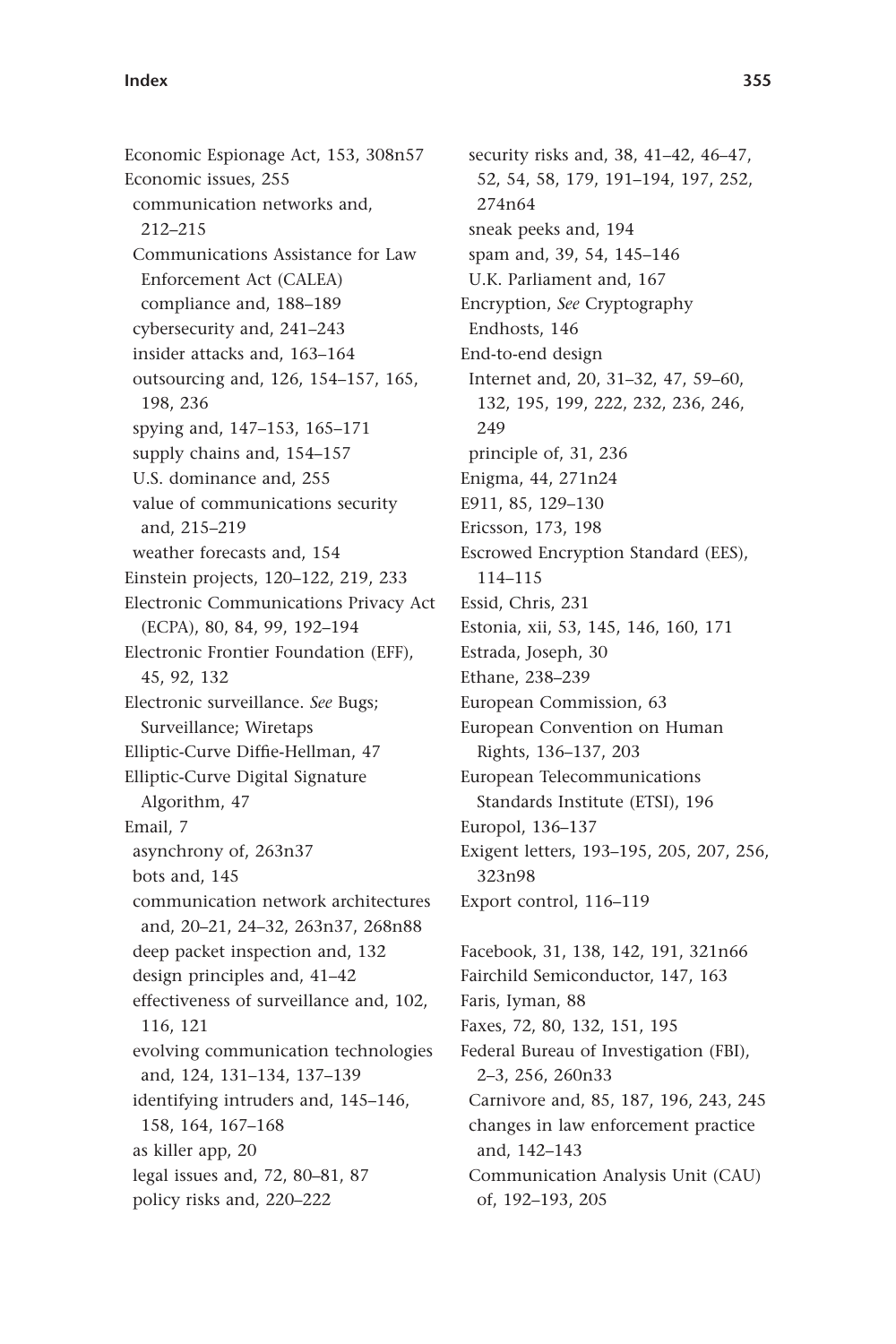Federal Bureau of Investigation (FBI) (cont.) Communications Assistance for Law Enforcement Act (CALEA) compliance and, 188 Computer and Internet Protocol Address Verifier (CIPAV) and, 133, 245, 249 cyberattacks and, 172 deep packet inspection (DPI) and, 219, 221 Digital Telephony proposal and, 81 economic espionage and, 150-151, 153 effectiveness of wiretapping and, 99-103, 106-112, 115, 118-119 evolving communication technologies and, 130, 133, 142-143, 302n34, 305n86 exigent letters and, 193-195, 205, 207, 256, 323n98 export control and, 118-119 Freeh and, 106 Hoover and, 68, 72-73, 95, 277n19, 278nn26,27 hot numbers and, 194 insider attacks and, 163-165 "interception and divulgence" ruling and, 175 interception capacity and, 82 intruder identification and, 150-153, 162 – 165, 172 – 174, 307n44, 311n97 Islamic radicals and, 211 journalists and, 205-206 King and, 69 legal issues and, 68-69, 72-75, 81-85, 90-92, 95 legislative oversight of, 68-69 Long and, 69 Magic Lantern and, 133 Mueller and, 112, 221 National Security Letter (NSL) and, 99-100, 103, 139, 192-194, 322n85

Pistole and, 92 policy risks and, 205-207, 211, 219, 221 post-cut-through dialed digits and, 82, 84 public perception of, 108 Quantico and, 143 right policy stance for, 240, 243-246, 249 rule of law and, 207-208 security risks and, 175, 187-188, 192-196 Sessions and, 317n6 sneak peeks and, 194 Soviet embassy tunnel and, 163 Special Agent in Charge (SAC) and, 192 spyware and, 133 telephone company contracts and, 193 Triggerfish and, 103, 248 VoIP and, 84-85 Watergate scandal and, 76 Federal Communications Act, 67-70, 284n110 Federal Communications Commission (FCC), 258n20, 269n101 Carterfone and, 5-6, 258n20, 259n21 communication during crises and, 227, 229 Communications Assistance for Law Enforcement Act, 84-85 evolving communication technologies and, 132, 300n18, 302n40 legal issues and, 238n103, 284n112 policy risks and, 219 right policy stance for, 243-245 SAFECOM and, 244-245 tariff 132 and, 259n21 telephone/computer convergence and, 128 VoIP and, 84-85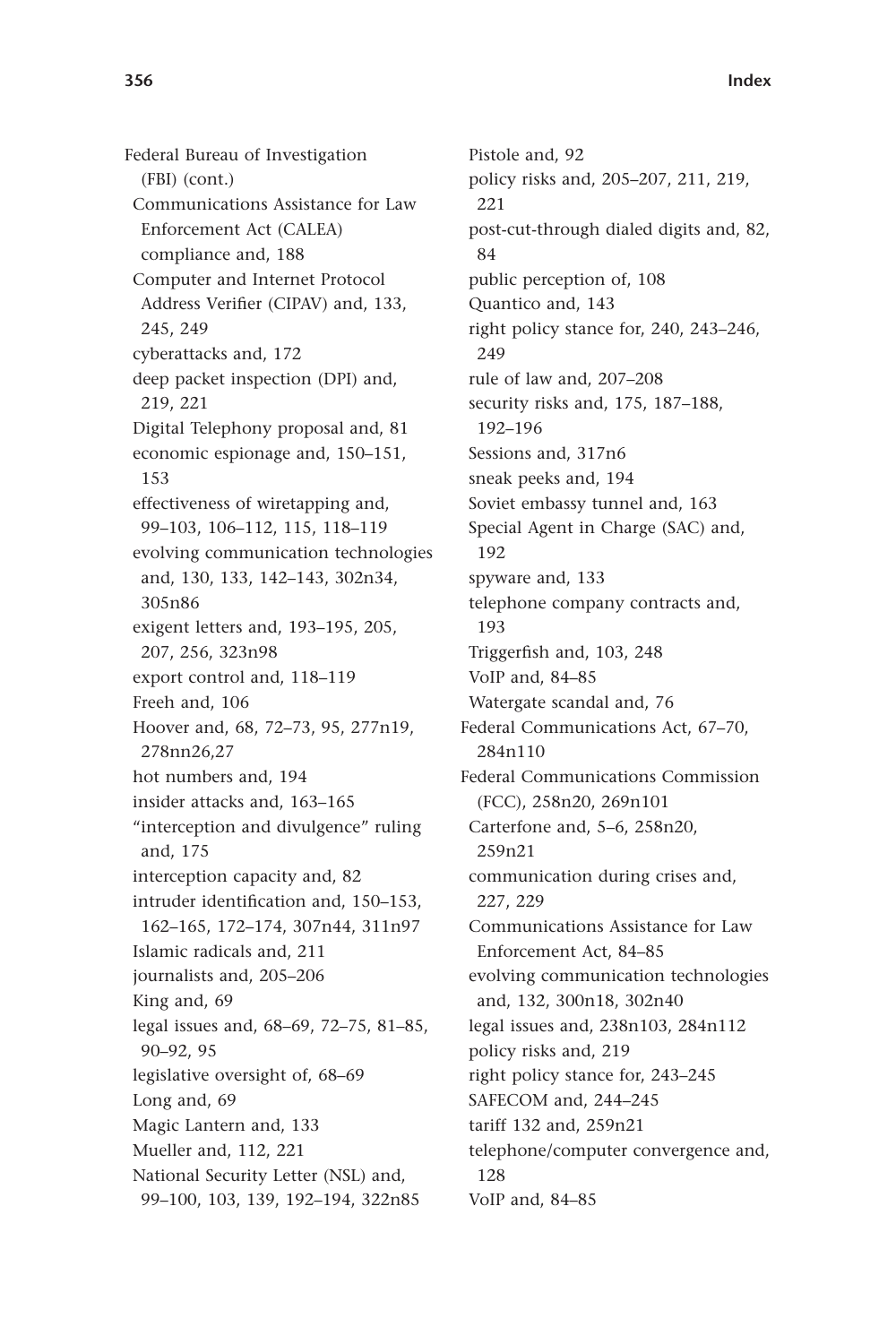Fermat integers, 124, 299n2 Fiber optics, 22, 72, 87, 89, 123, 157, 176, 226-227, 306n18, 331n12 Fifth Amendment, 11, 67 File sharing, 34-35, 57, 132 Firewalls, 55, 131, 159, 233-234, 238, 240, 265n59, 273n44 First Amendment, 10, 78, 175-176, 192, 204, 218, 252, 316n3, 337n62 First Energy, 161 Fishing expeditions, 75 Fitzgerald, Patrick, 106 Flash drives, 146 Flickr, 31 Folding@home, 124-125 Foreign Intelligence Surveillance Act (FISA), 65, 77 – 78, 84, 100, 281nn71,75 Amendments Act and, 94, 192, 335n29, 336n41 Court's Rules of Procedure and, 207 – 208 excessive collection risks and, 192 FISA Court rulings and, 90-93 policy risks and, 207-208, 327n23, 335n29, 336n41 President's Surveillance Program (PSP) and, 90-93 Protect America Act and, 2, 93, 207, 240, 327n20, 336n41 security risks and, 175, 189, 192, 194 USA PATRIOT Act and, 86-87 Foreign Service, 216 4ESS switch, 72, 181 Fourth Amendment, 11 *Charles Katz v. United States,* 11, 70 evolving communication technologies and, 127 *Goldman v. United States,* 70 *Irvine v. California,* 70 *Julius Silverman et al. v. United States,* 70 *Nardone v. United States, 67-69* 

*Olmstead v. United States*, 67, 70 policy risks and, 205, 250 wiretaps and, 66-67, 70, 73, 75, 79, 90 – 92, 99, 205 writs of assistance and, 66, 189-190 Frames, 71-72 France, 5, 258n16 effectiveness of wiretapping and, 101 evolving communication technologies and, 134-135, 141 Internet security and, 42, 272n39 intruder identification and, 148-152, 165, 173, 307n44 legal issues and, 66 policy risks and, 215, 217, 333n6 Franklin, Benjamin, 66 Freedom of Information requests, 102 Freeh, Louis, 106, 283n108 Frequency analysis, 44, 271n23 Friendly circuits, 71 Fromkin, David, 213 Fuji, 149-150 Fujitsu, 163 Future Internet Design, 238 Gacaca Courts, 207 Gambling, 70, 73, 104, 106, 133 Gamma Guppy intercepts, 135

Gap, The, 155 GE, 147 General Dynamics, 147, 149 General Services administration, 173 General Union of Palestinian Students, 176 Genovese crime family, 73, 130 George, Dickie, 231 Georgetown University, 256 Georgia, 146, 171 Germany, 5 effectiveness of wiretapping and, 98, 109 evolving communication technologies

and, 134, 141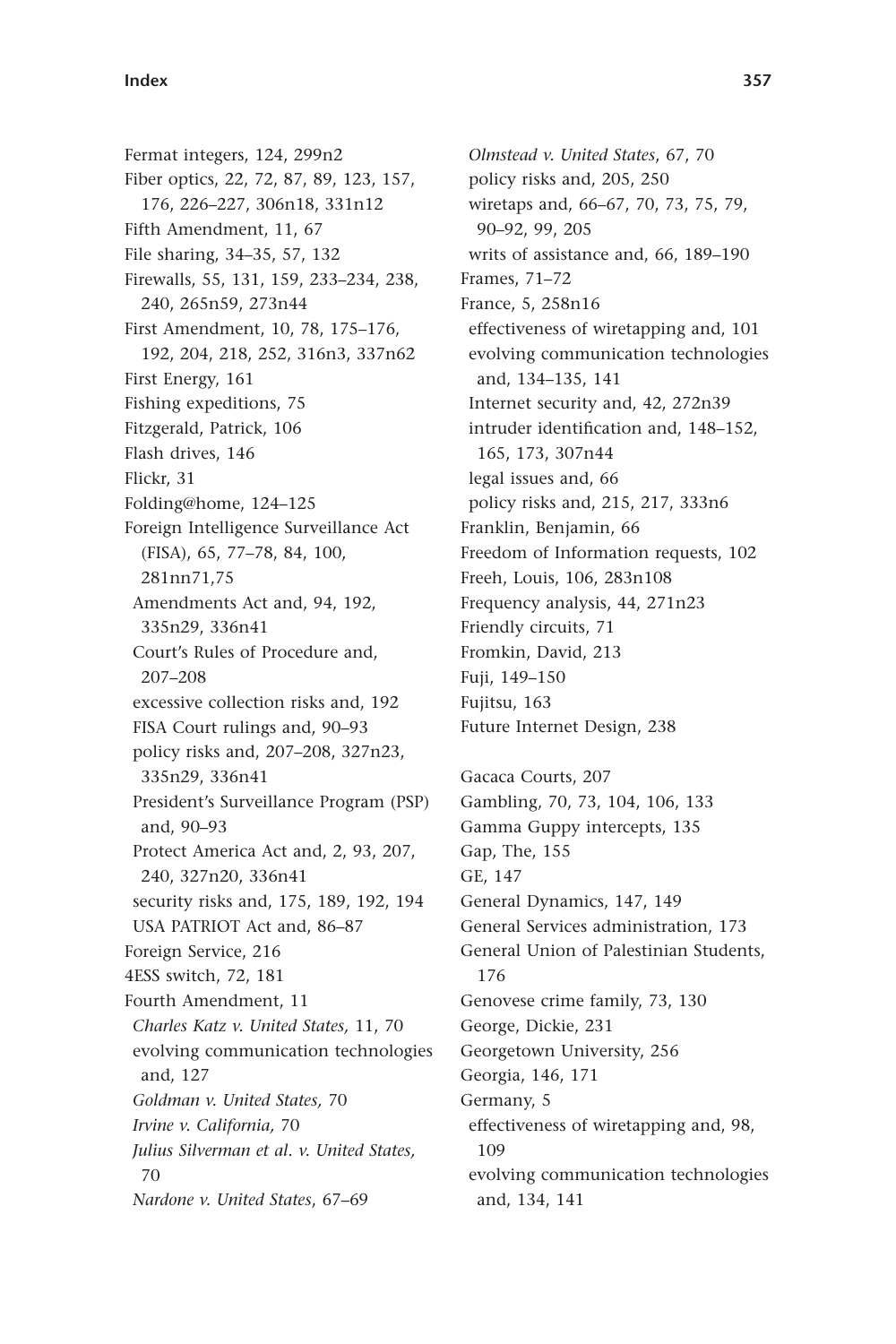Germany (cont.) Internet security and, 44, 270n17, 271n24 intruder identification and, 147, 150 – 154, 167, 173 legal issues and, 94, 278n27, 289n169 policy risks and, 208, 222, 235, 237 Gidari, Al, 101, 103, 190 Gingrich, Newt, 178 GNU General Public License, 268n97 " Gold Bug, The" (Poe), 43 *Goldman v. United States*, 70 Goldsmith, Jack, 90, 91 Gonzales, Alberto, 91, 95 Google, xi, 103, 315n160 China and, 170 Cloud computing and, 126, 220 communication network architectures and, 31 deep packet inspection (DPI) and, 219 – 222 evolving communication technologies and, 123, 125-126, 142-143 Gmail and, 47, 87, 121, 170, 222, 232, 301n27, 336n47 Internet security and, 47, 49, 51, 59, 61, 273n51 Iran and, 218 policy risks and, 214, 218-222 security risks and, 179-180 Google Calendar, 126, 220 Google Docs, 126 Google Trends, 125 Gorman, Siobhan, 119 Government Emergency Telecommunications Service (GETS), 180, 226, 244 Gov nameserver, 49, 140 GPS technology, 130 Greece, 3-4, 6, 177 Athens Affair and, 177, 187, 234-235, 240 – 241 Internet security and, 43

intruder identification and, 164 policy risks and, 217 security risks and, 177, 185, 195, 217, 234-235, 240-241, 335n31 Vodafone and, 177, 185, 234-235, 240 – 241 Gregg, Judd, 2 Gretag AG, 114-115 Grinberg, Tomer, 109-110 *Griswold v. Connecticut,* 11 Grumman, 147, 170 GSM (Global System for Mobile Communications), 113 Hackers, xii, 119, 196, 276n88 China and, 166-169 cyberattacks and, 8-9, 95, 145-146, 153, 168, 171, 208, 235-236, 333n7 distributed denial-of-service (DDoS) attacks and, 53-55, 58, 120, 146, 161, 235 evolving communication technologies and, 133 intruder identification and, 157-161, 168 Hager, Nicky, 152 Hall, Paul, 109 Hamas, 109 Handshakes, 40-41, 53, 132 Hanssen, Robert, 163, 165, 187 Harman, Jane, 95 Harris Corporation, 103 Hashing, 47, 61, 237, 243-244, 272n38, 324n111, 337n57 Hathaway, Melissa, 9 Heartland Payment Services, 160 Hellman, Martin, 45-46 HEPNet, 21 Hezbollah, 109 Hitachi, 149 Ho Chi Minh Trail, 136 Hoffa, Jimmy, 69 Holder, Eric, 212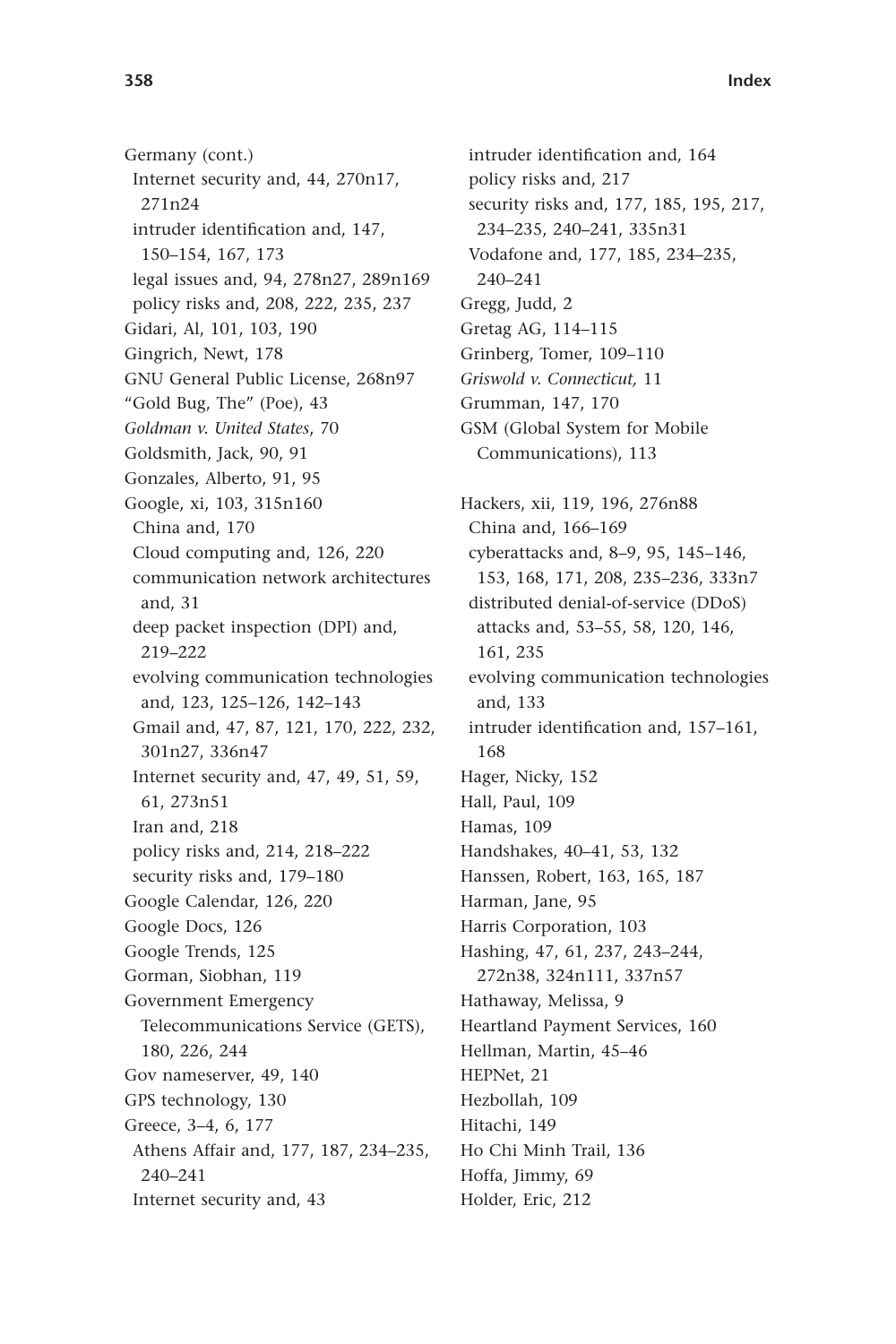## **Index 359**

Holy Land Foundation (HLF), 109-110 Home Location Register (HLR), 26, 183 Honeywell, 149-150 Hoover, J. Edgar, 68, 72-73, 95, 277n19, 278nn26,27 Hot numbers, 194 Howard, Edward Lee, 162 HTMD, 211 Huawei, 168, 173 Hughes Aircraft, 149 Human perception, 65 HUMINT (human intelligence), 151 Hydrophones, 300n15 IBM, 39, 147-149, 189, 196 Identity theft, 133, 234 Illegal search and seizure, 67-68 Immigrants, 108, 209-212 Immigration and Customs Enforcement, 108 India, 43, 267n85, 295n78 communication networks role in economic growth and, 214 intruder identification and, 150, 167, 314n137 policy risks and, 213-218, 223, 329n64 security risks and, 180, 235 Information Assurance Directorate  $(IAD)$ ,  $231-232$ Information Sciences Institute (ISI), 27 Information technology (IT), 154-156 critical infrastructure risks and, 157 – 161 insider attacks and, 164-165 SCADA systems and, 158, 180-181, 239 Y2K and, 158 Infrastructure as a Service (IaaS), 126 Inman, Bobby, 216, 329n65 Insider attacks, 162-165 Instant Messaging (IM), 188, 252, 298n116

communication during crises and, 227 communication network architectures and, 24-25, 30-31 design principles and, 41-42 evolving communication technologies and, 140 Internet security and, 38, 41-42 Institute of Medicine, 97 Intel, xi, 268n94, 303n55 Intellectual property, 34-35, 149, 155 – 156, 170, 218, 280n52 Intellipedia, 143 "Interception and divulgence" ruling, 175 Interception capacity, 82 Interface Message Processors (IMPs), 19 International Telecommunications Union, 62, 258n17 Internet adoption of, 30 ARPANET and, 19-21, 27, 37-40, 263n40 availability and, 38-42 Baran and, 17-19, 28, 37-38 Berners-Lee and, 141 botnets and, 53, 145-146, 234, 305n2, 333n7 bursty traffic and, 17 business communication and, 37-38 caching and, 51-52, 63, 276n88, 331n12 censorship and, 218 cloud computing and, 53, 116, 125 – 127, 184, 228, 300n8, 301n27 Comprehensive National Cybersecurity Initiative (CNCI) and, 120 critical infrastructure risks and, 157 – 161 cryptography and, 42-47 (see also Cryptography) cyberattacks and, 8-9, 95, 145-146, 153, 168, 171, 208, 235-236, 333n7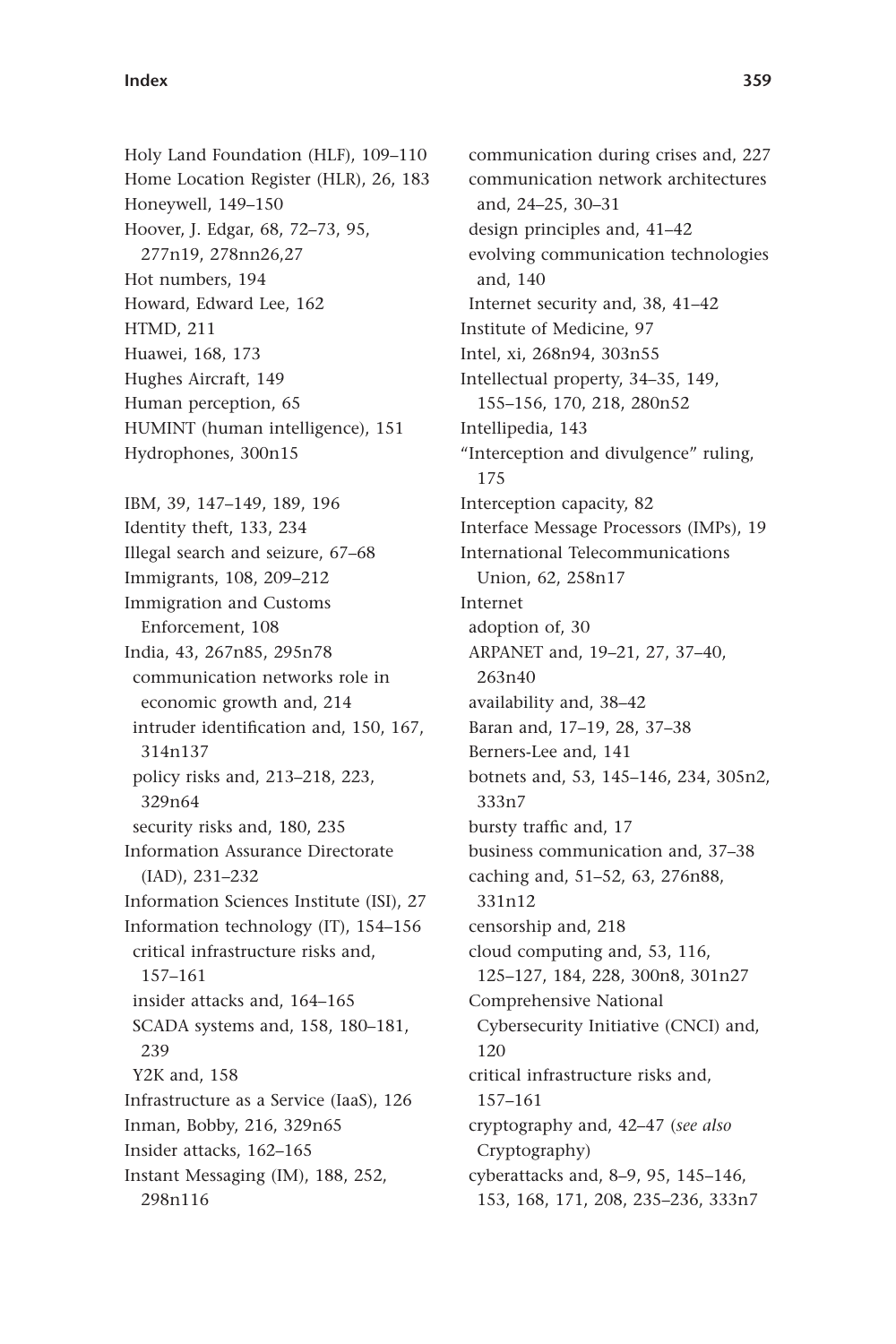Internet (cont.) Davies and, 17-19, 37-38 deep packet inspection and, 130-133 design principles of, 19-20, 37-42 development of, 17-21 distributed denial-of-service (DDOS) attacks and, 53-55, 58, 120, 146, 161, 235 Domain Name Servers (DNS) system and, 49-52, 60-63, 115-116, 142 – 143, 244, 263n31, 273n51, 276n88 end-to-end design of, 20, 31-32, 47, 59 – 60, 132, 195, 199, 222, 232, 236, 246, 249 governance shifts and, 141-142 grassroots communities and, 32 human values and, 238 IP addresses and, 20, 23-28, 42, 48 – 55, 58 – 61, 89, 120, 130 – 134, 140, 145, 179, 183, 186 Kahn and, 19-20 limitation of CALEA and, 246-248 malware and, 53-55, 120-122, 145, 181-182, 219-221, 234, 240, 312n111 mobility issues and, 133-134, 182-187 most popular sites on, 142 NAT boxes and, 127, 263n32, 300n11 network convergence and, 180-182 network hosts and, 22, 32, 40, 48-49, 53 – 58, 132, 141, 146, 167, 169, 219, 234, 239, 249, 336n47 network principles of, 19-20 packet-switching and, 3, 8, 18-19, 38, 56, 178 peering points and, 53, 89-90 peer-to-peer networking and, 18, 28, 34-35, 56-57, 132, 183, 260n33, 265n59, 269n101, 300n18 protocol stack and, 23-25 redundancy levels and, 18 reliability and, 38-42

root nameserver and, 49, 51, 53, 61-62 routing and, 3-4, 19-30, 48, 52-53, 57-60, 86, 127, 139-140, 169, 173, 178, 183-186, 190, 199, 234, 238 – 239, 251 security efforts in, 60-63 security risk of, 38-39, 51-53, 178 – 179 ( *see also* Security) spam and, 39, 54, 145-146 spoofing and, 52-55, 58, 60-61, 113, 187, 196 TCP/IP and, 20, 23-25, 37-42, 46, 53, 56, 132-133, 264nn50,51, 269n3 32-bit address space and, 20, 62 transactional information and, 59-60 Trojan horses and, 54, 94, 146, 166-167, 170 viruses and, 39, 53-55, 57, 124, 133, 145-146, 168, 197, 274nn63,64 VoIP and, 84-85 (see also Voice over Internet Protocol (VoIP)) walled garden approach and, 22 worms and, 47-48, 53-55, 145, 159, 234, 273n44 zones and, 49, 51, 61, 142, 273nn47,51 Internet Activities Board, 238 Internet Corporation for Assigned Names and Numbers (ICANN), 62, 142 Internet Engineering Task Force (IETF), 142, 195, 197, 251 Internet Explorer, 170 Internet Relay Chat, 140 Internet service providers (ISPs), 4, 330n81 communication network architectures and, 24, 31, 263n34 deep packet inspection and, 130-133, 219 – 222 evolving communication technologies and, 130-132, 136, 140 functionality during crises and, 226 – 227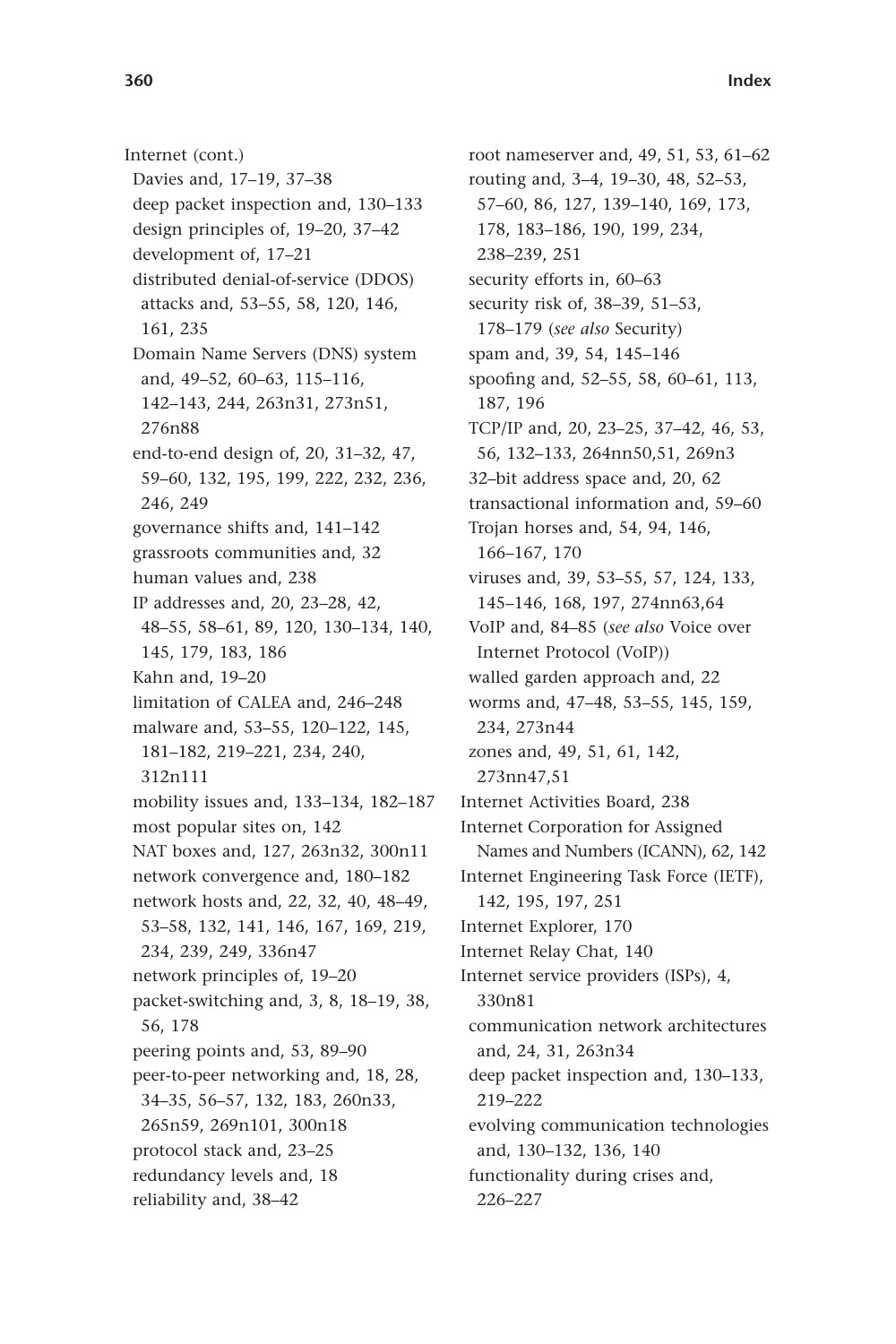legal issues and, 80, 85-86, 89, 284n114 security and, 51, 55, 176, 183-187, 197 IP addresses, 120, 145 communication network architectures and, 20, 23-28, 264n48, 265n59 DNSSEC and, 52, 60-62, 115-116, 142, 244 Domain Name Servers (DNS) system and, 49-52, 60-63, 115-116, 142-143, 244, 263n31, 273n51, 276n88 evolving communication technologies and, 130-134, 140 legal issues and, 89 mapping and, 48-49, 137-138, 248 mobile communications and, 25-27, 183-185 number designations of, 20 security and, 42, 48-55, 58-61, 179, 183, 186, 273n48, 275n80, 276n88, 317n15 iPhones, 4, 6-7, 33, 99, 127, 134, 230 iPods, 154, 155-157, 173 IPsec, 62-63, 119 IPv6 (Internet Protocol version 6), 20, 62-63, 132, 244 Iran, 170, 215-216, 218 Iraq, 119, 171 Irish Republican Army (IRA), 206-207 *Irvine v. California*, 70 Isamuddin, Riduan, 112 Ishikawajima-Harima Heavy Industries, 150 Israel, 135, 141, 149-150, 171, 235 Jackson, Robert, 68, 201-202 Japan effectiveness of wiretapping and, 107, 113, 297n113 evolving communication technologies and, 135, 141-142, 149-151, 154, 163, 173 Internet security and, 49, 63

security risks and, 189, 198, 255-256, 325n131 texting and, 29 Japanese External Trade Organization, 149 Japanese Navy, 107 Jefferson, Thomas, 1, 66 Jennings, Dennis, 38, 42 Jihadists, 109, 209-211 Jintao, Hu, 214 Johns Hopkins University, 179 Johnson, Lyndon B., 69, 73 Journalists, 2, 10, 260n40, 304n76. *See also* Specific newspaper Code of Federal Regulations and, 204-205 court testimony and, 204 ECHELON and, 152 First Amendment and, 204, 252, 337n62 Nixon and, 69 right policy stance for, 252-253 Watergate scandal and, 76 wiretaps and, 68-69, 76-77, 94, 164, 204-208, 217, 337nn62,63 Judt, Tony, 223 *Julius Silverman et al v. United States*, 70 Kahn, David, 134 Kahn, Robert, 19-20, 23-24, 31, 37-39, 48 Kaminsky, Dan, 276n88 *Kansas v. Colorado*, 200 Karn, Philip, 116 Kassir, Oussama, 109 Kennedy, John, 278n27 Kerckhoffs, Auguste, 43 Keyboards, 133, 202, 325n138 Key loggers, 94, 133, 302n34 Keys, 41, 94, 271n19 Advanced Encryption Standard (AES) and, 45-47, 231, 272n36 brute-force decryption and, 114, 237, 249, 257n4, 271n27, 324n111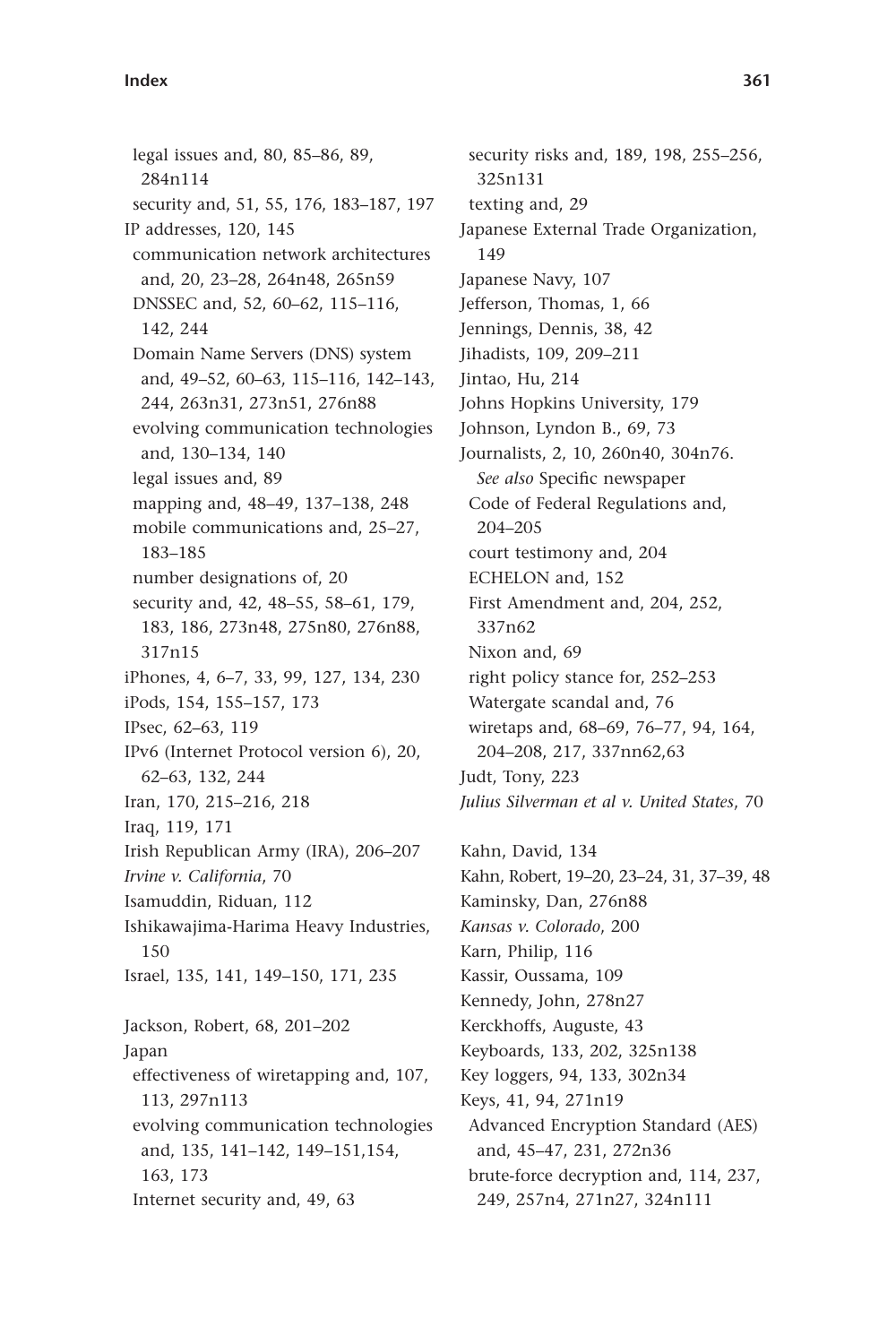Keys (cont.) Caesar cipher and, 43 Clipper and, 114-115, 195-196 Data Encryption Standard (DES) and, 44-45, 47, 114-115, 244, 257n4 Diffie and, 45-46 Enigma and, 44, 271n24 escrowed, 114-115, 116-117 evolving communication technologies and, 139-140 Hellman and, 45-46 length of, 44-45, 114, 117, 272n36 Mauborgne and, 44 Moore's law and, 45 nonrepudiation and, 46, 60 one-time pad and, 44 polyalphabetic substitution ciphers and, 44 private, 45-46, 61, 297n106, 304n71 public, 45-47, 61, 139, 297n106, 304n71 rotor machines and, 44 Scherbius and, 4 signatures and, 46-47, 61-62, 281n65 Skipjack and, 114-115 symmetric, 45 Vernam and, 44 KGB, 147, 162, 165 Khalid Sheikh Mohammed, 98 Khalil, Naji Antoine Abi, 109-110 Kidnapping, 71, 100, 105-107 Killer apps, 20 King, Martin Luther, Jr., 69 Kissinger, Henry, 147 Klein, Mark, 89, 176-177 Kodak, 150 Kollar-Kotelly, Colleen, 92 Korea, 63, 150, 154, 166, 173, 189, 215 Ku Klux Klan, 208 Lamberth, Royce, 92 Land Mobile Radio (LMR) systems, 229 – 231

Langley, 143 La Porta, Thomas, 180 Laser microphones, 249, 337n53 Latitude, 103 Legal issues. *See also* U.S. Supreme Court antecedents for wiretapping law and, 66-70 Authorization for Use of Military Force (AUMF) and, 93 authorized spyware and, 133 Bill of Rights and, 1, 10, 67, 189-190 black-bag jobs and, 71, 133 Bloody Sunday and, 206-207 *Brazenburg v. Hayes*, 204 bugs and, 9, 69, 70, 104, 106, 197, 249 *Charles Katz v. United States*, 11, 70 Church Committee and, 60, 69, 77, 175 *City of Ontario, California et al., Petitioners v. Jeff Quon*, 121 civil rights and, 69, 73, 97, 175 Code of Federal Regulations and, 204-205 consensual overhear and, 71, 106 court orders and, 71, 79-81, 84, 89 – 90, 99 – 104, 136, 177, 184, 186 current law on wiretaps, 242-243 deep packet inspection and, 130-133, 219 – 222 Digital Telephony proposal and, 81 Electronic Communications Privacy Act (ECPA) and, 80, 84, 99, 192-194 " electronic surveillance" term and, 69 excessive collection risks and, 189 – 195 exigent letters and, 193-195, 205, 207, 256, 323n98 Federal Communications Act and, 67-70, 284n110 Fifth Amendment, 11, 67 First Amendment, 10, 78, 175-176, 192, 204, 218, 252, 316n3, 337n62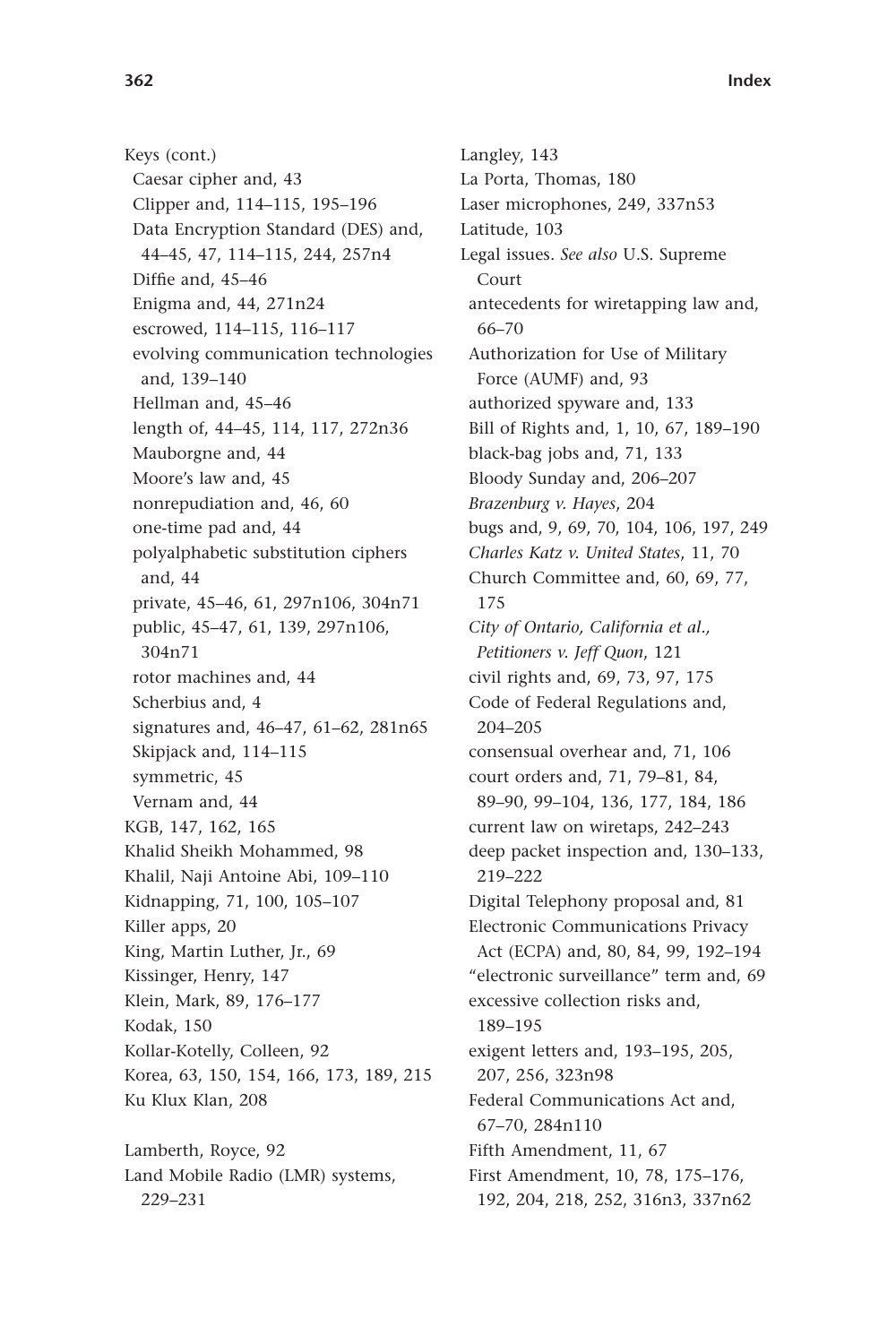fishing expeditions and, 75 Foreign Intelligence Surveillance Act (FISA) and, 65, 77-78, 84, 86-87, 90 - 94, 100, 189, 192, 194, 207 - 208, 281nn71,75, 327n23, 335n29, 336n41 Fourth Amendment, 11, 66-67, 70, 73, 75, 79, 90-92, 99, 127, 189-190, 205, 250 gambling and, 70, 73, 104, 106, 133 *Goldman v. United States*, 70 hot numbers and, 194 human perception and, 65 illegal search and seizure and, 67-68 "interception and divulgence" ruling and, 175 *Irvine v. California*, 70 *Julius Silverman v. United States*, 70 *Kansas v. Colorado*, 200 minimization requirement and, 74 modern networks and, 78-85 *NAACP v. Alabama*, 11 *Nardone v. United States, 67-69 Olmstead v. United States, 11-12, 67, 70* Omnibus Crime Control and Safe Streets Act and, 65, 73-78, 84, 90, 100-107, 189, 192, 248, 280n52, 292n31 organized crime and, 8-9, 66, 72-73, 97, 106, 130, 164, 172, 312n111 pen registers and, 79-86, 89, 99-104, 133, 137, 187, 190, 194, 196, 219, 248, 285n120, 292n31, 337n63 post-cut-through dialed digits and, 82, 84 Preamble of Constitution and,  $200 - 201$ President's Surveillance Program (PSP) and, 90-95, 112, 200, 243, 252, 256, 286n137, 338n3 probable cause and, 11, 74, 77-78, 157, 337n63 Prohibition Era and, 66-68

Protect America Act (PAA) and, 2, 93, 207, 240, 327n20, 336n41 Radio Act and, 67 right policy stance for, 250-253 *Roe v. Wade*, 11 rule of law, 206-208 search warrants and, 2-3, 66, 70, 79 – 80, 133, 207, 260n47, 279n47 *Smith v. Maryland, 79-80, 99* sneak peeks and, 194 *Stengart v. Loving Care Agency*, 298n122 subpoenas and, 79, 94, 99, 102, 192-193, 204-205, 305n86, 337n63 *Tash Hepting et al. v. AT&T Corporation et al.*, 92-93, 176 Telecommunications Act and, 89, 181 Tenth Amendment, 200 Title III order, 73-78, 84, 90, 100-107, 189, 192, 248, 280n52, 292n31 traffic analysis and, 134-139 two-party consent and, 71 ubiquitous networks and, 233-234 *Uniformed Sanitation Men v. Commission of Sanitation*, 105 *United States v. Miller*, 79 *United States v. Poeta*, 105 *United States v. United States District Court for the Eastern district of Michigan et al.*, 75 USA PATRIOT Act, 77-78, 86, 90, 99-100, 157, 203, 207, 223, 279n47 U.S. Department of Justice (DoJ) and, 68, 75, 90-92, 277n21, 280n56 *U.S. Term Limits, Inc., v. Thornton*, 200 VoIP and, 2, 129-130 wiretaps and, 65-95, 204-206 writs of assistance and, 189-190 *Youngstown Sheet &Tube Co. v. Sawyer*, 90 Letters exigent, 193-195, 205, 207, 256, 323n98 written, 1, 13, 66, 94, 123, 170, 193-195, 205-208, 220, 256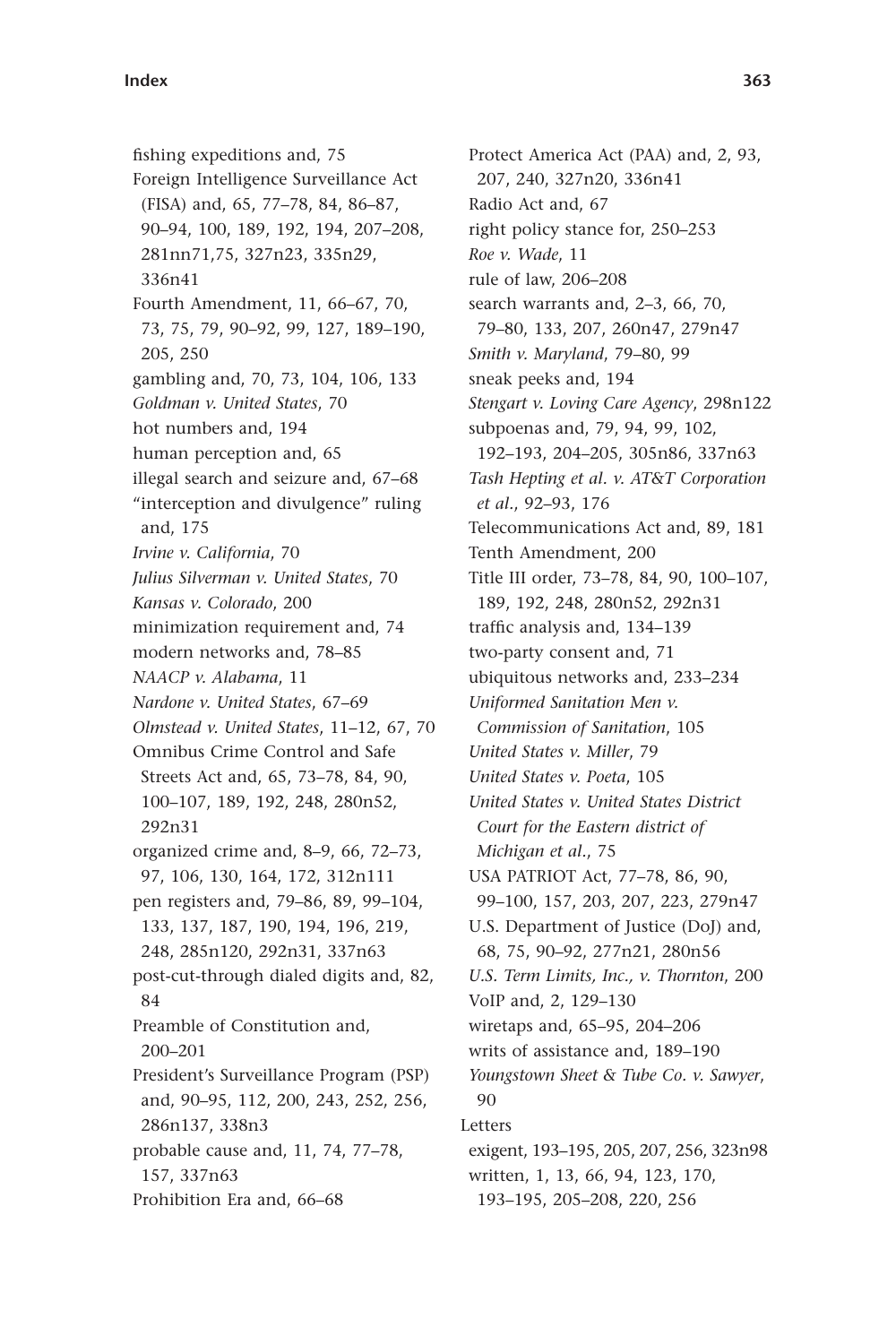Li and Fung, 155 Lichtblau, Eric, 94 *Life* magazine, 69 Limited, The, 155 Link layer, 23 Linux, 32-34, 268nn95,97, 274n66 Loan-sharking, 73 Local exchange, 14, 16, 78 Local loop, 71-72, 81-82 Location Areas, 26 Location tracking, 26-27, 58, 248, 252. See also Traffic Analysis; Transactional information Communications Assistance for Law Enforcement Act (CALEA) and, 84 deep packet inspection and, 131 disguising, 7, 81 GPS and, 130 Internet, 20, 25-26, 89-90, 183-184 perception of anonymity and, 98 RFID tags and, 259n29 scanners and, 259n29 signal strength and, 134 telephones and, 7, 14, 25-27, 107, 129 – 130, 178, 182 – 185, 197 transactional information and, 99-104 VoIP and, 85, 137 Lockheed, 149 London bombings, 138, 267n85 London Metropolitan Police, 211 *London Sunday Times*, 69 Long, Edward, 69 Long-distance providers, 4, 39-40, 82, 88, 236, 279n45 *Looming Tower, The: Al Qaeda and the Road to 9/11* (Wright), 94 Loop extenders, 71 Lord, William, 169 Lott, Trent, 268n87 Lotus Notes, 116-117 Maclean, Donald, 163, 311n103

Madrid train bombing, 209

312n111 host attacks and, 53-55 Trojan horses and, 54, 94, 146, 166-167, 170 March on Washington, 68 Marcus, Scott, 176 Marion, Pierre, 148-149 Martinez, Jorge de los Reyes Butista, 110 Martin Marietta, 149 Martus, 217-218 Mary, Queen of Scots, 1 Massachusetts Institute of Technology (MIT), 138 Massively multiplayer online roleplaying games (MMORPGs), 188-189 MasterCard, 172 Mauborgne, Joseph, 44 McCarthyism, 10 McDaniel, Patrick, 180 McDonnell Douglas, 149 McVeigh, Timothy, 209 Meetup.com, 31 Melissa virus, 54, 274n64 Melo, Jose Tito Libio Ulloa, 110 Mesopotamia, 43 Metcalfe's law, 32 Mexico, 141, 218 Meyrrose, Dale, 143 MFENet, 21 Microsoft, xi, 33 DOS, 202 Excel, 274n64 Hotmail, 87 Network, 142 Outlook, 274n64 Vista, 202, 274n66, 325n136 Windows, 202, 274n61 Word 97, 274n64

Magic Lantern, 133 Mak, Chi, 169, 314n152

cybersecurity and, 53-55, 120-122, 145, 181-182, 219-221, 234, 240,

Malware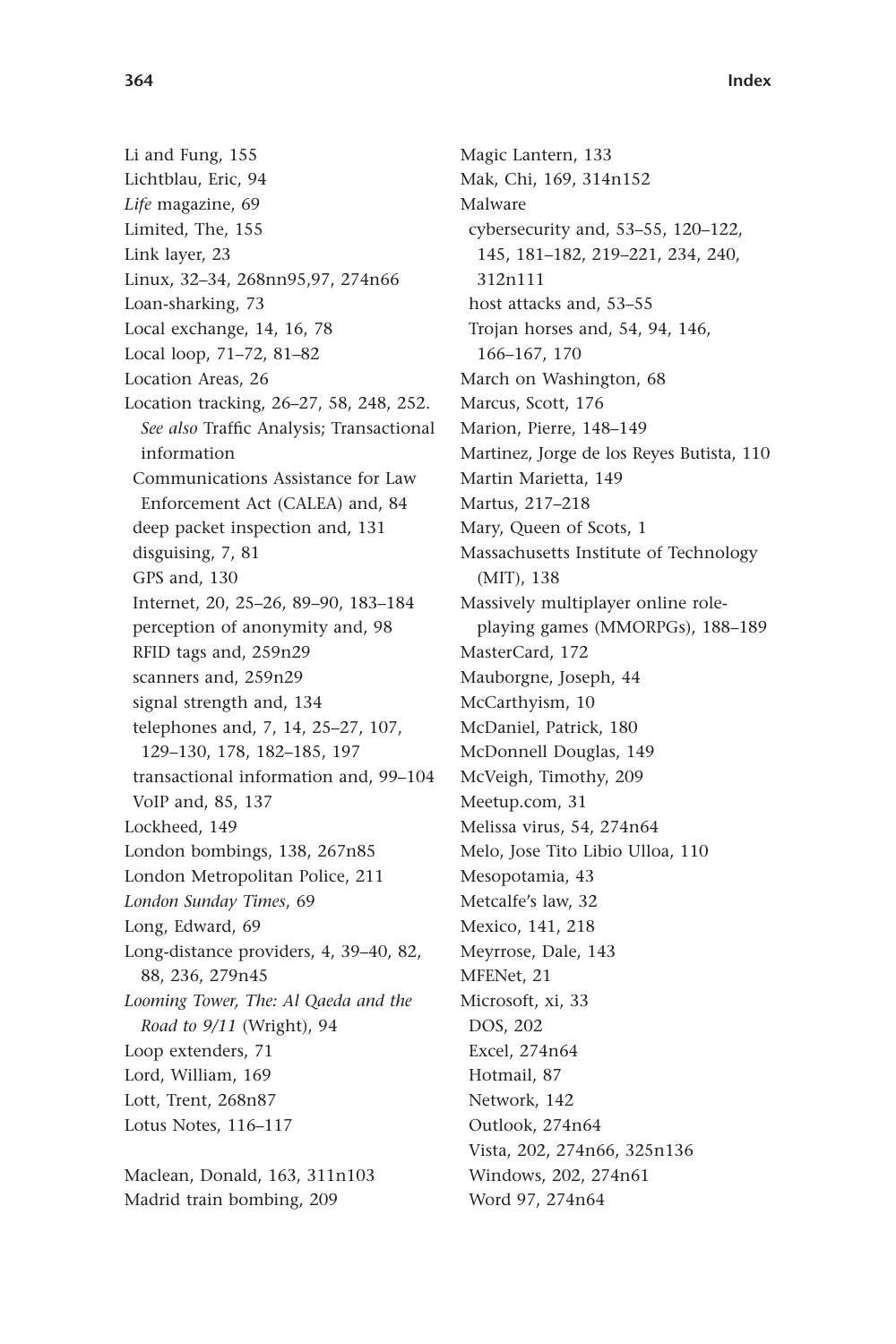Microwave transmissions, 135, 147-148 Mil namserver, 140 Min, Gary, 163 Minimization, 74, 78 Mitsubishi, 150 Mobile Switching Center (MSC), 129, 183, 248 Mockapetris, Paul, 49 Moon, Jae Yun, 33 Moore's law, 45 Morris worm, 47-48, 54, 145 Morse code, 13, 271n19 Mosabbah, Abdel Rahman, 211 MoveOn organization, 32, 268n88 Mueller, Robert, 112, 221 Murphy's law, 195-198 Murrah Building, 209, 222 Mutually Assured Destruction, 215 *NAACP v. Alabama*, 11 Nagaraja, Shishir, 138, 191 Nagin, Ray, 228 Naipaul, V. S., 214 Naral Pro-Choice America, 132 Narayanan, Arvind, 191 Nardone, Carmine, 67-69 Narus machines, 176 NASA, 34, 55, 169, 234 National Infrastructure Policy Plan, 157 National Institute of Standards and Technology (NIST), 45, 179, 243-244 National Physical Laboratory, 17 National Research Council, 8-9, 97, 98, 153, 163, 169, 208, 219, 237, 252 National Science Foundation (NSF), 39, 47, 238 Advanced Encryption Standard (AES) and, 46 Future Internet Design and, 21-22 Jennings and, 38, 42 network hierarchy and, 38 NSFNET and, 21-22, 38, 42, 264n46, 334n20

Office of Advanced Scientific Computing and, 38 supercomputing sites and, 141 National Security Agency (NSA), 2, 216, 281n75 Advanced Encryption Standard (AES) and, 46-47 Baker and, 297n113 Clipper and,  $114 - 115$ communication during crises and, 231 – 232 effectiveness of wiretapping and, 107, 114, 117-121, 290n7 Einstein projects and, 120–122 evolving communication technologies and, 134-136, 147-148, 302n46, 305n87 excessive collection risks and, 192 export control and, 118-119 Gamma Guppy intercepts and, 135 Internet and, 39, 46-47, 270n9 interoperability and, 231 intruder identification and, 163, 173 military communications equipment and, 198 Narus machines and, 176 Office of Munitions Control and, 114 public network traffic and, 119-122 right policy stance for, 241-246 security risks from wiretapping and, 175-177, 192, 197-199, 316n1 SHAMROCK program and, 316n1 Skipjack and, 114-115 Soviet embassy tunnel and, 163 Suite B algorithms and, 47, 231-232 traffic analysis and, 134-139, 176-177 warrantless wiretaps and, 87-94 watchlists of, 175 National Security Law Branch, 194 National Security Letter (NSL), 99-100, 103, 139, 192-194, 322n85 National Security Presidential Directive 54, 120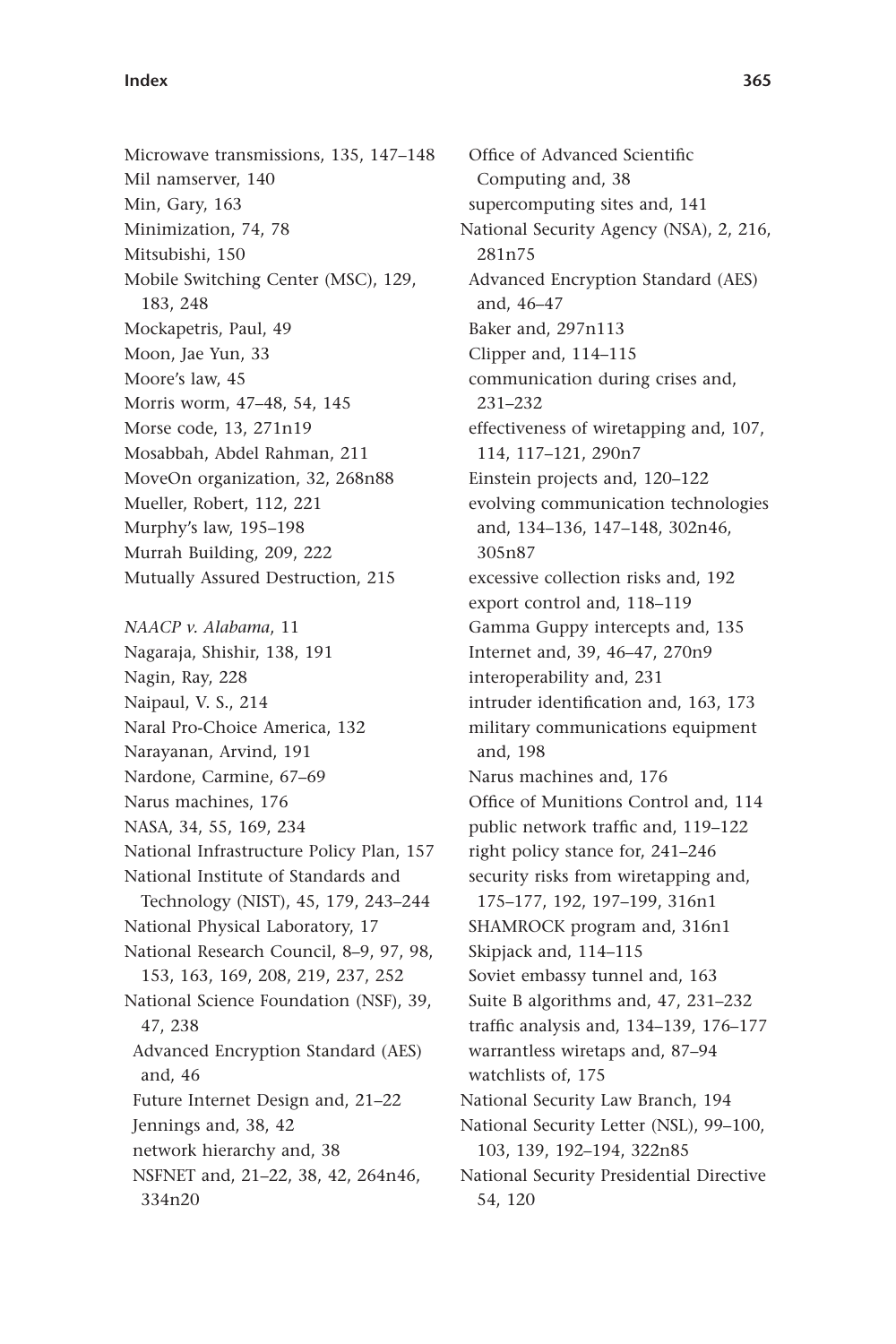NATO, 167 Natural disasters, 267n85, 331nn1,5 communications effects of, 225-231 death tolls from, 223 Information Assurance Directorate (IAD) and, 231-232 Land Mobile Radio (LMR) systems and, 229-231 Navajo code talkers, 45 Naval Ocean Systems Center, 166 Nebuad, 131 Negroponte, John, 143 Net nameserver, 62 Network Address Translation (NAT) boxes, 127, 263n32, 300n11 Network effect, 125, 241 Network Working Group, 195, 197 Newton's laws of motion, 124-125 *New Yorker*, 94, 139 New York Police Department (NYPD), 209 – 211 New York Stock Exchange NYNEX), 157 *New York Times*, 2, 69, 87-88, 91, 94 – 95, 145, 175 – 176, 205, 220, 228, 260n40 New Zealand, 59, 113, 141, 152, 167, 235 Nigeria, 211 NIPRNet, 169 Nissan, 150 Nissenbaum, Helen, 233 Nixon, Richard M., 69, 76 Nokia, 13 Nongovernmental organizations (NGOs), 216-217 Nonrepudiation, 46, 60 Northeastern University, 138 Northern Ireland, 206-207, 326n12 Northrop Grumman, 170 NSFNET, 21-22, 38, 42, 264n46, 334n20

Nuclear energy, 141, 157, 159, 165 Nuclear weapons, 17, 147, 163, 171, 208, 215 – 216, 256 Obama, Barack, 9 O'Brien, Lawrence, 76 Ohm, Paul, 219-220 Olmstead, Roy, 11-12, 67, 70 *Olmstead v. United States*, 11-12, 67, 70 Omnibus Crime Control and Safe Streets Act establishment of, 65 Title III order and, 73-78, 84, 90, 100 – 107, 189, 192, 248, 280n52, 292n31 One-time pad, 44 Onion routing, 139-141, 275n84 OpenFlow, 238-239 Open source software, 56, 123, 217, 269n99 communication network architectures and, 31-33 GNU General Public License and, 268n97 Linux and, 32-33, 268nn95,97, 274n66 Oracle, 155, 191 Organized crime, 8-9, 164, 172, 312n111 effectiveness of wiretapping and, 97, 106 gambling and, 70, 73, 104, 106, 133 Genovese family and, 73, 130 Hoover's denial of, 72-73 loan-sharking and, 73 local law enforcement and, 73 Prohibition Era and, 66, 73, 259n31 prostitution and, 73, 104 spyware and, 133 structure of, 73 victimless crimes and, 73 Org nameserver, 40 Osman, Hussain, 138-139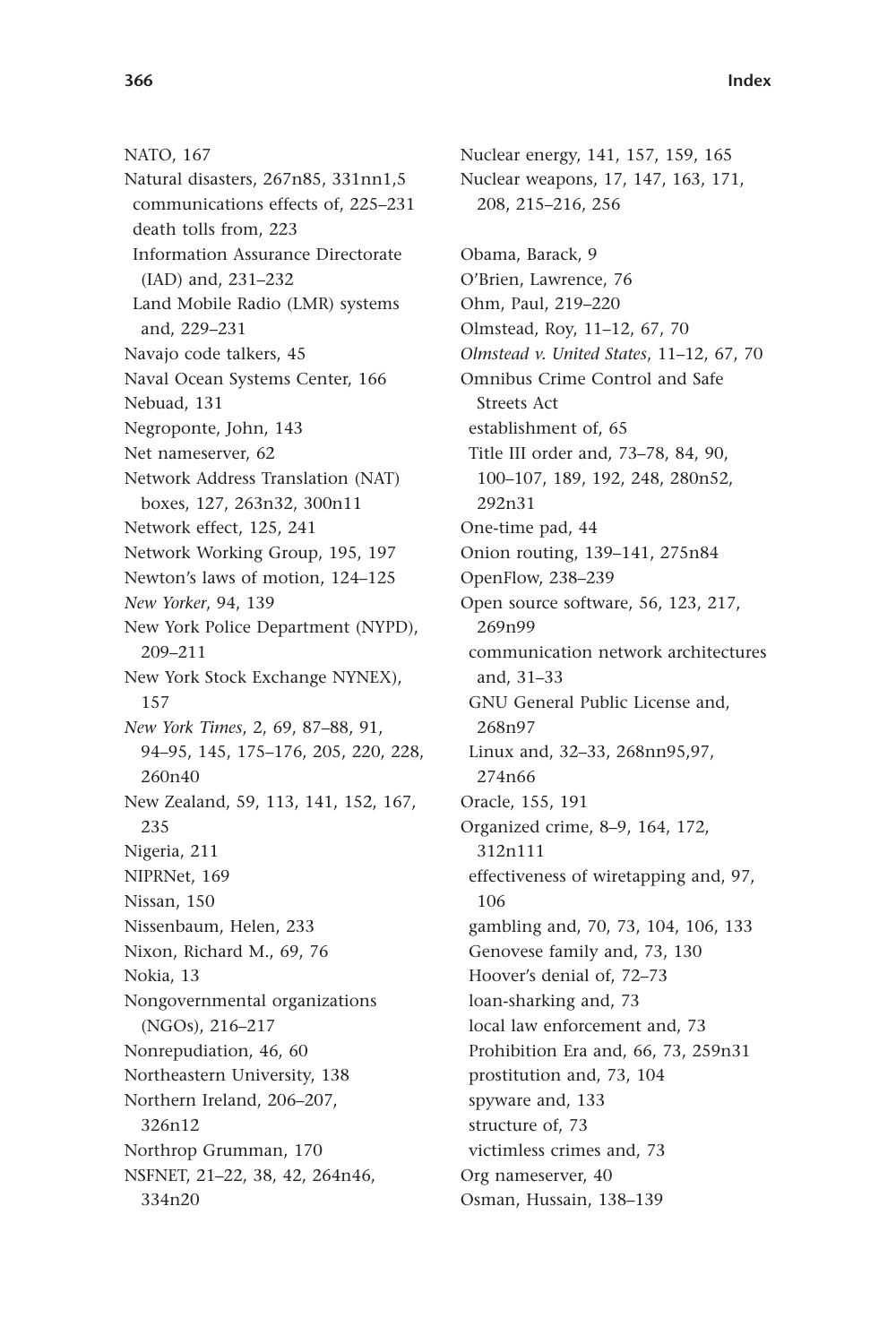Otis, James, Jr., 190 Out-of-band signaling, 29, 40 Outsourcing, 126, 154-157, 165, 198, 236 Oxfam America, 176 Ozzie, Ray, 117, 297n106 Packets, 300nn8,17 anonymization tools and, 139-141, 191, 222, 321n64 communication network architectures and, 18-25, 29, 264nn48,50,51, 269n7 cyberattacks and, 146 ( *see also* Cyberattacks) Davies and, 19 deep packet inspection (DPI) and, 130 – 133, 219 – 222, 234 – 235, 240 – 241 design principles and, 37-42 effectiveness of surveillance and, 120 – 121, 125, 129 – 132, 141 handshakes and, 40-41, 53, 132 Internet security and, 38-41, 48, 53, 55 – 62 intruder identification and, 146, 160 legal issues and, 78, 85 limitation of CALEA and, 246-248 network layers and, 22-25 policy risks and, 219-221, 233, 236, 239-241, 246-248, 334n20 protocol stack and, 23-25 Quality of Service (QoS), 334n20 routing and, 4, 20-30, 48, 57, 59, 86, 139 – 140, 183, 185, 190, 234, 238 – 239 security risk of, 178-179, 183-186, 199, 318n26 sniffers and, 53, 85, 160, 178-179, 199 TCP/IP and, 25 traffic analysis and, 134-139 Tutelage and, 219

Packet-switching, 3, 8, 18-20, 38, 56, 178 Padilla, Jose, 110 Pakistan, 98, 109, 111, 172, 211 Palestinians, 176, 211, 223, 317nn7,9 PANS (Pretty Advanced Network Services), 4 Paracha, Uzair, 109 Passwords Cisco architecture risks and, 196 – 197 easily guessed, 178 Internet security and, 48, 52, 54, 58, 169, 237, 273n59, 276n88, 298n122, 3336n47 usernames and, 58, 169, 179, 197, 324n111 Patches, 35, 48, 56, 63, 166, 170, 227, 276n88 Patents, 31, 149, 261n3 Path Intelligence Ltd., 103 Paul, Christopher, 109 PayPal, 52 Pearl Harbor, 255 Peering points, 53, 89-90 Peer-to-peer, 260n33 communication network architectures and, 18, 28, 34-35, 265n59, 269n101 evolving communication technologies and, 132, 300n18 file sharing and, 34-35, 57, 132 Pen registers Computer and Internet Protocol Address Verifier (CIPAV) and, 133 court orders and, 101-103 data on use of, 102 deep packet inspection (DPI) and, 130 – 133, 219 – 222 Department of Justice and, 101-102 effectiveness of surveillance and, 99-104, 292n31 evolving communication technologies and, 133, 137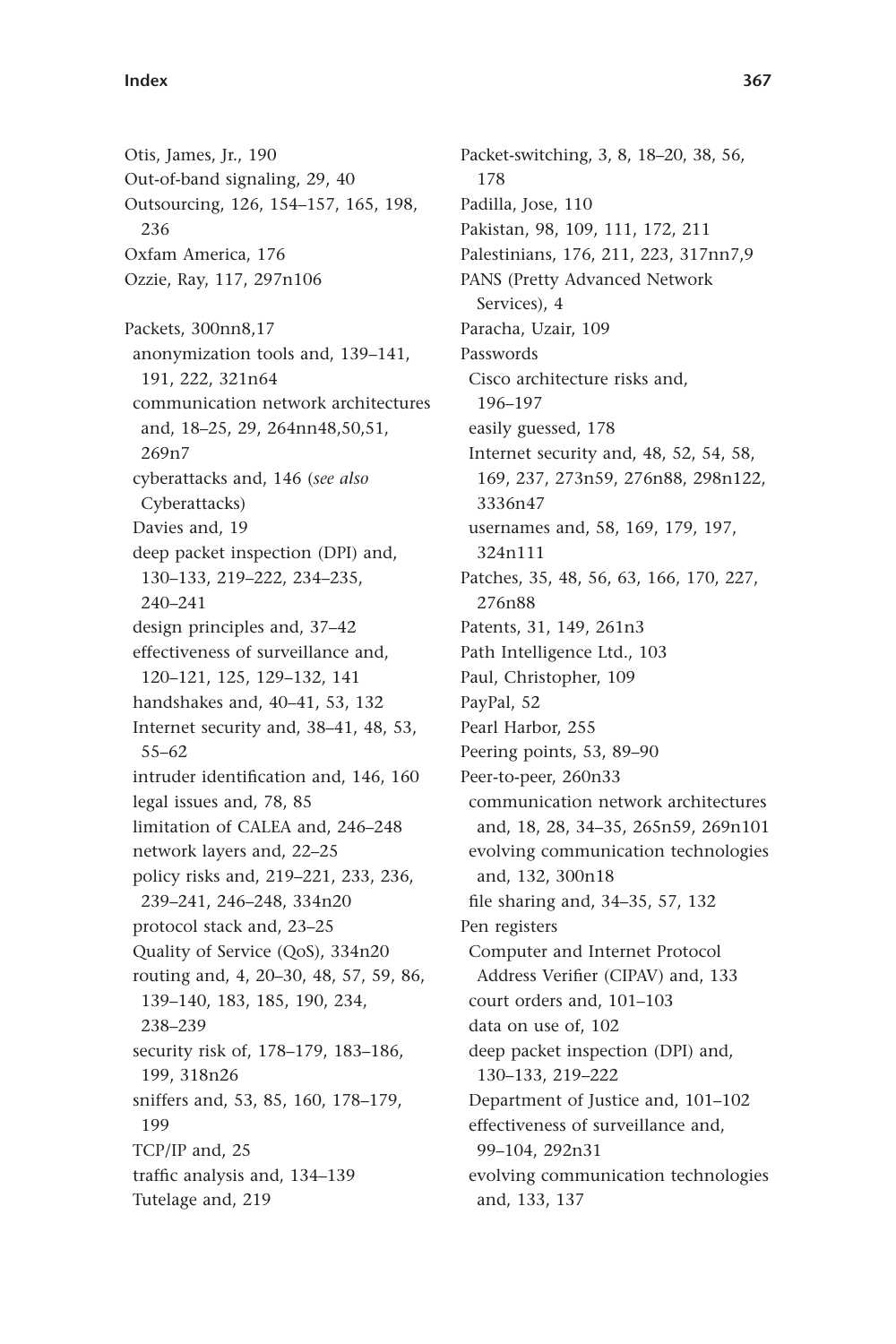Pen registers (cont.) excessive collections risks and, 190, 194 legal issues and, 79-86, 89, 99-104, 285n120 order expiration and, 101 policy risks and, 219 post-cut-through dialed digits and, 82, 84 real-time access and, 99-102 security risks and, 187, 190, 194, 196, 248, 337n63 spyware and, 133 transactional information and, 99-104 underreporting on, 101-102 U.S. Marshals Service and, 100 Perkins Coie LLP, 101 Persia, 43 Personal identification numbers (PINs), 160, 172, 242 Philbin, Patrick, 90 Philby, Kim, 162-163, 311n103 Phishing attacks, 52, 58 Phone cards, 7, 72, 98 Phone phreaks, 270n12 Photo-sharing, 31 Physical layer, 23 Pistole, John, 92 Plant, Sadie, 266n65 Platform as a Service (PaaS), 126 Poe, Edgar Allen, 43 Points-of-Presence (POP), 226-227 Polyalphabetic substitution ciphers, 44 PortalPlayer, 154 Port number, 131, 274n67 Postal service, 66, 157, 186, 212 Post-cut-through dialed digits, 82-83 POTS (plain old telephone service), 4 Power grid failure, 160-161 Power, Samantha, 208 Predator drone, 107 President's Surveillance Program (PSP), 90 – 95, 112, 200, 243, 252, 256, 286n137, 338n3

Prime numbers, 45-46, 124, 299n2 Privacy, 3, 6, 11, 58, 312n115 anonymization tools and, 139-141, 191, 222, 321n64 Carnivore and, 85, 187, 196, 243, 245 *Charles Katz v. United States* and, 11, 70 communication network architectures and, 30, 35, 266n65 cryptography and, 1–2, 42–47 (see also Cryptography) deep packet inspection and, 130-133, 219 – 222, 234 – 235, 240 – 241 effectiveness of surveillance and, 97, 99, 101, 105, 113, 120-122, 298nn122,123, 299n126 Einstein projects and, 120-122, 219, 233 Electronic Communications Privacy Act (ECPA) and, 80, 84, 99, 192-194 Europol and, 136-137 evolving communication technologies and, 132, 136, 139-141, 304n70 expectation of, 79 *Griswold v. Connecticut* and, 11 identity theft and, 133, 234 journalists and, 2, 10, 68-69, 76-77, 94, 164, 204-205, 208, 217, 252-253, 260n40, 304n76, 337nn62,63 legal issues and, 65-67, 74, 78-81, 84-85, 93-94 Martus and, 217-218 minimization requirement and, 74 *NAACP v. Alabama,* 11 Olmstead, Roy and, 11 onion routing and, 139-141, 275n84 policy risks and, 212, 214, 217-222, 326n2 postal service and, 66, 157, 186, 212 President's Surveillance Program (PSP) and, 90-95, 112, 200, 252, 256, 286n137, 338n3 probable cause and, 11, 74, 77-78, 157, 337n63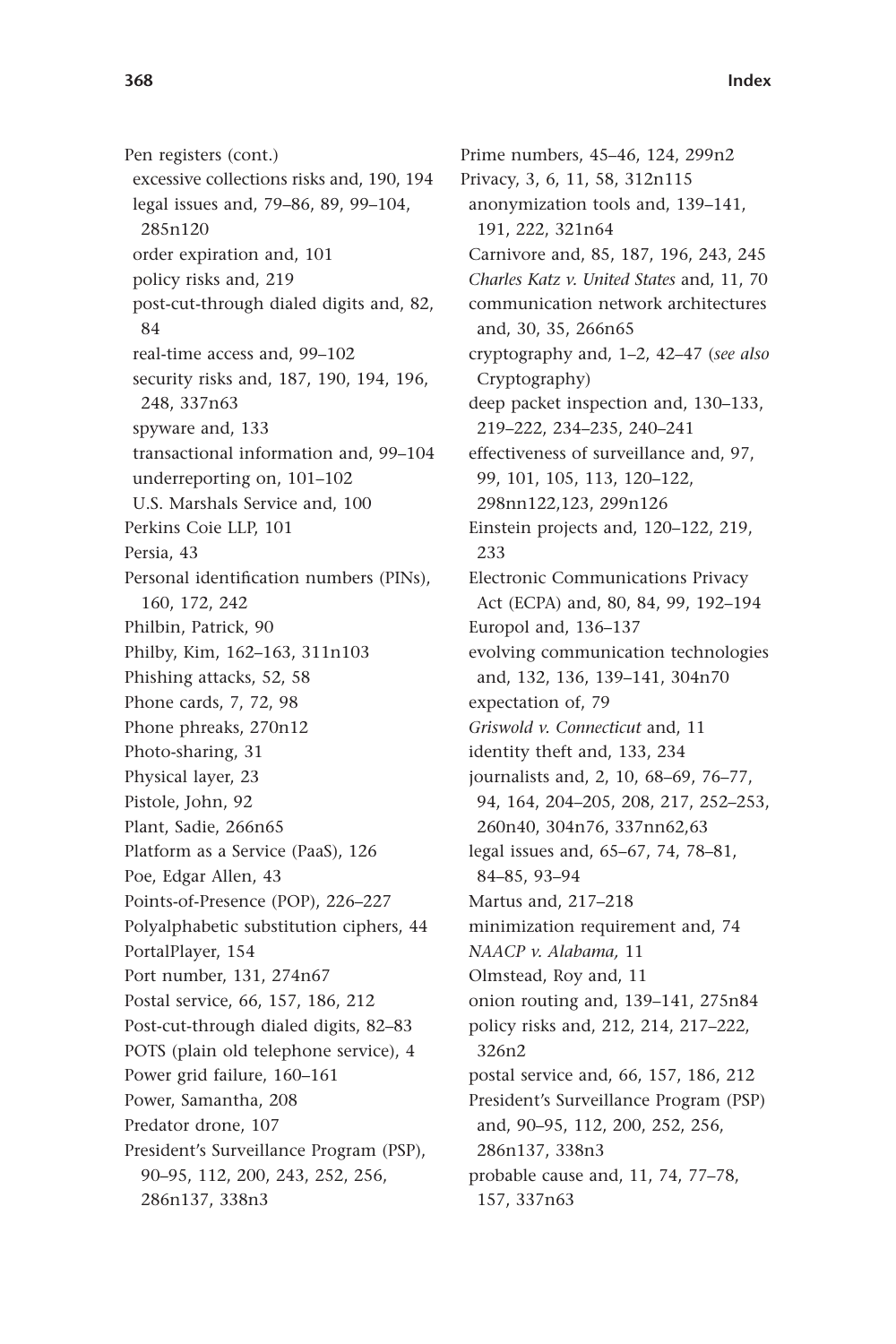Prohibition Era and, 66-68 right policy stance for, 250-253 right to, 10 *Roe v. Wade,* 11 search warrants and, 66, 70, 79-80, 133, 207, 260n47, 279n47 security risks and, 182, 189-192, 199, 238, 244, 250, 252, 321n64 *Smith v. Maryland, 79-80, 99* telegraph and, 212 traffic analysis and, 133-139 transactional information and, 59-60, 72, 78, 82, 103 ( *see also* Transactional information) USA PATRIOT Act and, 77-78, 86, 90, 99-100, 157, 203, 207, 223, 279n47 wiretaps and, 65-66 (see also Wiretaps) *Privacy on the Line: The Politics of Wiretapping and Encryption* (Diffie and Landau), 65 Private key cryptography, *See* Public key cryptography Probable cause, 11, 74, 77-78, 157, 337n63 Prohibition Era, 66-68, 73, 259n31 Protect America Act (PAA), 2, 93, 207, 240, 327n20, 336n41 Protein folding, 124-125, 300n5 Protocol stack, 23-25 PTTs (Public Telegraph and Telecommunications), 42 Public key cryptography, 45-47, 61, 139, 297n106, 304n71 Public Safety Answering Points (PSAPs), 129 Public Switched Telephone Network (PSTN), 4-6, 39, 47, 157 blue box attacks and, 39-40, 196, 270n12 communication network architectures and, 13, 18-30, 34, 262n19, 263n31, 267n84 critical infrastructure risks and, 157

decentralized networks and, 19-20 deep packet inspection and, 132 evolving communication technologies and, 128-129, 132, 142 layers of, 22 legal issues and, 78, 85 Mobile Switching Center and, 129, 183, 248 network convergence and, 180-182 out-of-band signaling and, 29, 40 redundancy and, 18 routing tables and, 24 security risks and, 178-187, 202, 317n15 telephone/computer convergence and, 128-130 usage of, 30 voice quality and, 30-31 Quality of Service (QoS) packets, 334n20 Quantico, 143 Quest, 88 QWERTY keyboard, 202, 325n138 Race riots, 73 Radio, 4-5, 44, 258n20, 270n17, 291n26, 336n37 cell phones and, 113 communication during crises and, 226, 228 – 232 communication network architectures and, 17, 26, 31 cryptography and, 43 evolving communication technologies and, 127-128, 133-136 hackers and, 157 intruder identification and, 157-159, 173 Land Mobile Radio (LMR) systems and, 229-231

legal issues and, 67-71, 78, 80, 87, 282n86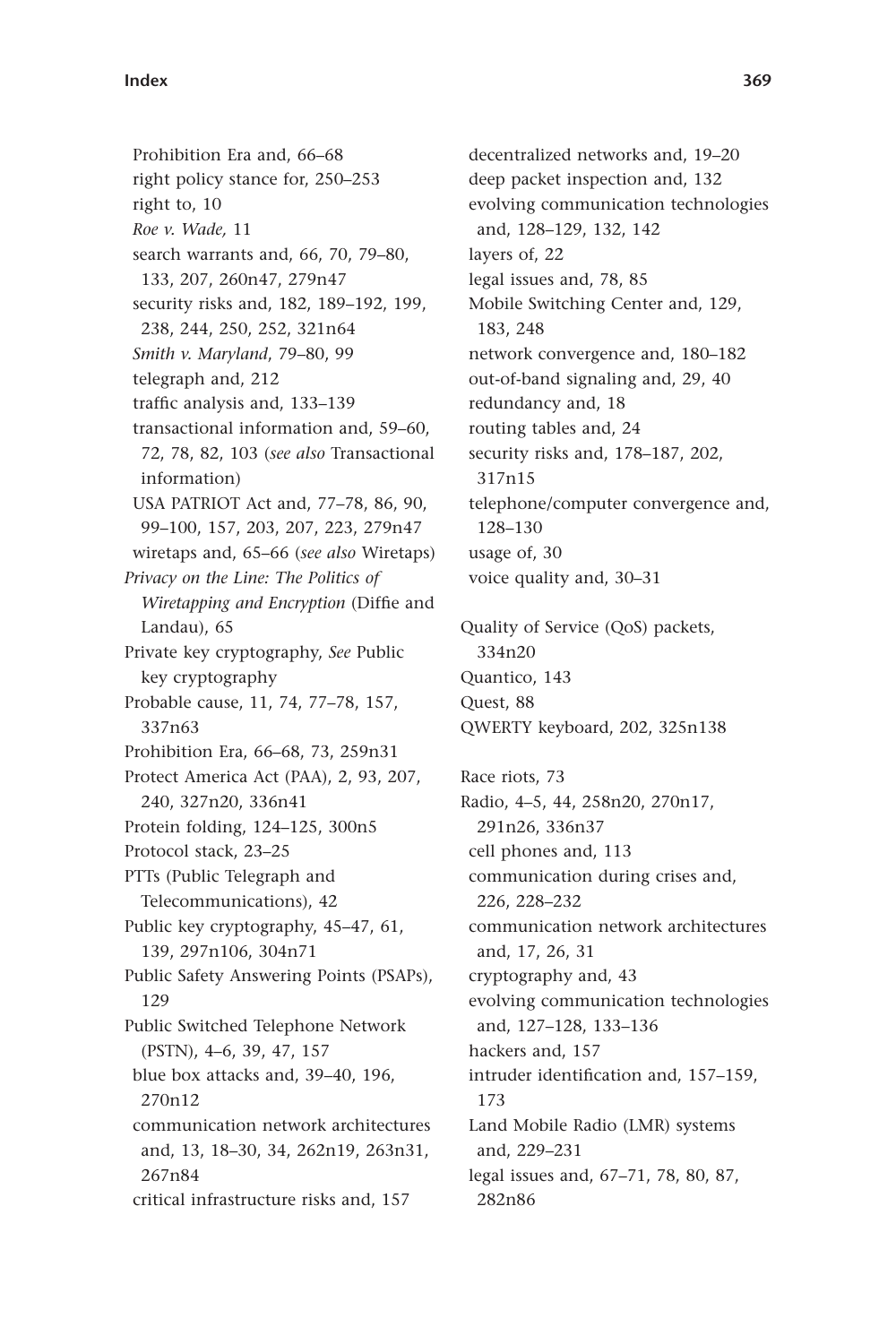Radio (cont.) RFID tags and, 7, 127-128, 180-181, 259n29 security risks and, 178, 186, 198 signals from space and, 124 traffic analysis and, 134-136 Radio Act, 67 Radio Shack, 115, 231 Railroads, 4, 13-14 RAND, 17, 216-217 Raytheon, 173 RBS WorldPay, 160 RCA International, 148 Recon Optical, 149, 235 Redundancy levels, 17-18, 21, 40, 270n13, 273n48 Reed's law, 32 Regional networks, 21, 27, 38, 87 Regulation of Investigatory Powers Act (RIPA), 327n21 Remote delivery, 187-188 Repeaters, 16, 230 Republic of Ireland, 207 Resource-sharing, 19-20 RFID (radio-frequency ID) tags, 7, 127-128, 180-181, 259n29 Risen, James, 94 Roberts, Lawrence, 19 *Roe v. Wade*, 11 Roosevelt, Franklin D., 68 Rootkits, 146, 177 Root nameservers, 49, 51, 53, 61-62 Rotor machines, 44, 271n23 Routers, 3 Cisco, 6, 52, 173, 196, 235, 241, 243, 274n61, 316n176, 324n114, 335n31, 337n57 communication network architectures and, 19-24, 263nn31,34, 264n48 description of, 23-24 evolving communication technologies and, 127 intruder identification and, 169, 173

security issues and, 48, 52-53, 60, 178, 184-186, 199, 238, 251, 274n61, 324n114 updating and, 48 Routing, 4 best-effort basis and, 24 communication network architectures and, 20-30, 262n15, 263nn31,34, 264n48 cost of, 24 evolving communication technologies and, 139-140 layers of, 22-25 legal issues and, 86 onion, 139-140, 275n77 protocol stack and, 23-25 PSTN, 20 security issues and, 48, 57, 59, 183, 185, 190, 234, 238-239, 275n77 texting and, 30 VoIP and, 27-28, 28 Routing tables, 24, 48, 263n31, 264n48 Roving wiretaps, 80-81, 86, 130, 172 RSAREF, 116 RSS feeds, 31 Rubenfeld, Jed, 189-190 Rule of law, 206-208 Russia, 98 Ames, Aldrich, 98 communication networks role in economic growth and, 213 intruder identification and, 146, 160, 170 – 171 policy issues and, 213 terrorists, 223 Rwanda, 207

SAFECOM, 244-245 Samsung, 154 Santa Fe Institute, 138 Satellite phones, 107, 228 Scanners, 178, 182, 259n29 Scarfo, Nicodemo S., 133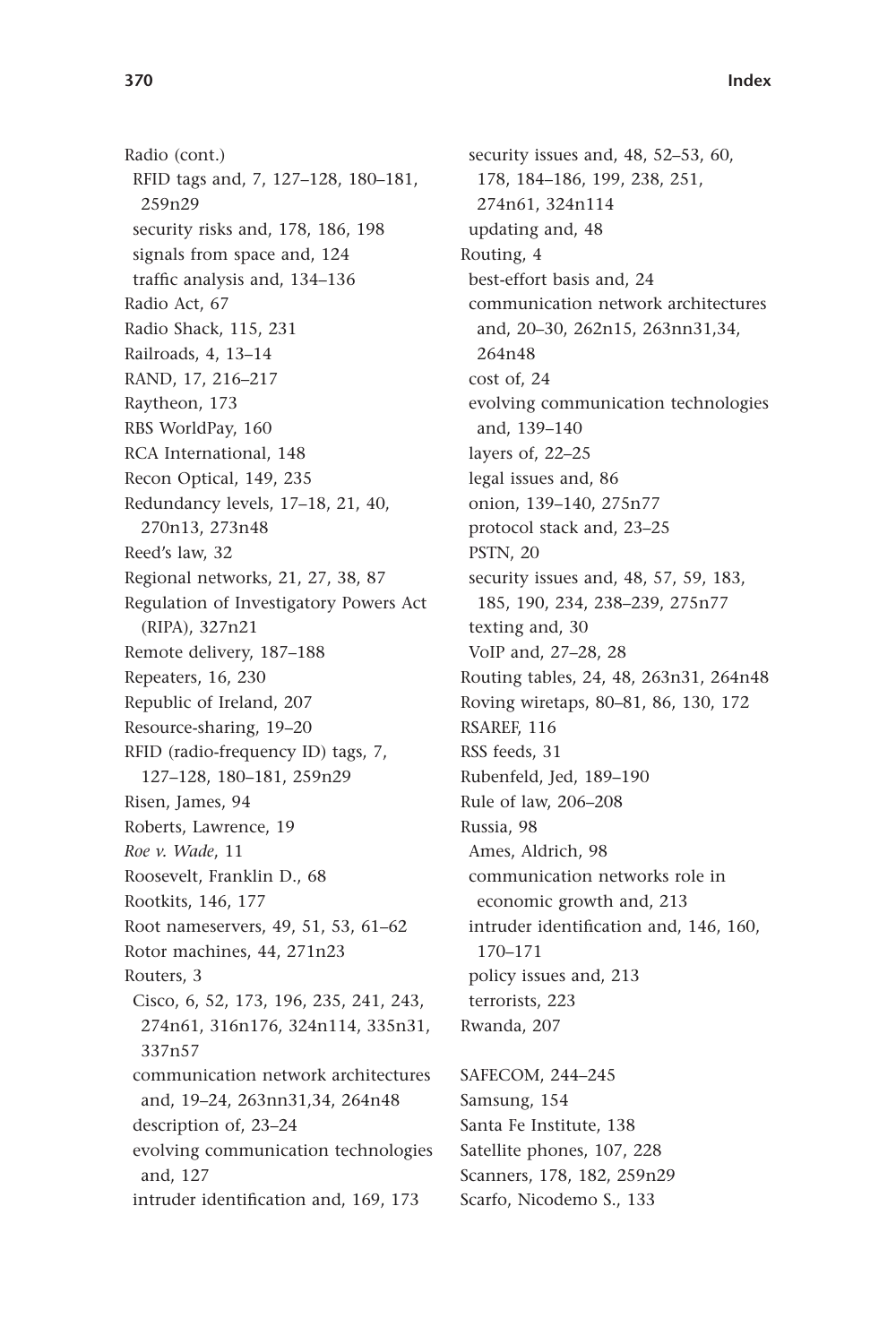## **Index 371**

Scherbius, Arthur, 44, 271n24 Schneier, Bruce, xii Schwartz, Herman, 105 Script kiddies, 145 Search warrants, 66, 79-80, 133, 207, 260n47 Foreign Intelligence Surveillance Act and, 77-78 Omnibus Crime Control and Safe Streets Act and, 65, 73-78, 84, 90, 100-107, 189, 192, 248, 280n52, 292n31 spyware and, 133 USA PATRIOT Act and, 77-78, 86, 90, 99-100, 157, 203, 207, 223, 279n47 warrantless wiretaps and, 2-3, 67-78, 87-95, 175-176, 187, 192, 203-204, 207, 212, 223, 240, 243, 246, 252, 336n41, 338n3 *Second Life* (online game), 188-189 Secret Power: New Zealand's Role in the *International Spy Network* (Hager), 152 Secret Service, 108 Secure Hash Algorithm, 47 Security authentication and, 34, 40-41(see also Authentication) blue box attacks and, 39-40, 196, 270n12 built-in, 198-200 business models and, 55 caching and, 51-52, 63, 276n88, 331n12 Cisco architecture risks and, 196-197 cloud computing and, 53, 116, 125 – 127, 184, 228, 300n8, 301n27 Communications Assistance for Law Enforcement Act (CALEA) and, 188 – 189, 246 – 248 Comprehensive National Cybersecurity Initiative (CNCI) and, 120

Computer and Internet Protocol Address Verifier (CIPAV) and, 133, 245, 249 Computer Security Act and, 244 creating long-term risk and, 200–202, 251, 253 critical infrastructure risks and, 157 – 161 cryptography and, 42-47 (see also Cryptography) cybersecurity and, 9, 95, 120 (see also Cybersecurity) deep packet inspection (DPI) and, 130-133, 219-222, 234-235, 240-241 Department of Defense and, 6, 19, 119, 150, 153, 286nn137,142, 338n3 design principles for, 38-39 Domain Name Servers (DNS) system and, 49-52, 60-63, 115-116, 142 – 143, 244, 263n31, 273n51, 276n88 domestic communications and, 147 – 148 Einstein projects and, 120-122, 219, 233 end-to-end encryption and, 47, 57-60, 179, 195, 199, 222, 232, 246, 249, 336n47 excessive collection risks and, 189 – 195 export control and, 116-119 firewalls and, 55, 131, 159, 233-234, 238, 240, 265n59, 273n44 fishing expeditions and, 75 frequency analysis and, 44, 271n23 handshakes and, 40-41, 53, 132 hashing and, 47, 61, 237, 243-244, 272n38, 324n111, 337n57 identity theft and, 133, 234 journalists and, 2, 10, 68-69, 76-77, 94, 164, 204-205, 208, 217, 252-253, 260n40, 304n76, 337nn62,63 keys and, 41, 43-47 (see also Keys)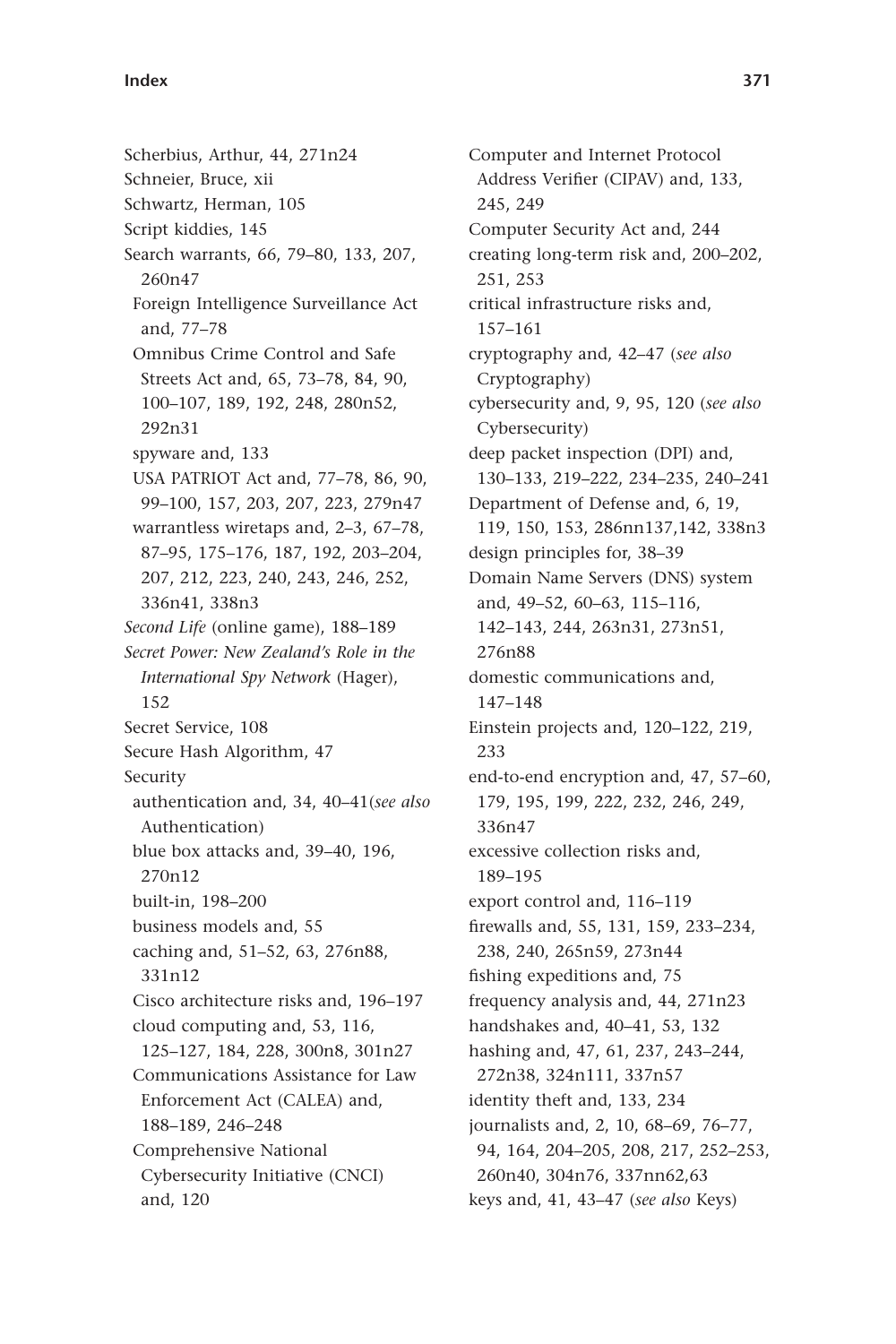Security (cont.) long-distance telephone calls and, 4, 39-40, 82, 88, 236, 279n45 malware and, 53-55, 120-122, 145, 181 – 182, 219 – 221, 234, 240, 312n111 mobile communication risks and, 182 – 187 Moore's law and, 45 Morris worm and, 47-48, 54, 145 Murphy's law and, 195-198 Mutually Assured Destruction and, 215 national security cases and, 65, 68–69, 72, 75-77, 87, 91-93, 97-99, 103 – 108, 111, 120, 122, 175, 194, 208, 215 – 218, 223 National Security Presidential Directive 54 and, 120 natural disasters and, 223, 225-226 network convergence and, 180-182 network layers and, 22-25 nuclear weapons and, 17, 147, 163, 171, 208, 215-216, 256 operating systems and, 32–34, 52, 54, 56, 133, 146, 182, 202, 242, 274nn64,66, 335n24 organized crime and, 8-9, 66, 72-73, 97, 106, 130, 164, 172, 312n111 out-of-band signaling and, 29, 40 passwords and, 48, 52, 54, 58, 169, 178, 197, 237, 273n59, 276n88, 298n122, 324n111, 336n47 patches and, 35, 48, 56, 63, 166, 170, 227, 276n88 protocol stack and, 23-25 random malice and, 39 remote delivery risks and, 187-188 right policy stance for, 233-253 root nameserver and, 49, 51, 53, 61-62 routers and, 3, 19-20, 22-24, 48, 52 – 53, 60, 127, 169, 173, 178, 184 – 186, 199, 238, 251

September 11 attacks and, xi, 2, 85 – 86, 88, 93, 97 – 98, 108, 136, 143, 158, 191, 193, 206-210, 222-228 Slammer worm and, 159, 234 spoofing and, 52-55, 58, 60-61, 113, 187, 196 terrorists and, 2 ( *see also* Terrorists) traffic analysis and, 133-139 transactional information and, 59-60, 72, 78, 99 – 101, 103 ( *see also* Transactional information) Trojan horses and, 54, 94, 146, 166-167, 170 USA PATRIOT Act and, 77-78, 86, 90, 99-100, 157, 203, 207, 223, 279n47 usernames and, 58, 169, 179, 197, 324n111 value of communications security and, 215-219 VeriSign and, 62 virtual private networks and, 46, 119, 179, 233, 336n47 viruses and, 39, 53-55, 57, 124, 133, 145-146, 168, 197, 274nn63,64 walled garden approach and, 22 worms and, 47-48, 53-55, 145, 159, 234, 273n44 zones and, 49, 51, 61, 142, 273n47, 273n51 Security and Freedom through Encryption Act, 118 Security theater, xi-xii Seed data, 191 Senate Select Committee to Study Governmental Operations. *See* Church Committee September 11 attacks, xi, 2 communications effects of, 226-229 effectiveness of surveillance and, 97-98, 108 evolving communication technologies and, 136, 143 intruder identification and, 158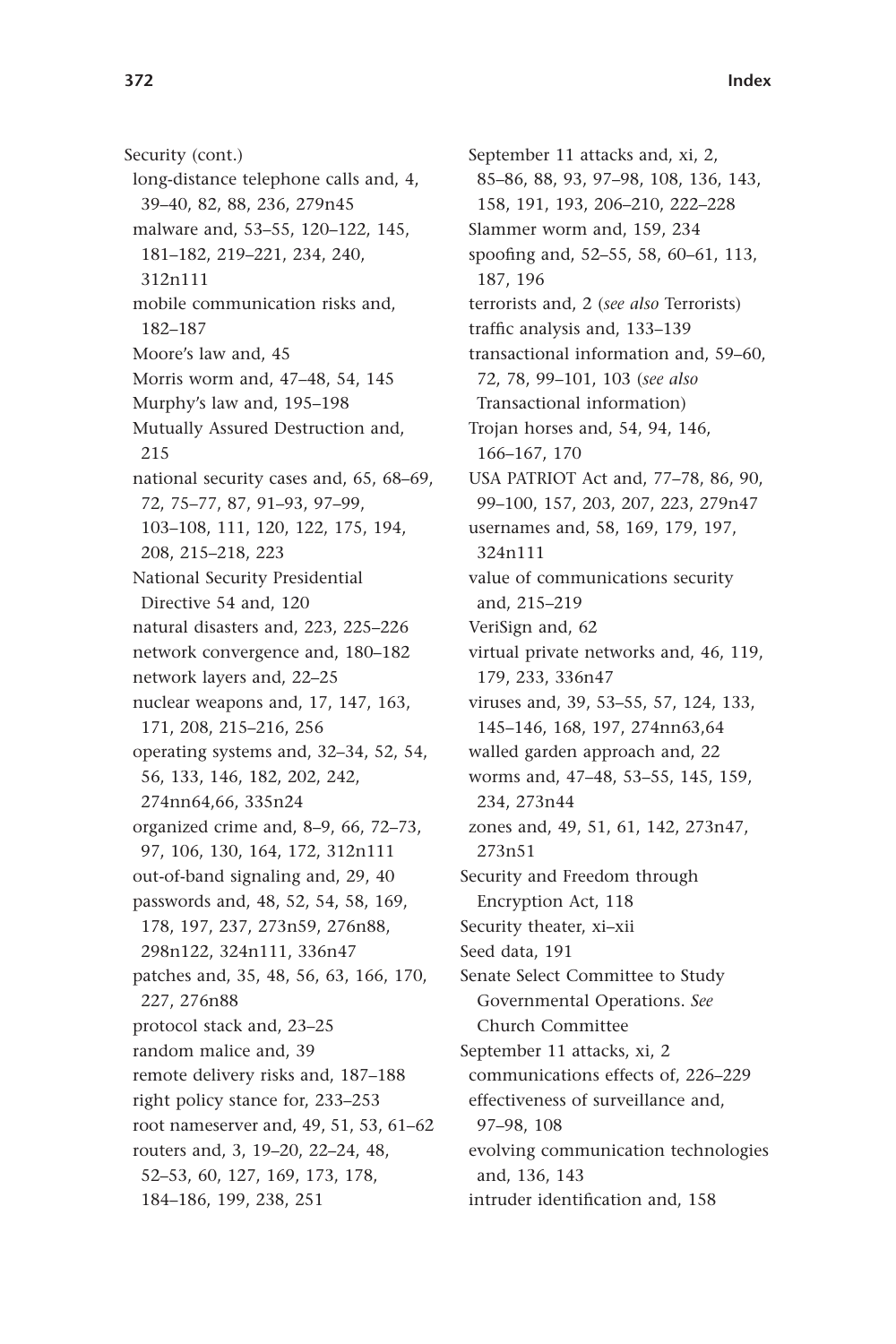## **Index 373**

legal issues after, 85-88, 93 Pentagon and, 222 policy risks from wiretapping and, 206 – 210, 222 – 223 security risks from wiretapping and, 191, 193 slow CIA response to, 284n117 wiretaps after, 85-87 World Trade Center and, 222, 226, 228 – 229 Sessions, William, 317n6 SETI@home, 124-125 SHAMROCK program, 316n1 Shareef, Derrick, 110 Shay's Rebellion, 201 Shirky, Clay, 32 Shmatikov, Vitaly, 191 Signaling systems, 4-5 System 6 (SS6), 29, 39 System 7 (SS7), 29, 79-80, 180-181, 265n62, 266n71 Signatures cryptography and, 46-47, 61-62, 281n65 digital, 46-47, 61-62, 281n65 guarantees and, 62, 276nn86,87 notarized, 62 Skipjack, 114-115 Skype, 4, 6, 28, 119, 260n33 communication during crises and, 232 deep packet inspection and, 222 security of, 57, 59, 336n47 security problems in Tom-Skype, 179, 318n24 Slammer worm, 159, 234 Smart devices, 249, 324n114 appliances and, 128 cell phones and, 99, 164 computers as, 40 credit card readers and, 172-173 Smart networks, 3, 6, 56, 189 *Smith v. Maryland, 79-80, 99* SMS. *See* Texting

Sneak peeks, 194 Sniff packets, 53, 85, 160, 178-179, 199 Snow, Brian, xv, 39 Social networks, 56, 138, 191, 248 Software as a Service (SaaS), 126 Software Defined Networks (SDNs), 239 Source code, 33, 173 South Africa, 207, 301n2 Soviet Union, xi-xii, 19, 59, 98, 179, 275n83, 277n21 Ames and, 98, 163-164 atomic bomb and, 8 Black Friday and, 135 Cold War and, 8, 17, 113-114, 128, 135, 148, 151, 201, 213, 215 embassy tunnel and, 163 evolving communication technologies and, 128, 135, 302n46 Glen Cove site and, 148 Hanssen and, 163, 165 industrialization of, 213 intruder identification and, 147-148, 151, 162-163, 165-166, 307n43 KGB and, 147, 162, 165 Lourdes, Cuba site and, 148 Mutually Assured Destruction and, 215 Philby and, 162-163 policy issues and, 213, 215 Sputnik and, 19 spying and, 147-148, 151 Spam, 39, 54, 145-146 Special Powers Act, 206 Specter, Arlen, 105 Speed-dial, 13 Sperry Rand, 147 Spoofing, 52-55, 58, 60-61, 113, 187, 196 Sports Illustrated, 34 Sproull, Lee, 33 Sputnik, 19 Spying, xii, 9, 184, 187, 235, 249, 278n27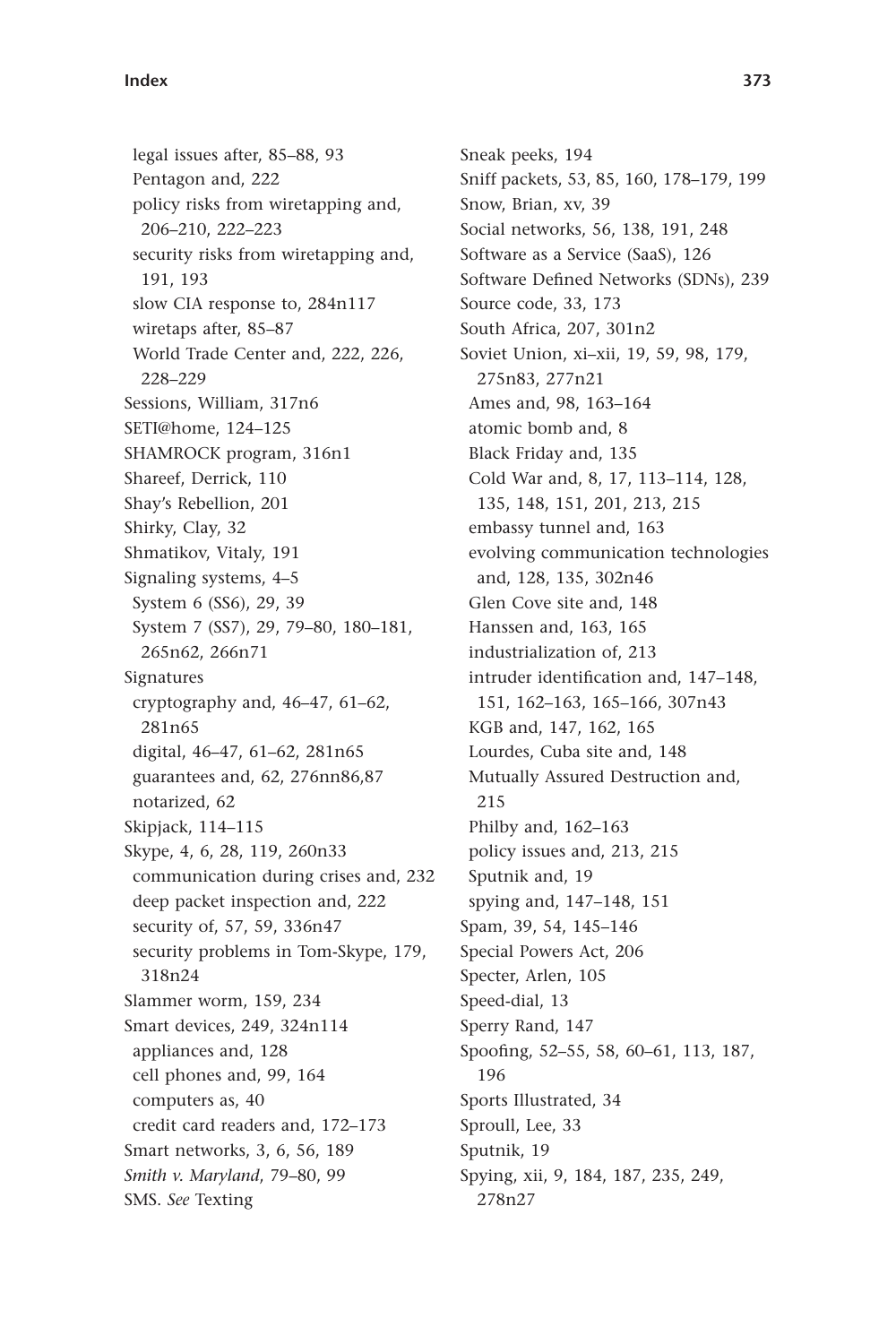alternative information sources and, 147 Ames and, 162-164 attacks by nation-states and, 165-171 bribery and, 151, 152 business communications and, 147-152 China and, 166-171 Cold War and, 147-148, 151 defense contractors and, 148 ECHELON and, 152 economic, 147-153, 165-171 effectiveness of, 98, 119 evolving communication technologies and, 133, 135 faxes and, 151 Glen Cove site and, 148 Hanssen and, 163, 165 HUMINT and, 151 insider attacks and, 162-165 intruder identification and, 146-153, 161 – 171 KGB and, 147, 162, 165 legal issues and, 68, 75, 89, 92-94 limitation of CALEA and, 246-248 Lourdes, Cuba site and, 148 microwave transmissions and, 147-148 military assets and, 146 Min and, 163 Philby and, 162-163 Titan Rain and, 167, 170 trash analysis and, 151 Trojan-horse programs and, 166–167, 170 Spyware, 133, 168 Stealth technologies, 150 *Stengart v. Loving Care Agency*, 298n122 Strategic Defense Initiative ("Star Wars"), 150 Streaming video, 131-132, 334n20 Subpoenas, 79, 94, 99, 102, 192-193, 204-205, 305n86, 337n63

Suez War, 135, 215 Suite B algorithms, 47 Sun Microsystems, xi, 155-156, 189, 191, 272n38, 304n70, 309nn72,73 Supercomputers, 21, 38, 117, 124-125, 264n42 Supervisory control and data acquisition (SCADA) systems, 158, 180-181, 239 Supply chains, 154-157, 197 Surveillance, xii, 34-35, 256 anonymity tools and, 139-141 behavioral, 97, 252 bugs and, 9, 69-70, 104, 106, 197, 249 business communications and,  $147 - 152$ Communications Assistance for Law Enforcement Act (CALEA) and, 2-3, 82-85, 88, 119, 177, 186-190, 196, 200, 219, 223, 233, 240, 245 – 250 court orders and, 71, 79-81, 84, 89 – 90, 99 – 104, 136, 177, 184, 186 data mining and, 97, 136, 191, 252 deep packet inspection (DPI) and, 130-133, 219-222, 234-235, 240-241 Digital Telephony proposal and, 81 economic, 147-153 Einstein projects and, 120-122, 219, 233 exigent letters and, 193-195, 205, 207, 256 FISA and, 65 (see also Foreign Intelligence Surveillance Act (FISA)) fishing expeditions and, 75 hot numbers and, 194 immigrants and, 209-212 interception capacity and, 82 international telegrams and, 175 intruder identification and, 146, 152, 163, 167-168 lasers and, 249, 337n53 Martus and, 217-218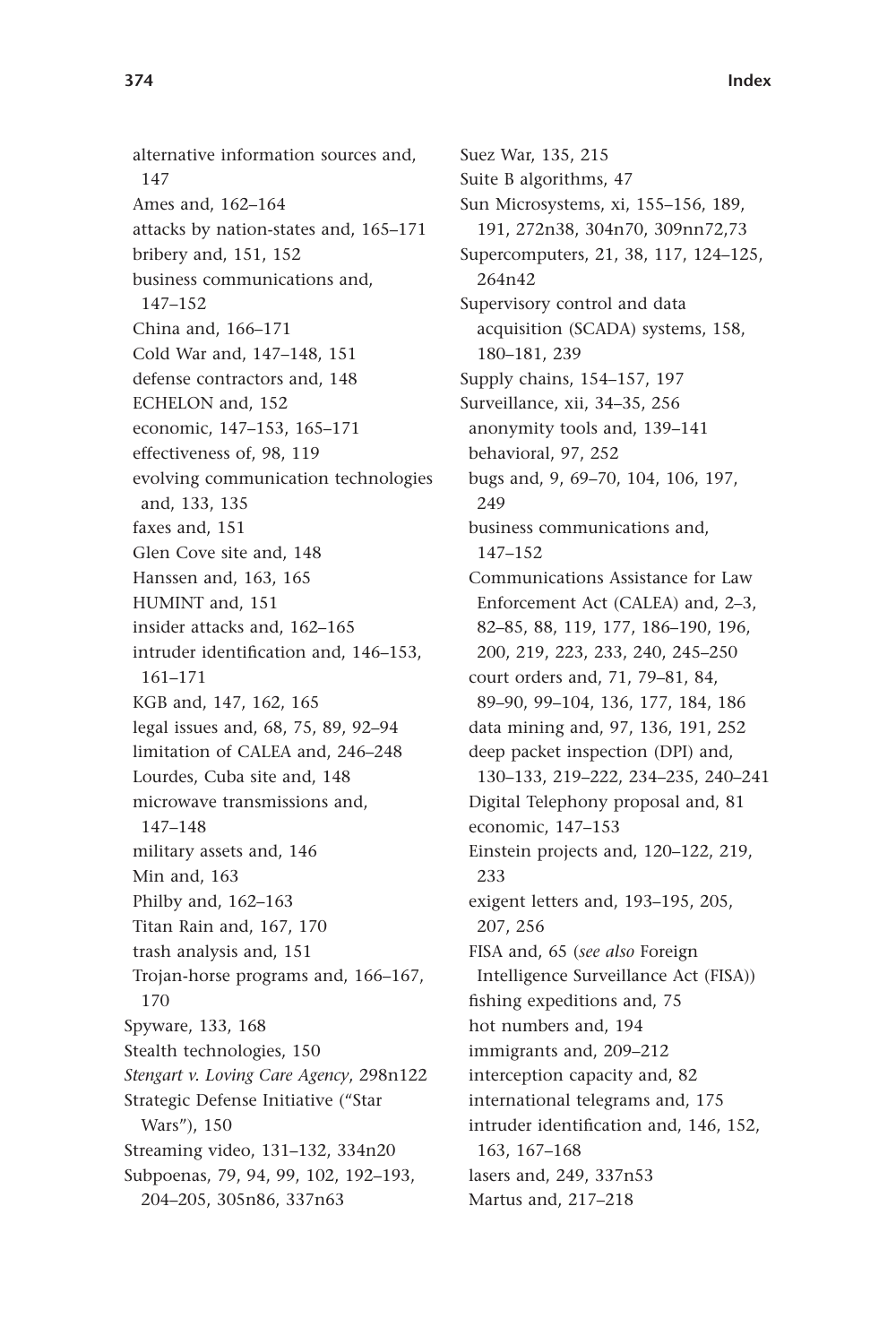microwave transmissions and, 147-148 minimization requirement and, 74 modern issues of, 7-12 Murphy's law and, 195-198 Omnibus Crime Control and Safe Streets Act and, 65, 73-78, 84, 90, 100-107, 189, 192, 248, 280n52, 292n31 peering points and, 53, 89–90 pen registers and, 79-86, 89, 99-104, 133, 137, 187, 190, 194, 196, 219, 248, 285n120, 292n31, 337n63 police state and, 73 policy recommendations for, 233-236, 240, 243-244, 247-252 postal service and, 66, 157, 186 President's Surveillance Program (PSP) and, 90-95, 112, 200, 243, 252, 256, 286n137, 338n3 probable cause and, 11, 74, 77-78, 157, 337n63 Protect America Act (PAA) and, 2, 93, 207, 240, 327n20, 336n41 public network traffic and, 119-122 radio waves and, 69, 133 Regulation of Investigatory Powers Act (RIPA) and, 327n21 right policy stance for, 250–253 risk of excessive, 209-215 search warrants and, 2-3, 66, 70 (see *also* Search warrants) sneak peeks and, 194 traffic analysis and, 133-139 transactional information and, 59-60, 72, 99 – 101, 103 ( *see also* Transactional information) Triggerfish and, 103, 248 USA PATRIOT Act and, 77-78, 86, 90, 99-100, 157, 203, 207, 223, 279n47 Vietnam War protests and, 68, 73, 175 watchlists and, 175 wiretaps and, 2-3, 65 (see also Wiretaps)

Sweden, 49, 94 SWIFT database, 111-112, 160 Switzerland, 114, 141 Syracuse University, 108 Taiwan, 150, 154, 167-168, 169 Targeted advertising, 103-104 *Tash Hepting et al. v. AT&T Corporation et al.*, 92-93, 176 Taxol, 150 TCC, 114 TCP/IP (Transmission Control Protocol/ Internet Protocol) best-effort basis and, 24 communication network architectures and, 20, 23-25, 264nn50,51 evolving communication technologies and, 132-133 handshakes and, 40-41, 53, 132 reliability and, 24-25, 38-42 security issues and, 37-42, 46, 53, 56, 269n3 virtual private networks and, 46, 119, 179, 233, 336n47 Teamster's Union, 69 Telecom Italia, 164 Telecommunications Act, 89, 181 Telecommunications Workers Union, 55 Telegraphs, 1, 7, 213 effect of, 123 fast U.S. adoption of, 212 privacy and, 175, 212 relationship with railroad networks and, 13-14 wiretaps and, 66 Telemarketing, 59, 104 Telephones, 11, 259n31 area codes and, 14, 16, 194 Bell and, 7, 13, 19 call forwarding and, 29, 72, 81 call length and, 134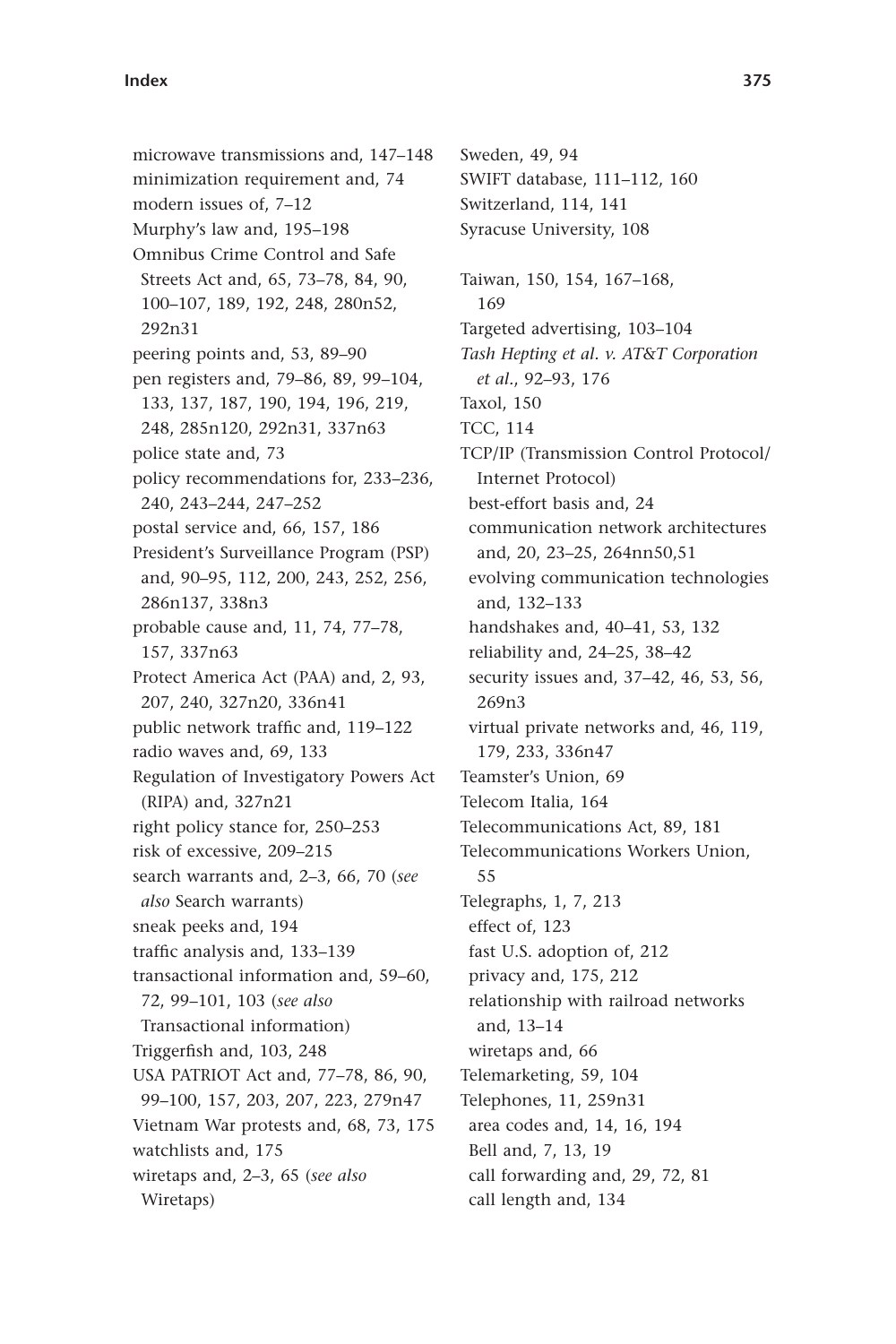Telephones (cont.) cell phones, 1, 3-4, 7 (see also Cell phones) CDRs and, 89 ( *see also* Call Detail Records (CDRs)) central office and, 16-17, 27-28, 71, 178, 182, 184-186, 199, 226-227, 248 common carriers and, 284n110, 301n30 communication during crises and, 226 – 227 communication network architectures and, 13-18, 21, 26-31, 261nn2,3, 262nn19,29, 263n37 convergence with computers, 128-130 Digital Telephony proposal and, 81 dumb terminals and, 4, 6 E911 and, 129 effectiveness of surveillance and, 99-103, 113-115, 119, 292n31 Electronic Communications Privacy Act (ECPA) and, 80, 84, 99, 192-194 Europol and, 136-137 evolving communication technologies and, 123, 128-132, 135-137, 301n30 exigent letters and, 193-195, 205, 207, 256 FCC and, 5, 84-85, 128, 132, 219, 227, 229, 243-245, 258n20, 259n21, 269n101, 283n103, 284n112, 300n18, 302n40 4ESS switch and, 72, 181 frames and, 71-72 friendly circuits and, 71 Gamma Guppy intercepts and, 135 hot numbers and, 194 intruder identification and, 172, 312n115 iPhones and, 4, 6-7, 33, 99, 127, 134, 230 legal issues and, 66-71, 78-89, 92-93, 279n45, 284n110

local exchange and, 14, 16, 78 local loop and, 71-72, 81-82 location tracking and, 3, 7, 14, 16, 107, 129-130, 178, 182-185, 197 long-distance calls and, 4, 39-40, 82, 88, 236, 279n45 Mobile Switching Center and, 129, 183, 248 modern networks and, 78-85 network convergence and, 180-182 network development of, 13-17 number of annual calls on, 30 out-of-band signaling and, 29, 40 PANS (Pretty Advanced Network Services) and, 4 phone cards and, 7, 72, 98 policy risks and, 205, 213, 220, 249 post-cut-through dialed digits and, 82, 84 POTS (plain old telephone service) and, 4 Prohibition Era and, 259n31 PSTN, 4-6 (see also Public Switched Telephone Network (PSTN)) reliability of, 16-17 repeaters and, 16, 230 satellite, 107, 228 security and, 39-42, 58-59, 177, 179, 184, 186-188, 191-202 signaling systems and,  $4-5$ ,  $29$ ,  $39$ , 79-80, 180-181, 265n62, 266n71 sneak peeks and, 194 speed-dial and, 13 traffic analysis and, 133-138, 176 trap-and-trace devices and, 80, 82, 86, 89, 99, 102-103, 285n120, 292n31 TSD 3600 and, 114 VoIP and, 4 ( *see also* Voice over Internet Protocol (VoIP)) Television, 31, 32, 226 Telex, 123 Tenth Amendment, 200 **Terrorists**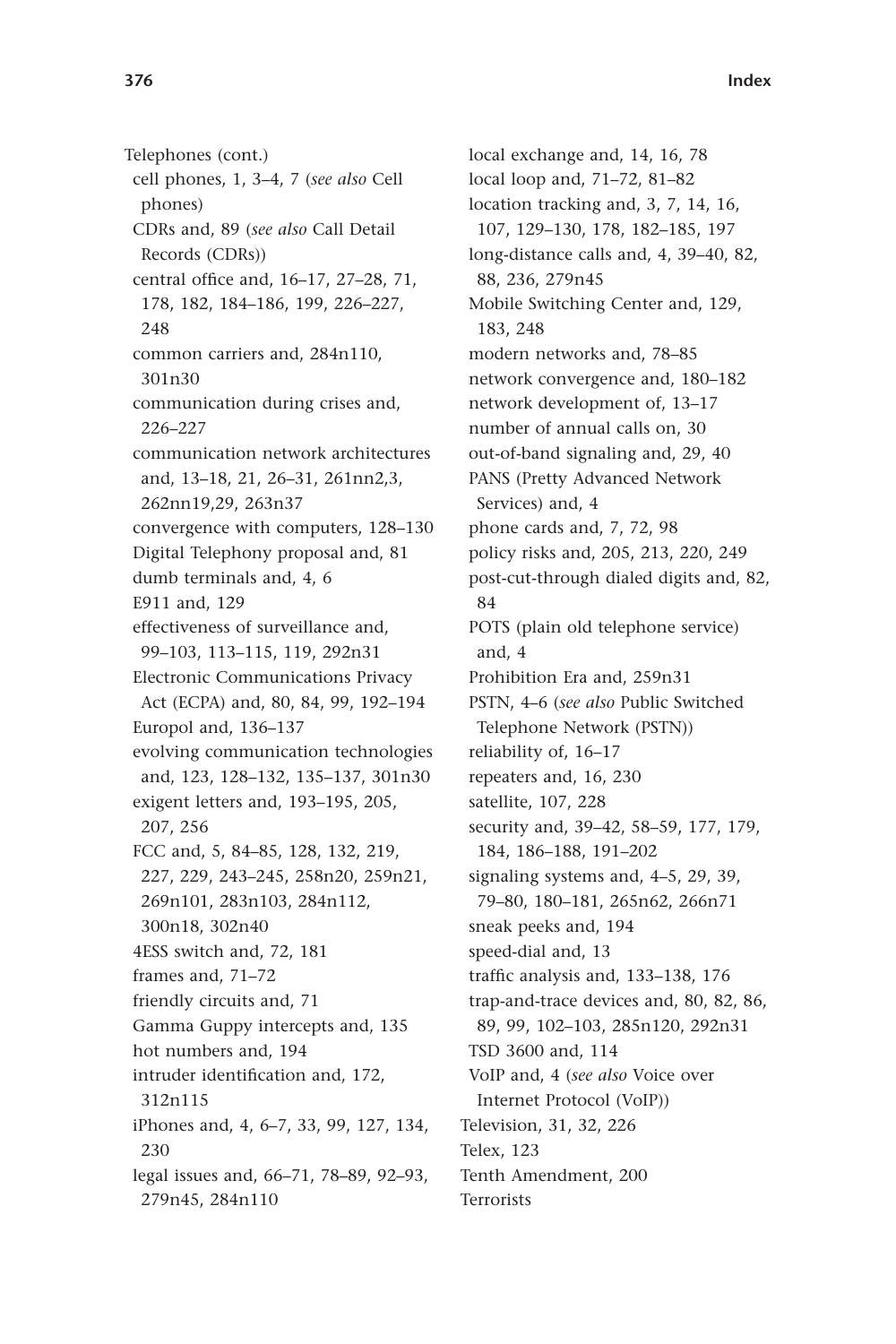Al-Qaeda and, 2, 88, 94, 98, 107-112, 161, 208, 210, 284n117 anthrax and, 222 Authorization for Use of Military Force (AUMF) and, 93 communication technologies and, 136, 138 context of, 222-223 cyberattacks and, 8-9, 95, 145-146, 153, 168, 171, 208, 235-236, 333n7 cyberwar advantages of, 171 DDoS attacks and, 161 defining, 8, 294n69 domestic, 208-209 German saboteurs and, 208, 222 Hamas and, 109 Hezbollah and, 109 identifying, 208-210 immigrants and, 209-212 indoctrination and, 209 investigation of, 210-212 Islamic fundamentalists and, 209-210 jihadists and, 109, 209-211 Ku Klux Klan and, 208 McVeigh and, 209 natural disasters and, 223 New York Police Department (NYPD) and, 209-211 preradicalization and, 209 prosecution rates and, 294n69 public cooperation and, 211-212 radicalization process and, 209-210 resources of, 165, 317n9 right policy for, 233, 241, 246-247, 256 self-identification and, 209 September 11 attacks and, xi, 2, 85-86 ( *see also* September 11 attacks) slow CIA response to, 284n117 urban riots and, 208 USA PATRIOT Act and, 77-78, 86, 90, 99-100, 157, 203, 207, 223, 279n47

wiretaps and, 75, 77, 85, 91, 93-94, 98 – 100, 107 – 112, 119, 181, 184, 191-194, 203, 207-212, 218, 222-226, 281n71, 282n77, 286n137 Terrorist Surveillance Program, 94, 286n137 Texas Instruments, 149 Texting, 7, 28-30, 72, 121, 319n39 asynchrony of, 29-30 for business, 29 China and, 29-30 communication network architectures and, 265n61, 266nn70,71 data on voice networks and, 28-30 denial of service and, 182 evolving communication technologies and, 131-132 excessive collections risks and, 190 Japan and, 29 limitations of, 30 network convergence and, 180-182 politics and, 29-30 popularity of, 29 reliability of, 30 security risk of, 178-179 store-and-forward architecture and, 180 32-bit address space, 20, 62 ThorpeGlen, 137 Tibet, 167-168 Tice, Russell, 94 Tien, Lee, 116 Titan Rain, 167 Title III order excessive collection risks and, 192 legal issues and, 73-78, 84, 90, 100 – 107, 189, 192, 248, 280n52, 292n31 President's Surveillance Program (PSP) and, 90 Tom-Skype, 179 Top-level domains, 49, 62, 142 Tor (The onion routing), 139-141, 275n84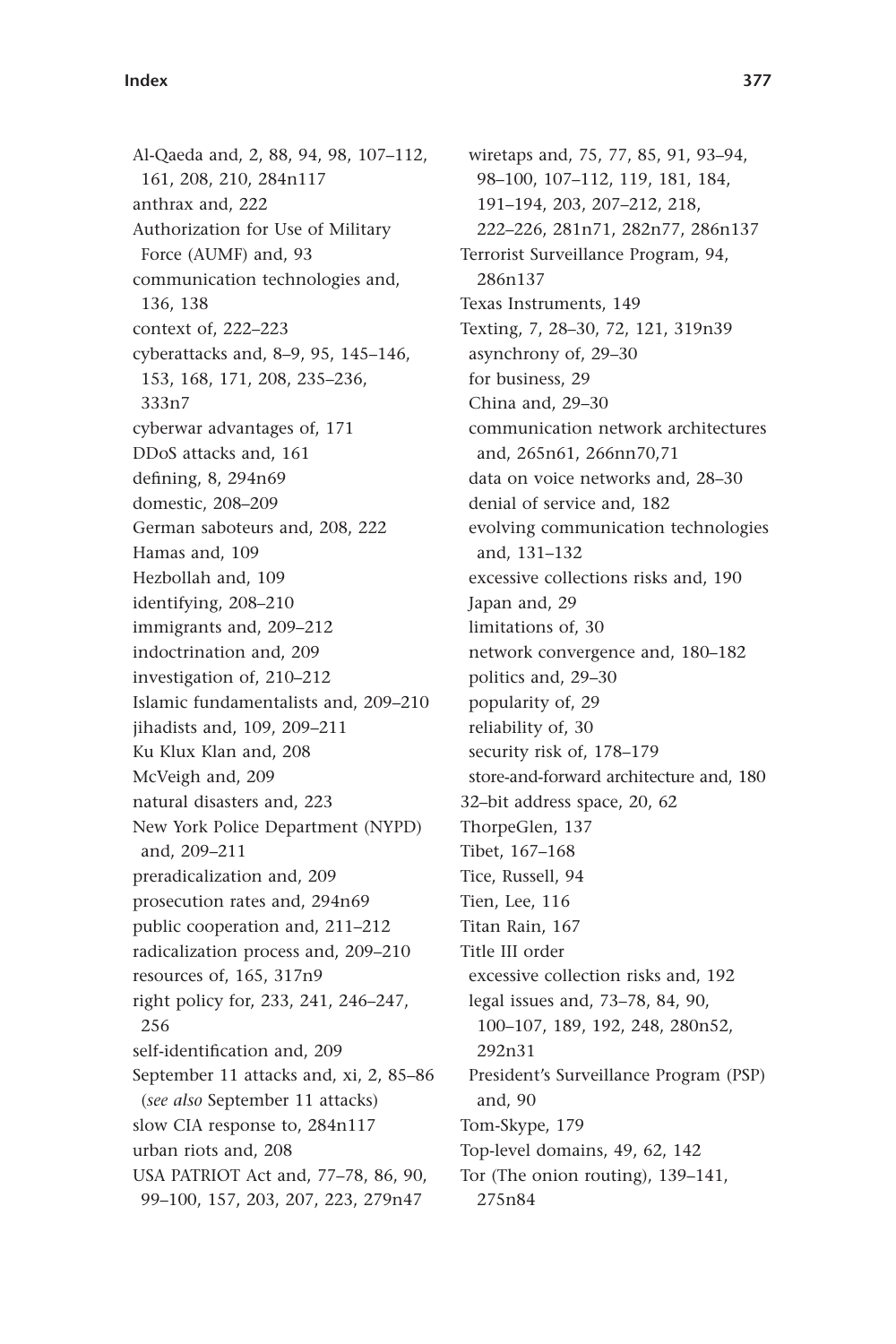Torvalds, Linus, 33, 268n94 Toshiba, 154 Tradenet, 266n68 Traffic analysis AT&T and, 176-177 Computer and Internet Protocol Address Verifier (CIPAV) and, 133 evolving communication technologies and, 134-139 first-responder communications and, 230 Narus machines and, 176 National Security Agency (NSA) and, 176 – 177 use in criminal investigations and, 99 – 102 Transactional information, 260n49 anonymization tools and, 139-141, 191, 222, 321n64 business communications and, 147-152 Call Detail Records (CDRs) and, 89, 99, 102, 136, 192-194, 200, 207, 220, 240, 248 court orders and, 101-103 critical infrastructure risks and, 157 – 161 deep packet inspection (DPI) and, 130-133, 219-222, 234-235, 240-241 Europol and, 136-137 evolving communication technologies and, 129, 136-139 excessive collection risks and, 102-103, 189-195 legal issues and, 72, 78, 89 limitation of CALEA and, 246-248 location and, 98, 99-104 Martus and, 217-218 National Security Letter (NSL) and, 99-100, 103, 139, 192-194, 322n85 pen registers and, 99-104 policy risks and, 205, 222 private company access and, 103-104

real-time access and, 79, 89, 99-102 security and, 59-60, 160, 177-179, 182-183, 190-191, 199-200, 241-242, 248 SWIFT database and, 111-112 Tom-Skype and, 179 traffic analysis and, 133-139 value in investigations and, 98, 99 – 101 wiretaps and, 72, 78, 82, 89, 98-99, 112, 121, 177-179, 182-183, 190-191, 199-200, 205, 222 Transactional Records Clearinghouse (TRAC), 108-110 Trap-and-trace devices, 80, 82, 86, 89, 99, 102-103, 285n120, 292n31 Traynor, Patrick, 180 Treverton, Gregory, 216-217 Triacetone triperoxide (TATP), 111 Triggerfish, 103, 248 Trojan horses, 54, 94, 146, 166-167, 170 Truman, Harry, 69 Trust anchor, 61-62 Truth and Reconciliation Commission, 207 TSA, xii Tsunamis, 223, 267n85 Tutelage, 219 Twentieth Century Fox, 34 Twitter, 134 Two-party consent, 71

*Uniformed Sanitation Men v. Commission of Sanitation,* 105 United Kingdom, 5, 49, 66, 258n16 Bloody Sunday and, 206-207 communication network architectures and, 17-18, 261n12, 266n71 effectiveness of wiretapping and, 98, 110 evolving communication technologies and, 131, 138, 141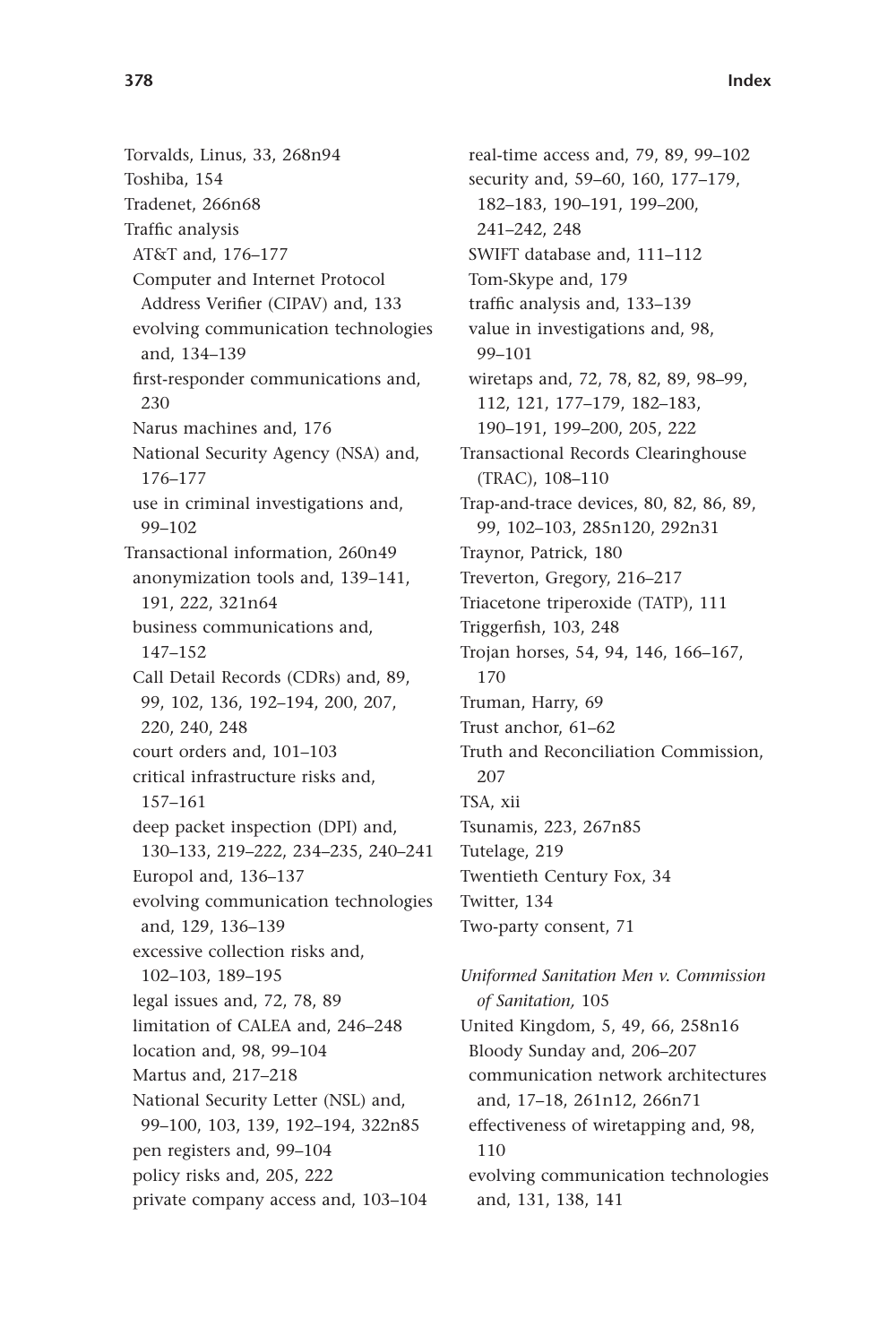intruder identification and, 152, 163, 170, 172 policy risks and, 203, 211, 215, 235, 242, 326n12, 327n21 Regulation of Investigatory Powers Act (RIPA) and, 327n21 United Nations, 62, 208, 217 United States, xi-xii Alien and Sedition Acts and, 256 Bill of Rights and, 1, 10, 67, 189-190 censorship and, 218 Cold War and, 8, 17, 113-114, 128, 135, 148, 151, 201, 213, 215 critical infrastructure risks and, 157 – 161 DARPA and, 19, 39, 47, 62, 123-124, 127, 141, 233, 238, 334n20 Data Encryption Standard (DES) and, 44-45, 47, 114-115, 244, 257n4 economic espionage against, 146-153 embassy security and, 216-217 export control and, 116-119 Federal Communications Act and, 67-70, 284n110 Fifth Amendment and, 11, 67 First Amendment and, 10, 78, 175-176, 192, 204, 218, 252, 316n3, 337n62 FISA and, 65 ( *see also* Foreign Intelligence Surveillance Act (FISA)) Fourth Amendment and, 11, 66-67, 70, 73, 75, 79, 90-92, 99, 127, 189-190, 205, 250 George H.W. Bush and, 81 George W. Bush and, 88, 90-97, 108, 111, 120, 176, 203-204, 207-208, 286n137, 336n41 immigrants and, 209-212 lowering economy of, 255 as moral leader, 203 Mutually Assured Destruction and, 215 National Infrastructure Protection Plan and, 157

Omnibus Crime Control and Safe Streets Act and, 65, 73-78, 84, 90, 100-107, 189, 192, 248, 280n52, 292n31 organized crime and, 8–9, 66, 72–73, 97, 106, 130, 164, 172, 312n111 phone usage data of, 30 President's Surveillance Program (PSP) and, 90-95, 112, 200, 243, 252, 256, 286n137, 338n3 Prohibition Era and, 66-68, 73, 259n31 Protect America Act (PAA) and, 2, 93, 207, 240, 327n20, 336n41 Radio Act and, 67 search warrants and, 66, 70, 79-80, 133, 207, 260n47, 279n47 Sputnik and, 19 Telecommunications Act and, 89, 181 Tenth Amendment and, 200 USA PATRIOT Act and, 77-78, 86, 90, 99-100, 157, 203, 207, 223, 279n47 value of communications security and, 215-219 wiretap policy of, 9-10 (see also Wiretaps) writs of assistance and, 189-190 United States Pacific Command, 217 *United States v. Miller*, 79 *United States v. Poeta*, 105 *United States v. United States District Court for the Eastern District of Michigan et al.*, 75 Universal Declaration of Human Rights, 203 University of California, 242 University of Toronto, 167, 179 USA PATRIOT Act legal issues and, 77-78, 86, 90, 99-100, 157, 203, 207, 223, 279n47 National Security Letter (NSL) and, 99-100 policy risks and, 203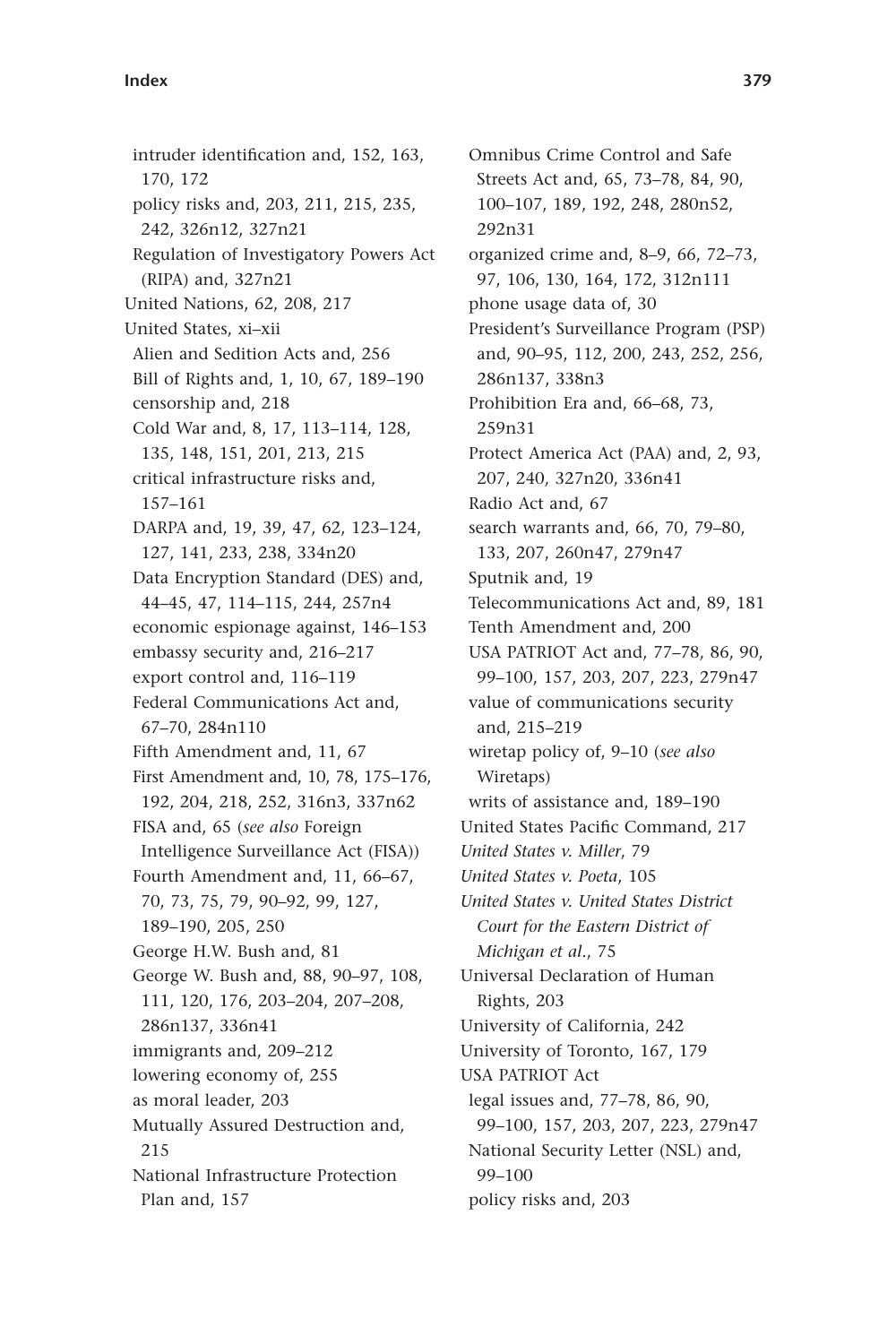USA PATRIOT Act (cont.) President's Surveillance Program (PSP) and, 90 rule of law and, 207 U.S. Army Information Systems Engineering Command, 166 U.S. Army Space and Strategic Defense, 166 – 171 *USA Today*, 2, 88, 93, 176 USB sticks, 158, 164 U.S. Bureau of Export Administration, 116 U.S. Civil War, 66, 256 U.S. Constitution, 250 European Convention on Human Rights and, 203 Fifth Amendment, 11, 67 First Amendment, 10, 78, 175-176, 192, 204, 218, 252, 316n3, 337n62 Fourth Amendment, 11, 66-67, 70, 73, 75, 79, 90-92, 99, 127, 189-190, 205, 250 Preamble of, 200-201 technical obsolescence and, 202 Tenth Amendment, 200 Universal Declaration of Human Rights and, 203 U.S. Court of Appeals, 2 U.S. Cyber Command, 333n7 U.S. Department of Agriculture, 147 U.S. Department of Defense, 6, 19, 119, 140, 338n3 Chinese attacks and, 166 economic espionage and, 153 intruder identification and, 150, 153, 169, 171 legal issues and, 286nn137,142 right policy stance for, 239, 245 U.S. Department of Energy (DoE), 21, 159 U.S. Department of Homeland Security (DHS), 120-122, 231, 244, 245

U.S. Department of Justice (DoJ). *See also* Federal Bureau of Investigation anti-terrorism bill and, 85 Communications Assistance for Law Enforcement Act (CALEA) compliance and, 188-189 defining terrorism and, 108 effectiveness of wiretapping and, 102, 108, 112, 120 Einstein projects and, 120–121 fishing expeditions and, 75 legal issues and, 68, 75, 90-92, 277n21, 280n56 National Security Division and, 108 Office of Intelligence Policy and Review (OIPR) and, 90 pen registers and, 101-102 policy risks of wiretapping and, 205, 208 President's Surveillance Program (PSP) and, 90-92 security risks of wiretapping and, 188, 194 rule of law and, 208 wiretapping the press and, 205 U.S. Department of State, 218 *United States v. United States District Court for the Eastern District of Michigan et al.,* 75 U.S. Department of the Treasury, 245 USENET, 21 Usernames, 58, 169, 179, 196-197, 324n111 U.S. General Accounting Office, 81 U.S. Immigration and Naturalization Service, 109 U.S. Marshals Service, 100-101 U.S. MASINT (Measurement and Signals Intelligence), 163 U.S. National Academies of Science and Engineering, 97 U.S. National Telecommunications and Information Administration, 142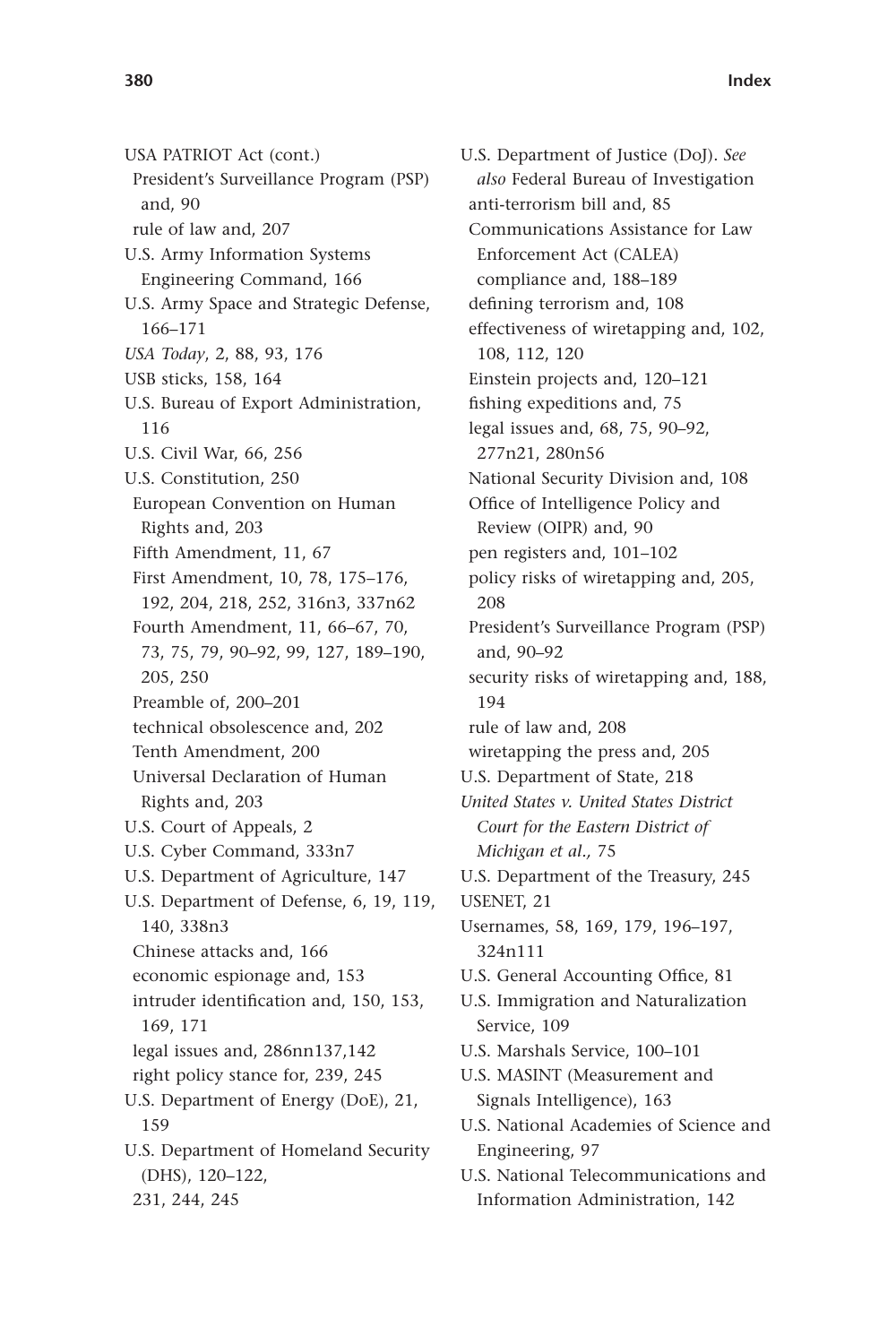U.S. Navy, 39, 109, 140, 173 U.S. Supreme Court, 11 Brandeis and, 67, 312n115 email privacy and, 298n122 evolving communication technologies and, 127 illegal search and seizure and, 67 "interception and divulgence" ruling and, 175 Jackson and, 201-202 policy risks and, 204 Preamble of Constitution and, 200 – 201 security risks and, 175, 200-201, 325n130, 337n62 wiretaps and, 66-70, 75, 77, 79, 92, 121, 288n158 *U.S. Term Limits, Inc., v. Thornton*, 200 U.S. Undersea Warfare Center, 173 Valachi, Joseph, 73 Varian, Hal, 242 VeriSign, 62 Verizon, 88, 103, 132, 198, 226, 227, 266n71 Vernam, Gilbert, 44 Vetrov, Vladimir, 165 Victimless crimes, 73, 104 Vietnam War, 68, 73, 135-136, 175, 198, 255 Virtual private networks (VPNs), 46, 119, 179, 233, 336n47 Viruses host attacks and, 53-55 Melissa, 54, 274n64 security challenges against, 39, 53–55, 57, 124, 133, 145-146, 168, 197, 274n63, 274n64 self-replication and, 53-54 Trojan horses and, 54, 94, 146, 166-167, 170 Visitor Location Register (VLR),  $26 - 27$ 

Vodafone Greece, 177, 185, 234-235, 240 – 241 Voice over Internet Protocol (VoIP), 3, 7, 27 – 28 communication during crises and, 227 – 228 communication network architectures and, 20, 27-28, 31 Communications Assistance for Law Enforcement Act (CALEA) and, 84 – 85, 188 deep packet inspection (DPI) and, 132, 219 – 220 design principles and, 41-42 E911 and, 85 Ethane and, 238-239 evolving communication technologies and, 128-129, 132, 137, 143 FBI and, 84-85 FCC and, 84-85 functionality during crises and, 228 legal issues and, 2, 84-85, 284n112 location and, 85, 137, 182-185 network convergence and, 181 policy risks and, 219-223 routing of, 27-28 security issues and, 42, 179-188, 200, 238, 244-246, 318n26, 334n20 Skype and, 4, 6, 28, 57, 59, 119, 179, 222, 232, 260n33, 336n47 telephone/computer convergence and, 128-130 Vonage, 228 Walker, Vaughn, 94

*Wall Street Journal*, 85, 161 Wal-Mart, 128, 154, 259n29 Warhol, Andy, 31 Warren, Samuel, 10, 260n43 *Washington Post*, 76, 205, 219, 220 Washington sniper, 103, 291n19 Watchlists, 175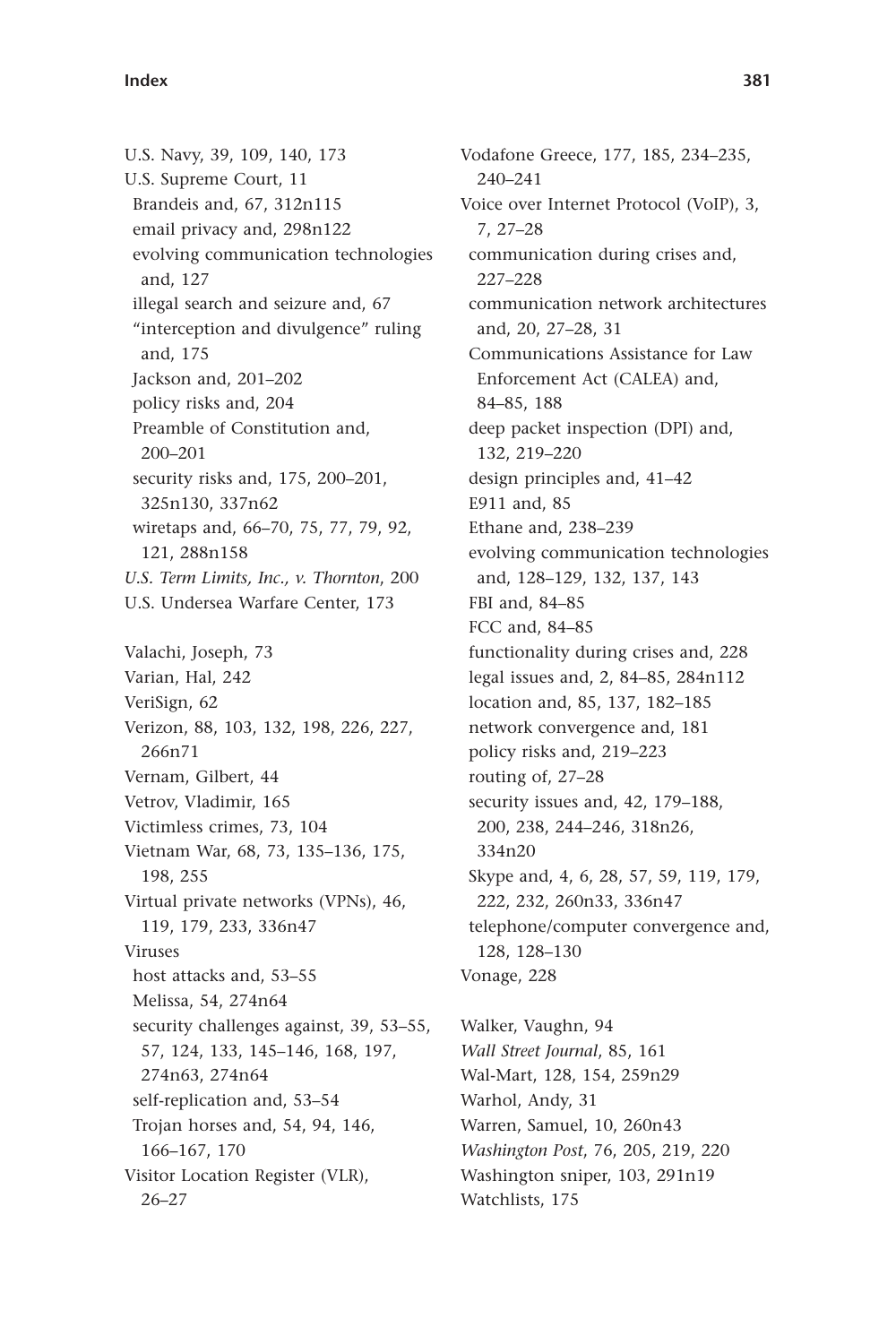Watergate scandal, 69, 76, 175, 204, 249 WhoIs, 143 Wikipedia, 32, 142, 143 Windows Live, 142 *Wiretap Report, 74, 78, 104-107* Wiretaps, xii-xiii accountability and, 73 analyzing fielded communication products and, 113-117 Athens Affair and, 177, 187, 234-235, 240-241 black-bag jobs and, 71, 133 built-in security and, 198-200 Carnivore and, 85, 187, 196, 243, 245 CDRs and, 89 ( *see also* Call Detail Records (CDRs)) Church Committee and, 60, 69, 77, 175 Cisco architecture risks and, 196-197 Communications Assistance for Law Enforcement Act (CALEA) and, 2-3, 82-85, 88, 119, 177, 186-190, 196, 200, 219, 223, 233, 240, 245 – 250, 284nn110,114, 292n31, 297n113, 320n48 Computer and Internet Protocol Address Verifier (CIPAV) and, 133, 245, 249 consensual overhear and, 71, 106 convictions from, 81-82 current law and, 242-243 deep packet inspection (DPI) and, 130 – 133, 219 – 222, 234 – 235, 240-241 ease of installation, 6 effectiveness of, 97-122 Electronic Communications Privacy Act (ECPA) and, 80, 84, 99, 192-194 expense of, 74 FBI and, 68-69 (see also Federal Bureau of Investigation (FBI)) Federal Communications Act and, 67

fishing expeditions and, 75 FISA and, 65 ( *see also* Foreign Intelligence Surveillance Act (FISA)) 4ESS switch and, 72, 181 Fourth Amendment and, 66–67, 70, 73, 75, 79, 90-92 frames and, 71-72 friendly circuits and, 71 government's need for, 2 Hoover and, 68, 72-73, 95, 277n19, 278nn26,27 illegal search and seizure and, 67–68 "interception and divulgence" ruling and, 175 interception capacity and, 82 journalists and, 68-69, 76-77, 94, 164, 204-208, 217, 337nn62,63 King and, 69 legal issues of, 65-95, 204-206 local loops and, 71-72, 81-82 location tracking and, 3, 7 (see also Location tracking) loop extenders and, 71 methods for, 71-72 minimization requirement and, 74 modern networks and, 78-85 narcotics investigations and, 97-98 national security cases and, 65-77, 87, 91 - 93, 97 - 99, 103 - 108, 111, 120, 122, 175, 194, 208, 215-218, 223 Olmstead and, 11, 70 Omnibus Crime Control and Safe Streets Act and, 65, 73-78, 84, 90, 100-107, 189, 192, 248, 280n52, 292n31 peering points and, 53, 89–90 pen registers and, 79-86, 89, 99-104, 133, 137, 187, 190, 194, 196, 219, 248, 285n120, 292n31, 337n63 policy risks from, 203-223 post-cut-through dialed digits and, 82, 84 post-September 11, 85-87